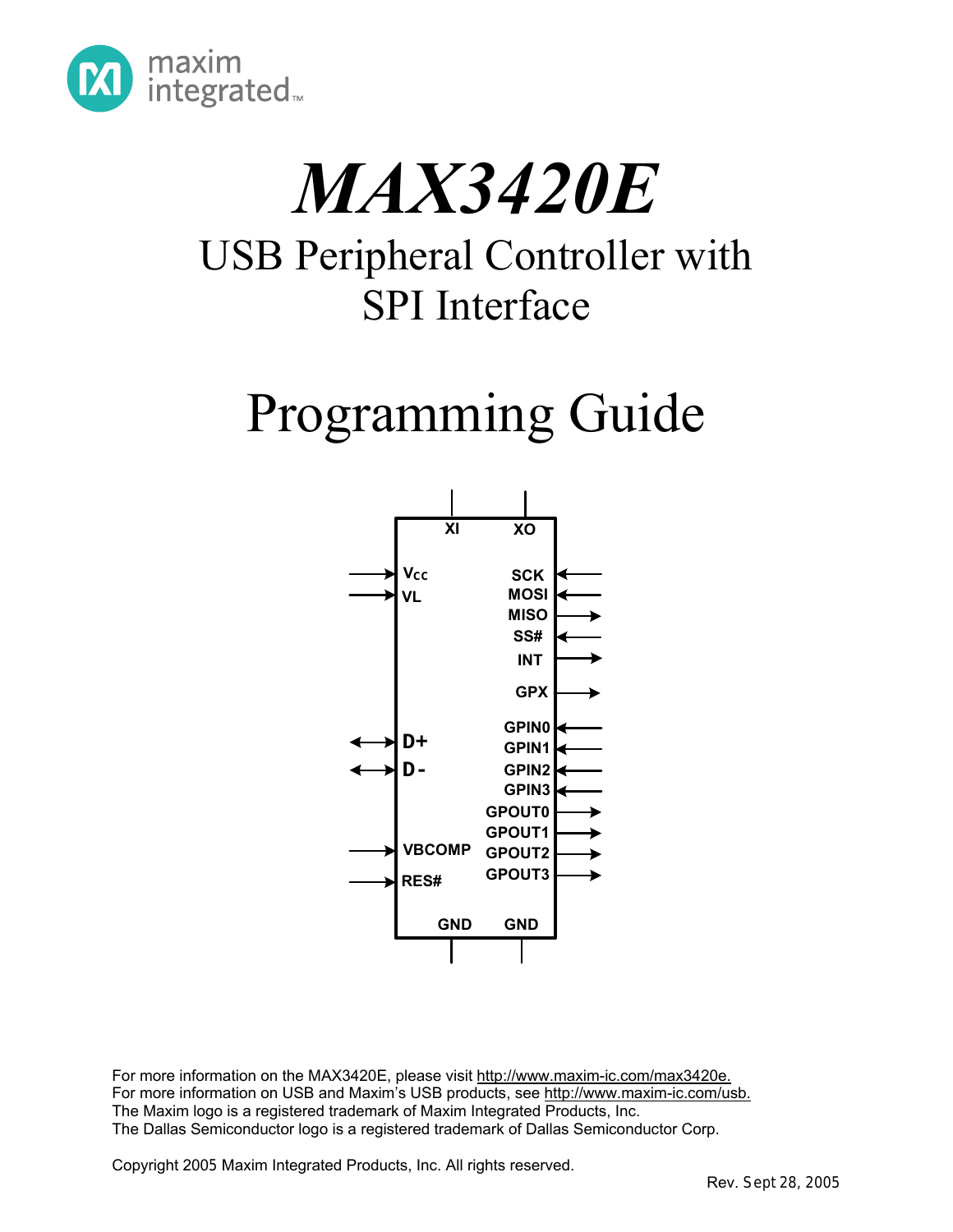### Register Map

Bits are shown in normal font, registers are shown in italics.

Each highlighted cell is a link to a page describing the register or bit. Use the browser left arrow to return to this page. The Index at the end of this document is also linked to the descriptive pages.

| <b>Reg</b>      | <b>Name</b>      | b7                | b6                | b <sub>5</sub>   | b4                | b3               | b2                 | b <sub>1</sub>    | b <sub>0</sub>   | acc        |
|-----------------|------------------|-------------------|-------------------|------------------|-------------------|------------------|--------------------|-------------------|------------------|------------|
| R <sub>0</sub>  | <b>EPOFIFO</b>   | b7                | b <sub>6</sub>    | b <sub>5</sub>   | b <sub>4</sub>    | b <sub>3</sub>   | b2                 | b <sub>1</sub>    | b <sub>0</sub>   | <b>RSC</b> |
| R <sub>1</sub>  | EP1OUTFIFO       | b7                | b <sub>6</sub>    | b <sub>5</sub>   | b <sub>4</sub>    | b <sub>3</sub>   | b2                 | b <sub>1</sub>    | b <sub>0</sub>   | <b>RSC</b> |
| R <sub>2</sub>  | <b>EP2INFIFO</b> | b7                | b <sub>6</sub>    | b <sub>5</sub>   | b4                | b3               | b2                 | b <sub>1</sub>    | b <sub>0</sub>   | <b>RSC</b> |
| R <sub>3</sub>  | EP3INFIFO        | b7                | b <sub>6</sub>    | b <sub>5</sub>   | b4                | b <sub>3</sub>   | b2                 | b <sub>1</sub>    | b <sub>0</sub>   | <b>RSC</b> |
| R <sub>4</sub>  | <b>SUDFIFO</b>   | b7                | b <sub>6</sub>    | b <sub>5</sub>   | b <sub>4</sub>    | b <sub>3</sub>   | b2                 | b <sub>1</sub>    | b <sub>0</sub>   | <b>RSC</b> |
| R <sub>5</sub>  | <b>EPOBC</b>     | 0                 | b <sub>6</sub>    | b5               | b4                | b <sub>3</sub>   | b <sub>2</sub>     | b <sub>1</sub>    | b <sub>0</sub>   | <b>RSC</b> |
| R <sub>6</sub>  | EP1OUTBC         | 0                 | b <sub>6</sub>    | b <sub>5</sub>   | b <sub>4</sub>    | b3               | b2                 | b <sub>1</sub>    | b <sub>0</sub>   | <b>RSC</b> |
| R <sub>7</sub>  | EP2INBC          | 0                 | b <sub>6</sub>    | b <sub>5</sub>   | b4                | b <sub>3</sub>   | b2                 | b <sub>1</sub>    | b <sub>0</sub>   | <b>RSC</b> |
| R <sub>8</sub>  | EP3INBC          | 0                 | b <sub>6</sub>    | b <sub>5</sub>   | b <sub>4</sub>    | b <sub>3</sub>   | b2                 | b <sub>1</sub>    | b <sub>0</sub>   | <b>RSC</b> |
| R <sub>9</sub>  | <b>EPSTALLS</b>  | 0                 | <b>ACKSTAT</b>    | <b>STLSTAT</b>   | STLEP3IN          | STLEP2IN         | STLEP1OUT          | <b>STLEP0OUT</b>  | <b>STLEP0IN</b>  | <b>RSC</b> |
| R <sub>10</sub> | <b>CLRTOGS</b>   | EP3DISAB          | EP2DISAB          | EP1DISAB         | CTGEP3IN          | CTGEP2IN         | CTGEP1OUT          | $\Omega$          | 0                | <b>RSC</b> |
| R <sub>11</sub> | <b>EPIRQ</b>     | 0                 | $\Omega$          | <b>SUDAVIRQ</b>  | <b>IN3BAVIRQ</b>  | <b>IN2BAVIRQ</b> | OUT1DAVIRQ         | <b>OUT0DAVIRQ</b> | <b>IN0BAVIRQ</b> | <b>RC</b>  |
| R <sub>12</sub> | <b>EPIEN</b>     | 0                 | $\Omega$          | <b>SUDAVIE</b>   | <b>IN3BAVIE</b>   | <b>IN2BAVIE</b>  | OUT1DAVIE          | <b>OUTODAVIE</b>  | <b>IN0BAVIE</b>  | <b>RSC</b> |
| R <sub>13</sub> | <b>USBIRQ</b>    | <b>URESDNIRQ</b>  | <b>VBUSIRQ</b>    | <b>NOVBUSIRQ</b> | <b>SUSPIRQ</b>    | <b>URESIRQ</b>   | <b>BUSACTIRQ</b>   | <b>RWUDNIRQ</b>   | <b>OSCOKIRQ</b>  | <b>RC</b>  |
| R <sub>14</sub> | <b>USBIEN</b>    | <b>URESDNIE</b>   | <b>VBUSIE</b>     | <b>NOVBUSIE</b>  | <b>SUSPIE</b>     | <b>URESIE</b>    | <b>BUSACTIE</b>    | <b>RWUDNIE</b>    | <b>OSCOKIE</b>   | <b>RSC</b> |
| R <sub>15</sub> | <b>USBCTL</b>    | <b>HOSCSTEN</b>   | <b>VBGATE</b>     | <b>CHIPRES</b>   | <b>PWRDOWN</b>    | CONNECT          | SIGRWU             | 0                 | $\mathbf{0}$     | <b>RSC</b> |
| R <sub>16</sub> | <b>CPUCTL</b>    | 0                 | $\Omega$          | $\Omega$         | $\Omega$          | $\Omega$         | $\Omega$           | $\Omega$          | IE               | <b>RSC</b> |
| <b>R17</b>      | <b>PINCTL</b>    | EP3INAK           | EP2INAK           | <b>EP0INAK</b>   | <b>FDUPSPI</b>    | <b>INTLEVEL</b>  | <b>POSINT</b>      | <b>GPXB</b>       | <b>GPXA</b>      | <b>RSC</b> |
| R <sub>18</sub> | <b>REVISION</b>  | 0                 | $\mathbf{0}$      | 0                | 0                 | Rev3             | Rev <sub>2</sub>   | Rev1              | Rev <sub>0</sub> | R          |
| R <sub>19</sub> | <b>FNADDR</b>    | 0                 | b <sub>6</sub>    | b5               | b4                | b3               | b2                 | b <sub>1</sub>    | b <sub>0</sub>   | R          |
| <b>R20</b>      | <b>IOPINS</b>    | GPIN <sub>3</sub> | GPIN <sub>2</sub> | GPIN1            | GPIN <sub>0</sub> | GPOUT3           | GPOUT <sub>2</sub> | GPOUT1            | GPOUT0           | <b>RSC</b> |

Note: The acc (access) column indicates how the CPU can access the register. R=Read, RC=Read or Clear, RSC=Read, Set or Clear.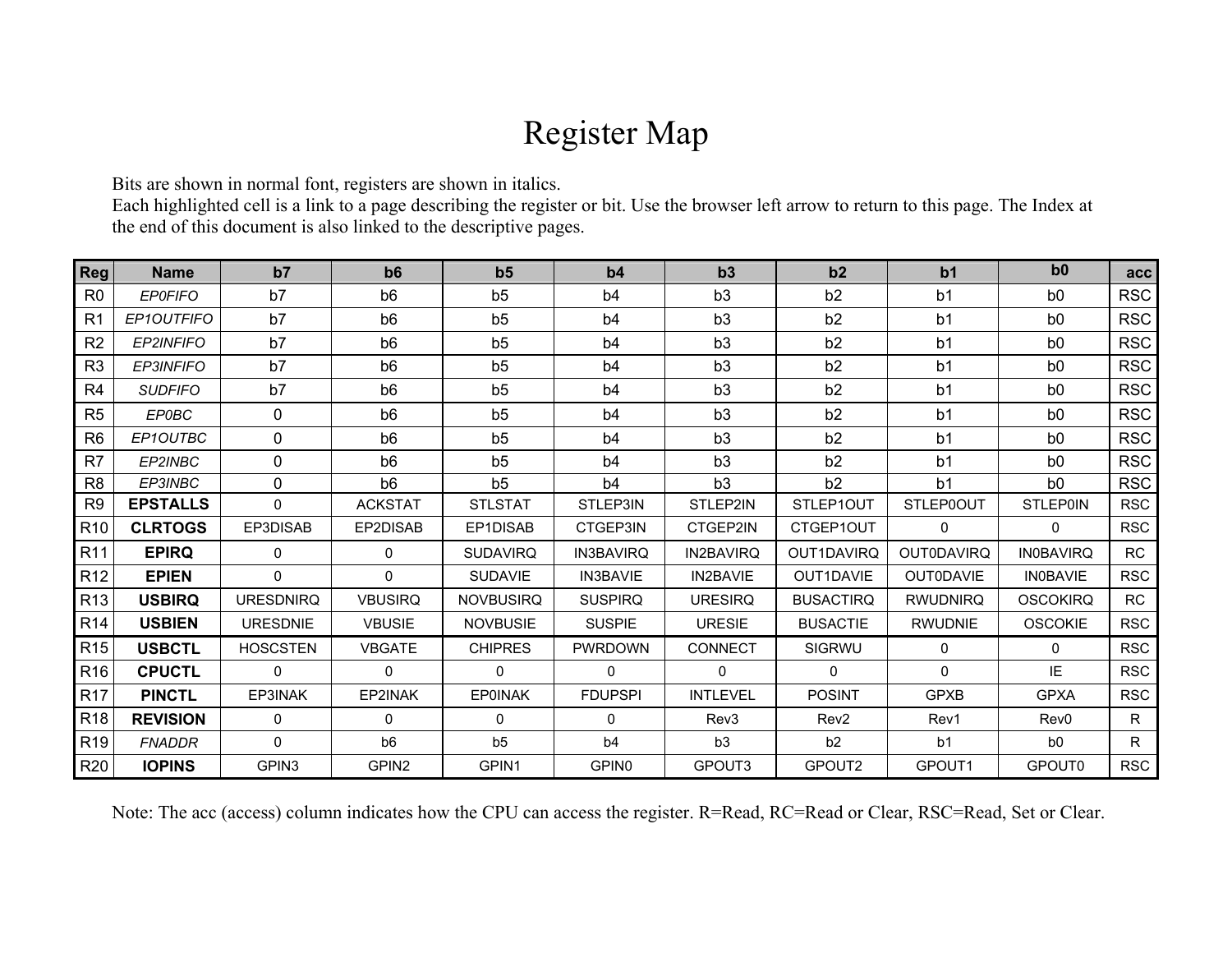### Accessing the MAX3420E Registers

An SPI™ master controls the MAX3420 by writing and reading twenty-one internal registers, R0-R20. The SPI master begins every register access by asserting the MAX3420E SS# (slave select, active low) pin, and clocking in eight bits that comprise the SPI command byte. [Figure 1](#page-2-0)  shows the command byte format.

| b7   | b6   | b <sub>5</sub> | b <sub>4</sub> | b <sub>3</sub> | b2 | b١                      | b <sub>0</sub> |
|------|------|----------------|----------------|----------------|----|-------------------------|----------------|
| Reg4 | Reg3 | Reg2           | Reg1           | Reg0           |    | <b>DIR</b><br>1=wr 0=rd | ACKSTAT        |

<span id="page-2-0"></span>**Figure 1. SPI Command Byte. As for all SPI transfers, bit 7 is sent first.** 

Reg4:Reg0 set the register address, with valid values from 0-20. Values above 20 are ignored by the MAX3420E. The direction bit sets the direction for the data transfer. The ACKSTAT bit duplicates a USB control bit (R9 bit 6). ACKSTAT is provided in the control byte as a fast way to set this often-used register bit.

After sending the command byte, the SPI master transfers one or more bytes in the direction indicated by the DIR bit. Keeping SS# low, the SPI master provides additional bursts of eight SCLK pulses for each byte. When the byte transfers are complete, the SPI master de-asserts SS# (drives high) and the transfer terminates.

It is possible to truncate an SPI cycle after sending only the command byte. This feature allows the SPI master to set the ACKSTAT bit without doing a full SPI access.

**Note:** The ACKSTAT bit tells the MAX3420E that the SPI master has finished servicing a USB Control transfer. This causes the MAX3420E to ACKnowledge the next Control transfer STATUS stage.

To set the ACKSTAT bit using the SPI command byte, the SPI master sets the register field to a dummy value (it won't be used), sets the DIR bit for a read operation (for example, read Revision register R18), and sets the ACKSTAT bit. The SPI master then asserts SS#, clocks in the 8 command bits, and then truncates the SPI cycle by de-asserting the SS# signal. This is the fastest way to set the ACKSTAT bit.

The MAX3420E has two register types, FIFOS and control registers. Repeated reads or writes to a register has different effects, depending on the register type.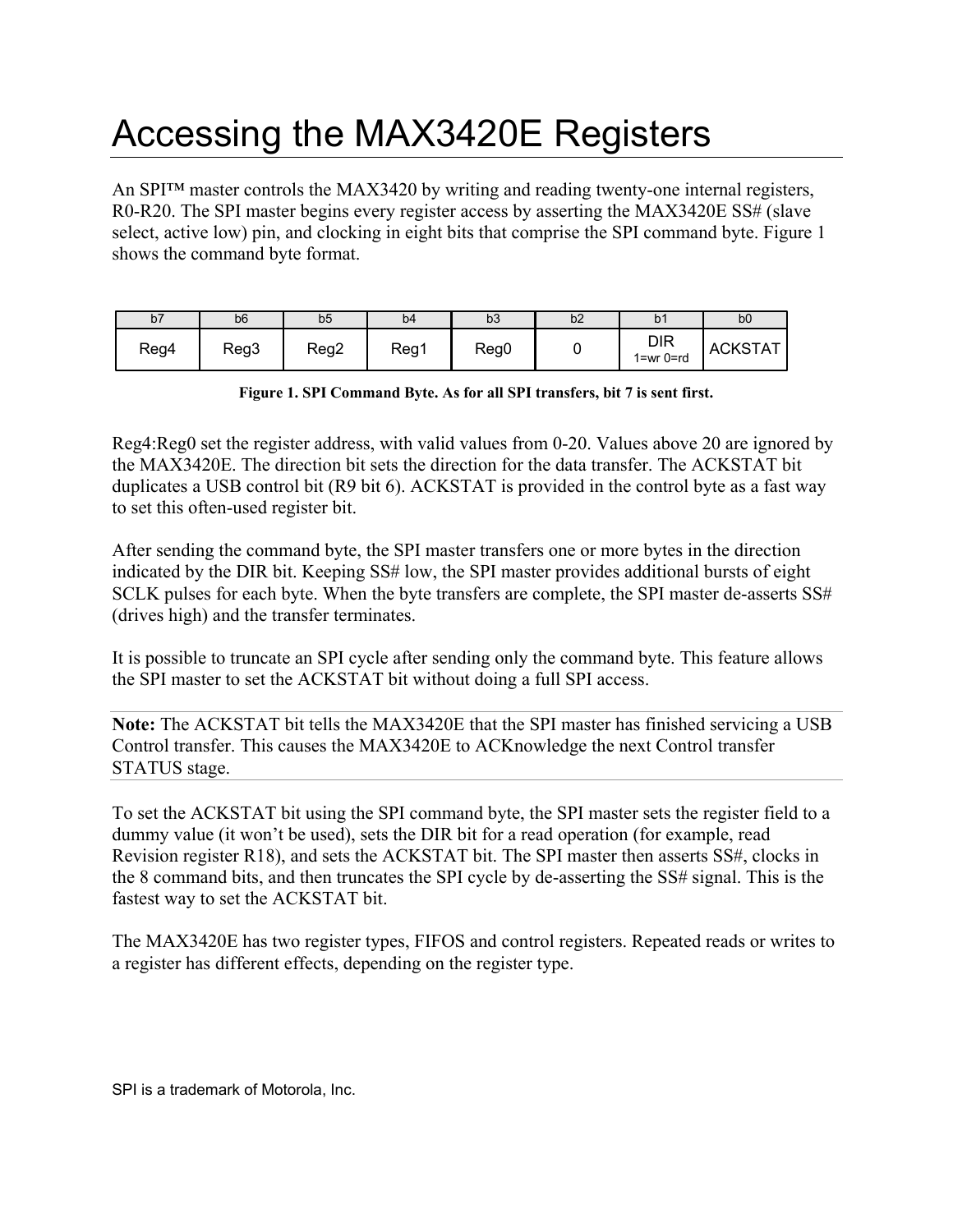Registers R0-R4 access internal FIFOS. After selecting the register number R0-R4 with the command byte, the SPI master loads or unloads consecutive FIFO bytes by repeating reads or writes during the SPI transfer. For example, to read 8 bytes from the SUDFIFO, the SPI master would perform the following steps:

- 1. Set SS#=0.
- 2. Send 00100000. This command byte selects R4 (SUDFIFO), for a read operation  $(DIR=0)$ .
- 3. Issue eight SCLK pulses, clock in a data byte, one bit per SCLK rising edge.
- 4. Repeat step 3 seven more times, clocking in and storing a total of 8 bytes.
- 5. Set SS#=1.

Registers R5-R20 are control registers. If the SPI master repeatedly reads or writes R5-R20 during the same SPI transfer (SS# low), every byte read or write automatically increments the register address. This allows reading or writing registers in consecutive groups without writing a new command byte to set each new register address. The register addresses continue to increment until the last register, R20 is reached, where the register address "sticks" at R20. This feature gives the uP a quick access method for the IO pins in R20. For example, to output a prestored waveform on a GPIO pin, the SPI master can write the command byte 10100010 (R20, Write) and then send multiple data bytes to R20 output the waveform.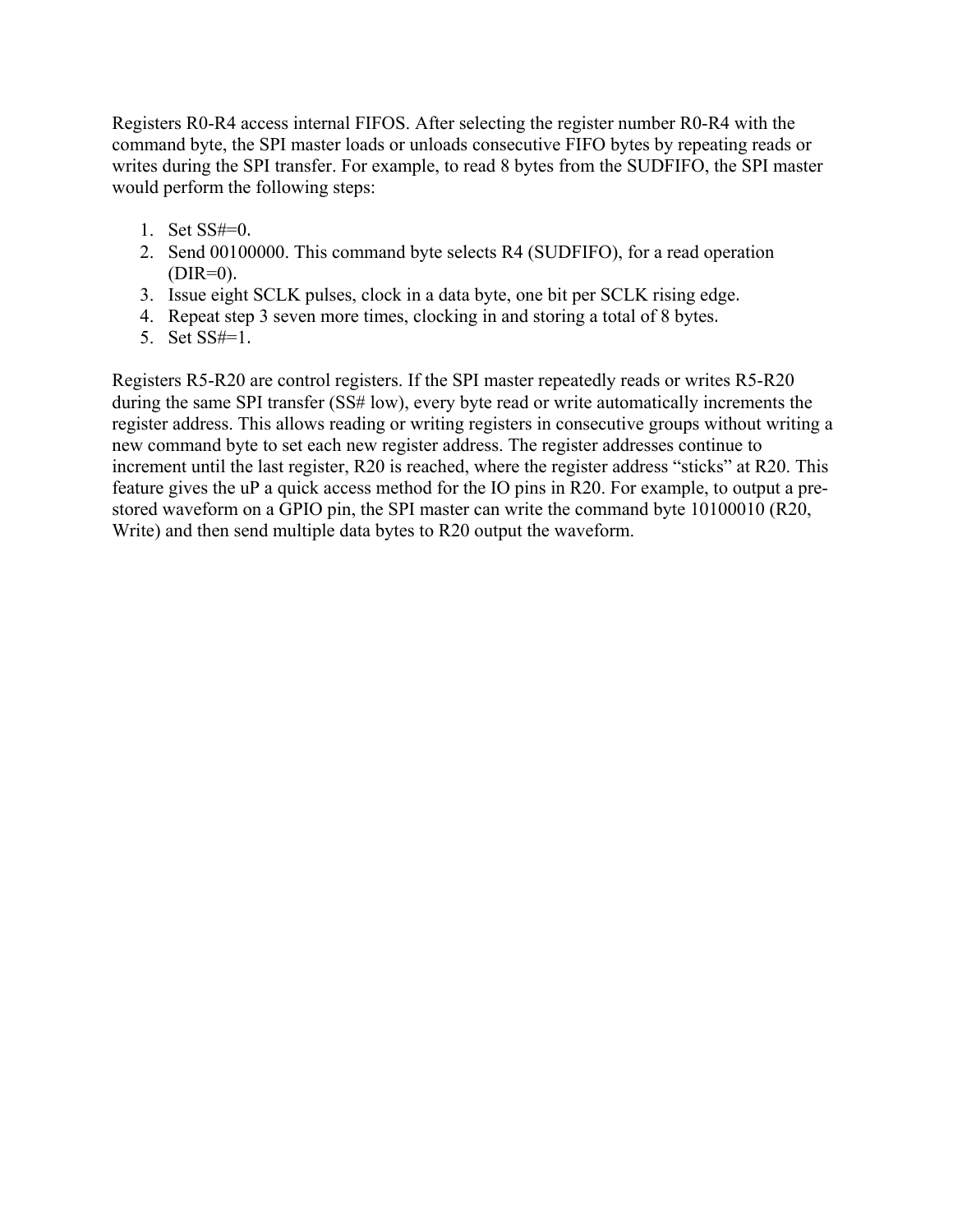<span id="page-4-1"></span>**Meaning:** Acknowledge the STATUS stage of a CONTROL transfer.

**Location:** EPSTALLS.6

**Set:** The CPU sets this bit after it has finished servicing a CONTROL transfer request. This instructs the SIE to send the ACK handshake to the status stage of the current CONTROL transfer. Until the CPU sets this bit, the SIE responds to the status stage of the CONTROL transfer with a NAK handshake.

**Clear:** The SIE clears this bit whenever a SETUP token arrives.

| POR:               | ACKSTAT=0   |
|--------------------|-------------|
| <b>Chip Reset:</b> | ACKSTAT=0   |
| <b>Bus Reset:</b>  | $ACKSTAT=0$ |
| <b>Pwr Down:</b>   | Read-only   |

**FYI:** A fast way to set the ACKSTAT register bit is to set bit 0 of the SPI command byte. All Maxim example code uses this method.

#### **Programming Notes:**

When the CPU receives a Setup Data Available Interrupt Request (SUDAVIRQ bit, page [66\)](#page-69-1), it clears the SUDAVIRQ bit by writing "1" to it, and then reads the eight data bytes from the SUDFIFO into memory. The CPU then inspects the eight bytes to determine the nature of the USB request. If the request is in error or unknown, the CPU sets the STLSTAT bit to answer the status stage with a STALL handshake (page [64\)](#page-67-1).

<span id="page-4-0"></span>If the CPU recognizes the request, it services the request, and when finished sets ACKSTAT=1 to tell the SIE to send the ACK handshake to the status stage to terminate the CONTROL transfer. Until the CPU either acknowledges or stalls the transfer, the SIE automatically returns the NAK handshake to the CONTROL transfer status stage.

A C program that interprets the 8 bytes of setup data usually consists of one or more **case** statements that check for all the legal combination of bytes in the setup packet. A convenient way to handle the STALL is to make the default case a statement that stalls the CONTROL transfer. (see the STLSTAT bit, page [64\)](#page-67-1).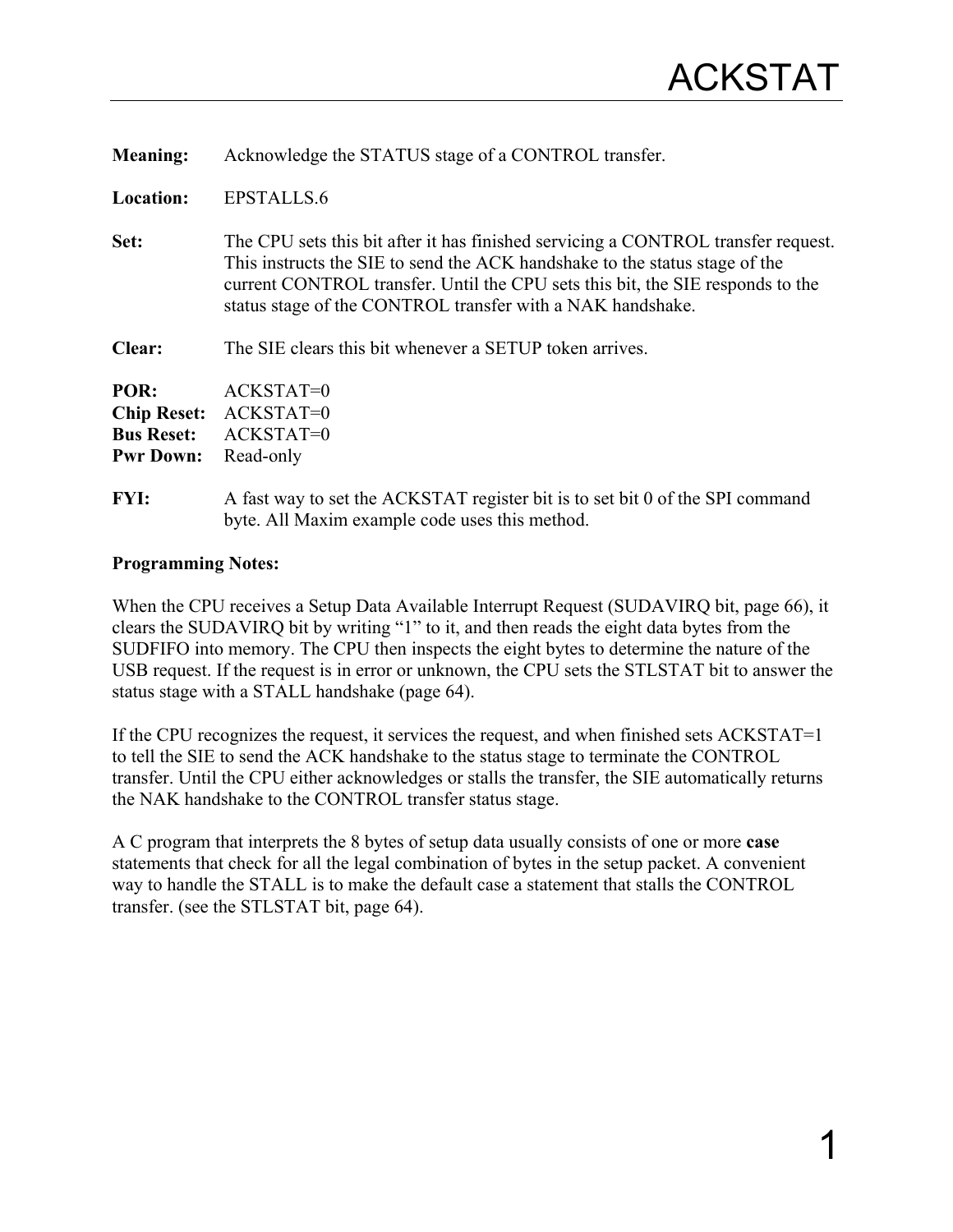### BUSACTIE

<span id="page-5-0"></span>

| <b>Meaning:</b>                                                     | Bus Active Interrupt Enable.                                             |
|---------------------------------------------------------------------|--------------------------------------------------------------------------|
| <b>Location:</b>                                                    | <b>USBIEN.2</b>                                                          |
| Set:                                                                | The CPU sets this bit to enable the BUSACT IRQ (page 2).                 |
| Clear:                                                              | The CPU clears this bit to disable the BUSACT IRQ.                       |
| POR:<br><b>Chip Reset:</b><br><b>Bus Reset:</b><br><b>Pwr Down:</b> | <b>BUSACTIE=0</b><br><b>BUSACTIE=0</b><br><b>BUSACTIE=0</b><br>Read-only |

### **Programming Notes:**

Because most of the Interrupt Enable bits are cleared during a USB bus reset, the initialization routine that turns on the interrupt enable bits should be called as part of servicing a USB bus reset.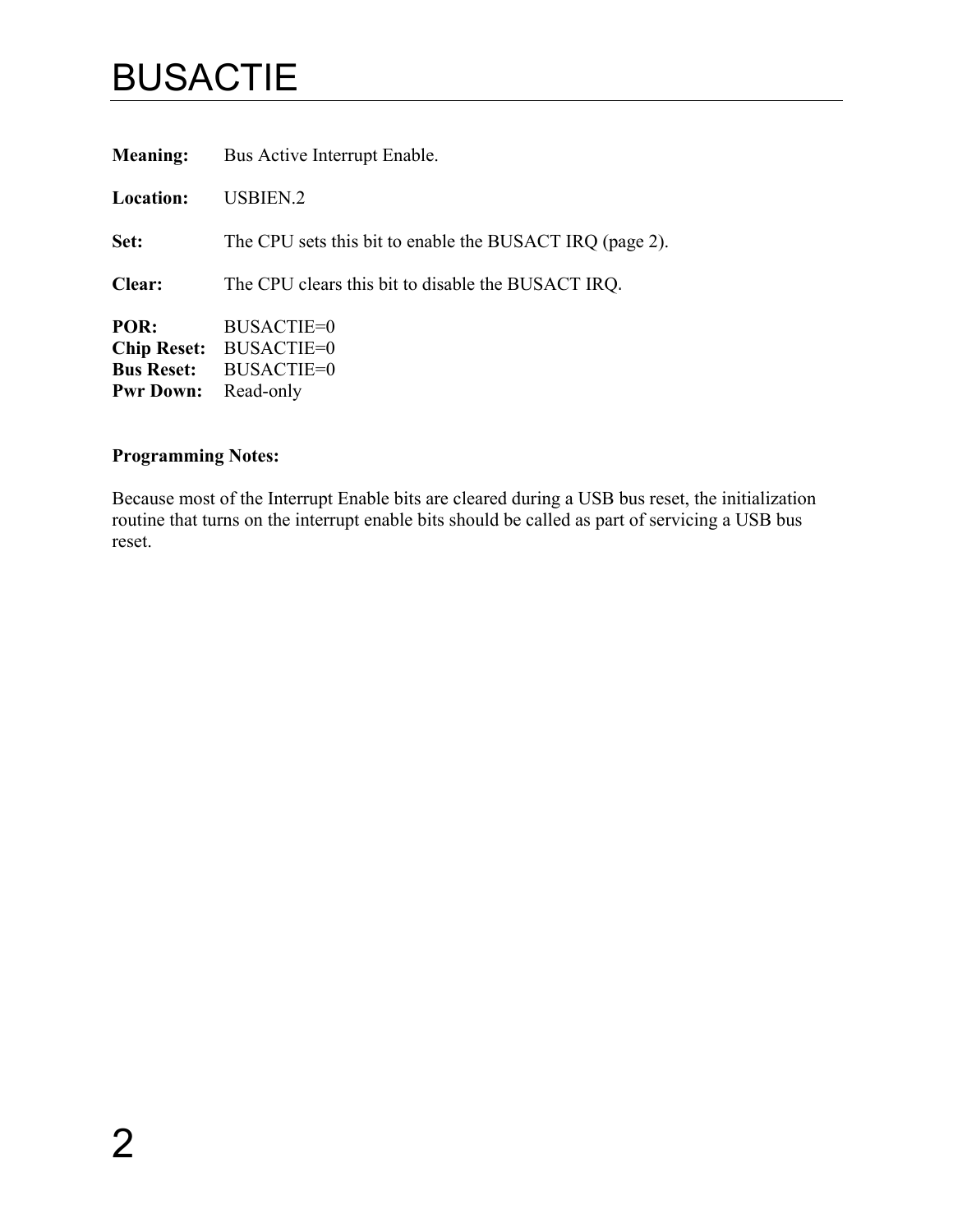**Meaning:** Bus Active Interrupt Request.

**Location:** USBIRQ.2

Set: The SIE sets this bit to indicate USB bus activity. An internal BUSACT signal is set when the SIE receives a SYNC field, and reset after 32 bit time of a J-state, or during a USB bus reset. The BUSACTIRQ bit is set when the internal BUSACT signal makes a 0-1 transition.

**Clear:** The CPU clears this bit by writing a "1" to it.

<span id="page-6-1"></span><span id="page-6-0"></span>**POR:** BUSACTIRQ=0 **Chip Reset:** BUSACTIRQ=0 **Bus Reset:** BUSACTIRQ=0 **Pwr Down:** Read-only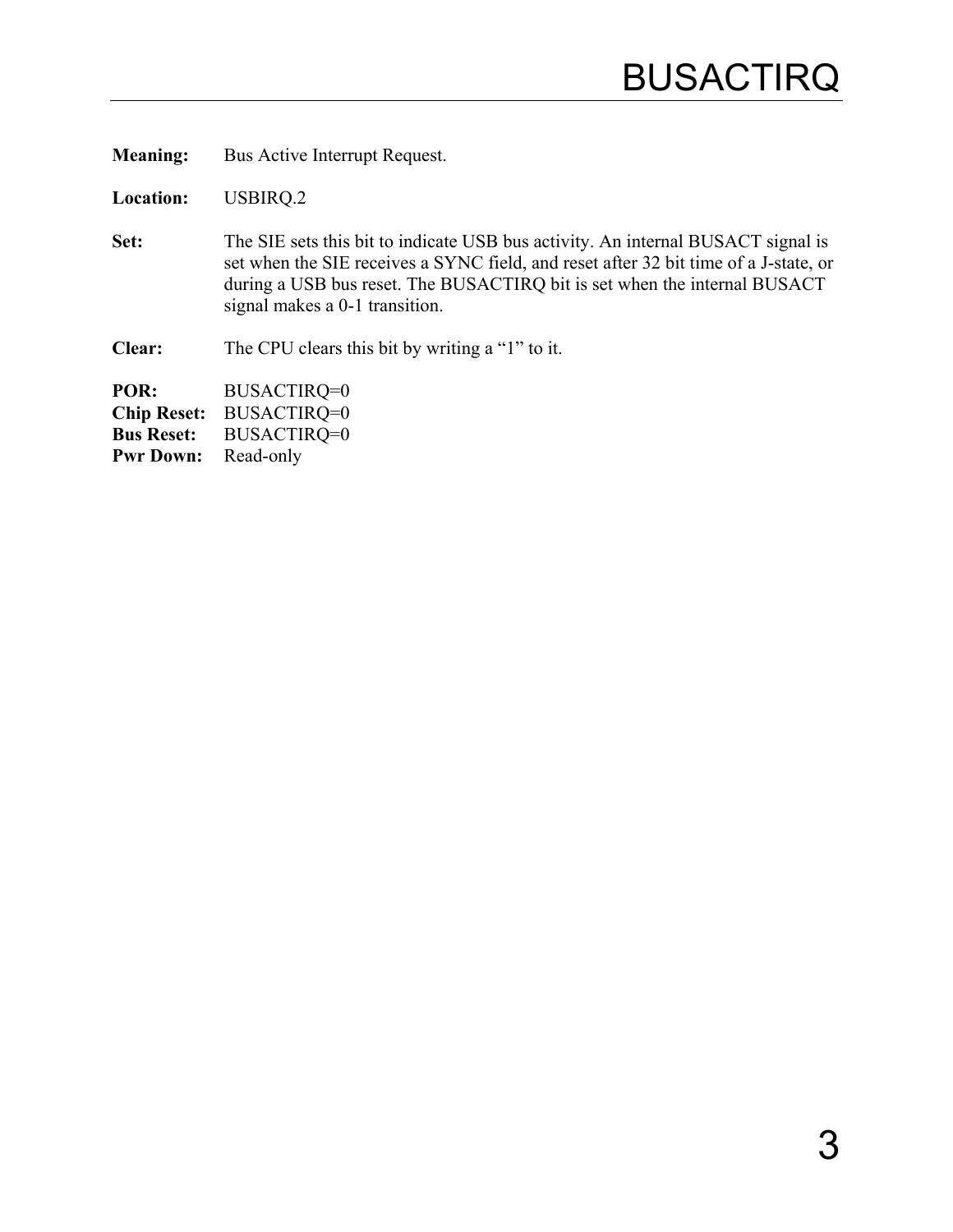### **CHIPRES**

<span id="page-7-0"></span>

| <b>Meaning:</b>                                                     | Chip Reset.                                                                                      |
|---------------------------------------------------------------------|--------------------------------------------------------------------------------------------------|
| <b>Location:</b>                                                    | USBCTL.5                                                                                         |
| Set:                                                                | The CPU sets this bit to reset the chip. Its effect is identical to driving the RES#<br>pin low. |
| Clear:                                                              | The CPU clears this bit to take the chip out of reset.                                           |
| POR:<br><b>Chip Reset:</b><br><b>Bus Reset:</b><br><b>Pwr Down:</b> | CHIPRES=0<br>No change<br>No change<br>Read-write                                                |

### **Programming Notes:**

The CPU can clear this bit immediately after setting it.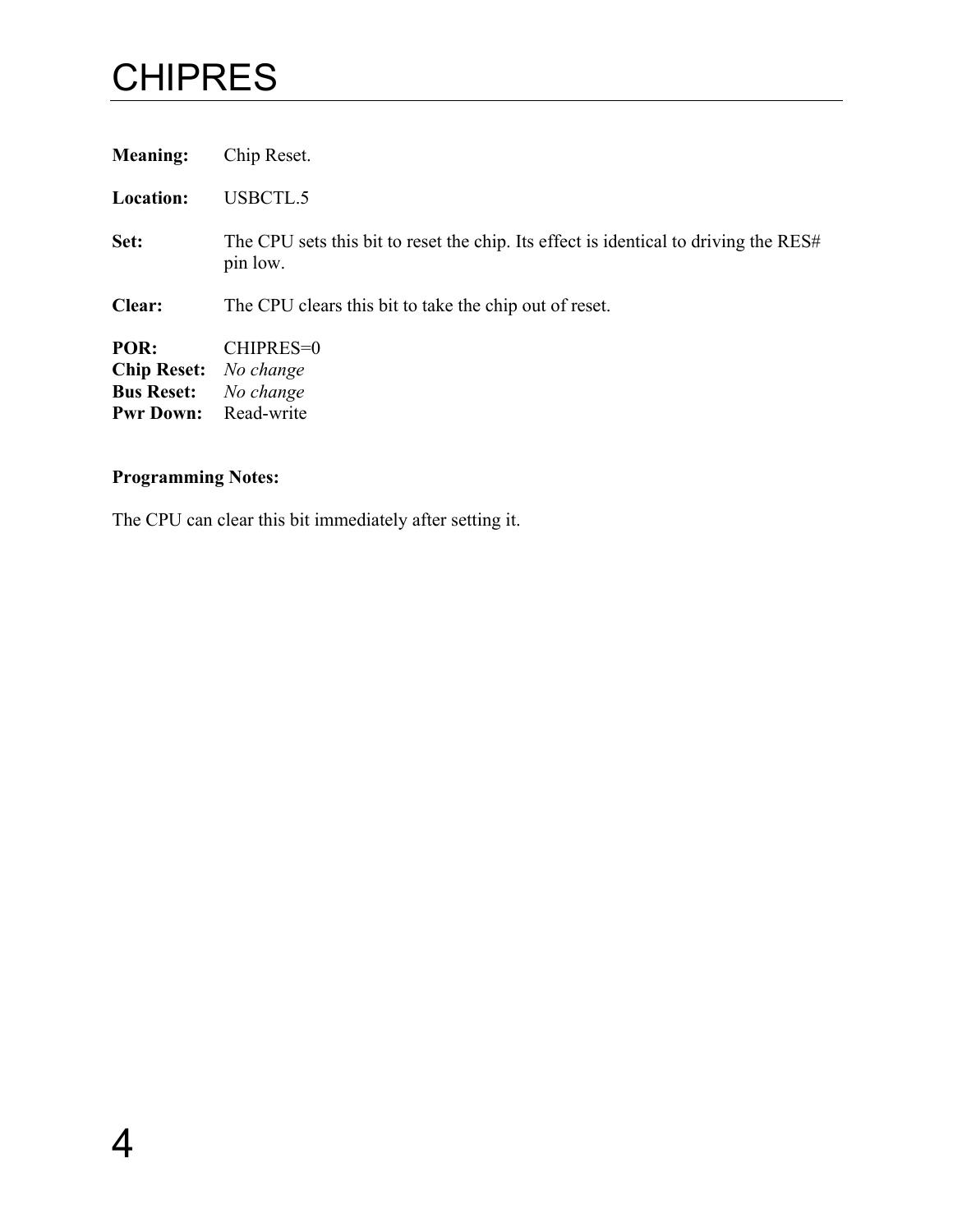| <b>Meaning:</b>                                                     | Connect to USB.                                                                                              |
|---------------------------------------------------------------------|--------------------------------------------------------------------------------------------------------------|
| <b>Location:</b>                                                    | USBCTL.3                                                                                                     |
| Set:                                                                | The CPU sets this bit to connect an internal 1500 Ohm resistor between the<br>DPLUS line and $V_{CC}$ .      |
| Clear:                                                              | The CPU clears this bit to disconnect an internal 1500 Ohm resistor between the<br>DPLUS line and $V_{CC}$ . |
| POR:<br><b>Chip Reset:</b><br><b>Bus Reset:</b><br><b>Pwr Down:</b> | CONNECT=0<br>No change<br>No change<br>Read-write                                                            |

The operation of the CONNECT bit depends on the setting of the VBGATE bit (page [76\)](#page-79-1). If CONNECT=1 and VBGATE=1, internal logic will not connect the pullup resistor unless  $V_{BUS}$  is detected to be valid on the  $V_{BUS}$  pin. If VBGATE=0 the DPLUS pullup resistor is unconditionally connected when CONNECT=1.

<span id="page-8-0"></span>Only a power-on reset clears the CONNECT bit. If, during operation, an external reset is applied to the MAX3420E via the INT pin, the CONNECT bit retains its state. This means that if a device is connected to USB (CONNECT=1) when the RES# is asserted, it remains connected throughout the reset and after the reset is removed (RES#=1).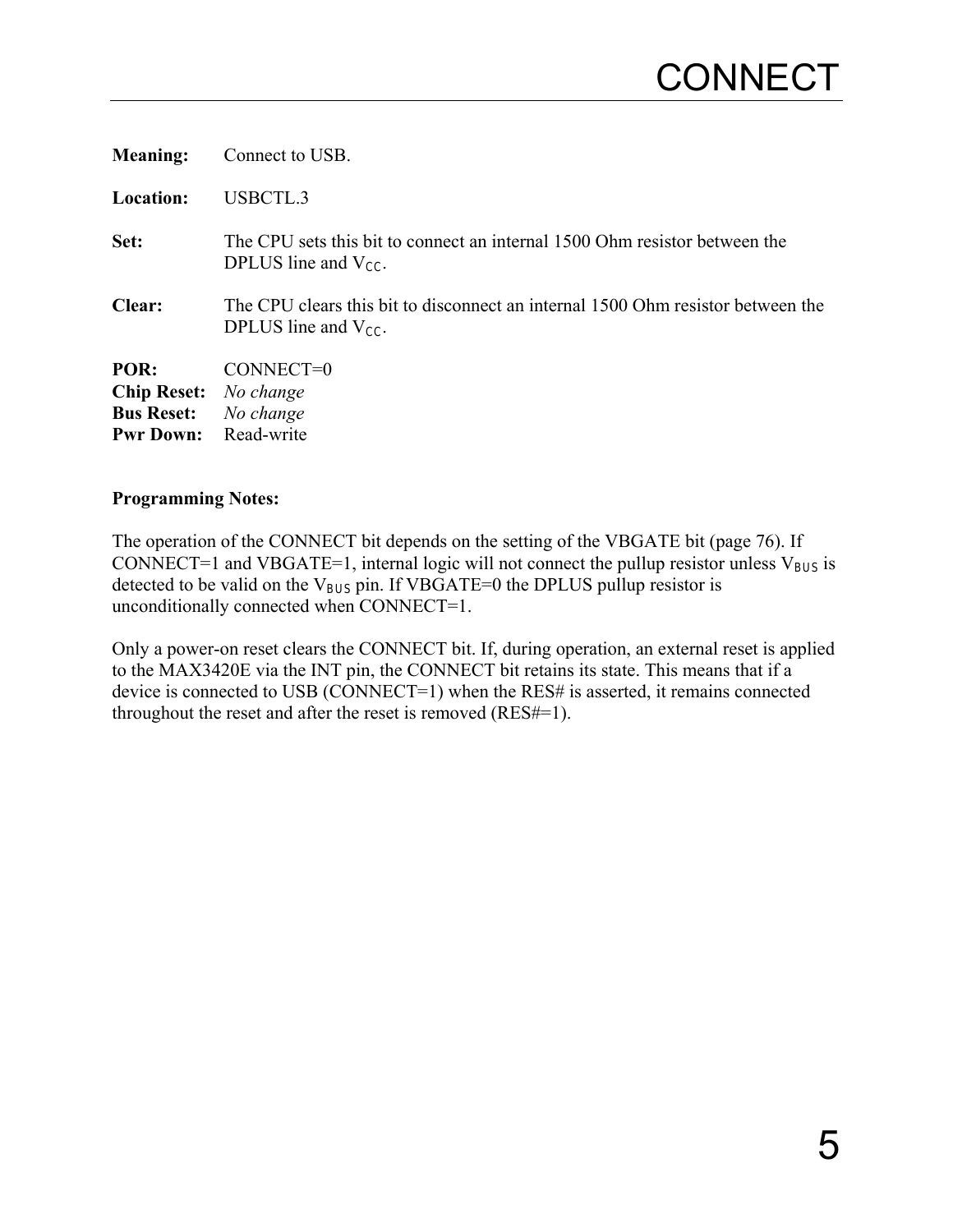### CTGEP1OUT

<span id="page-9-0"></span>

| Clear Data Toggle for endpoint 1 OUT.                                          |
|--------------------------------------------------------------------------------|
| CLRTOGS.2                                                                      |
| The CPU sets this bit to clear the data toggle for EP1-OUT to the DATA0 state. |
| The SIE automatically clears this bit.                                         |
| CTGEP1OUT=0<br>CTGEP1OUT=0<br>CTGEP1OUT=0<br>Read-only                         |
|                                                                                |

#### **Programming Notes:**

The SIE automatically clears all data toggles during a chip or USB bus reset. The CPU normally needs to clear an individual endpoint data toggle under two conditions:

- The host issues a Set\_Configuration request.
- The host issues a Clear\_Feature (endpoint stall) request.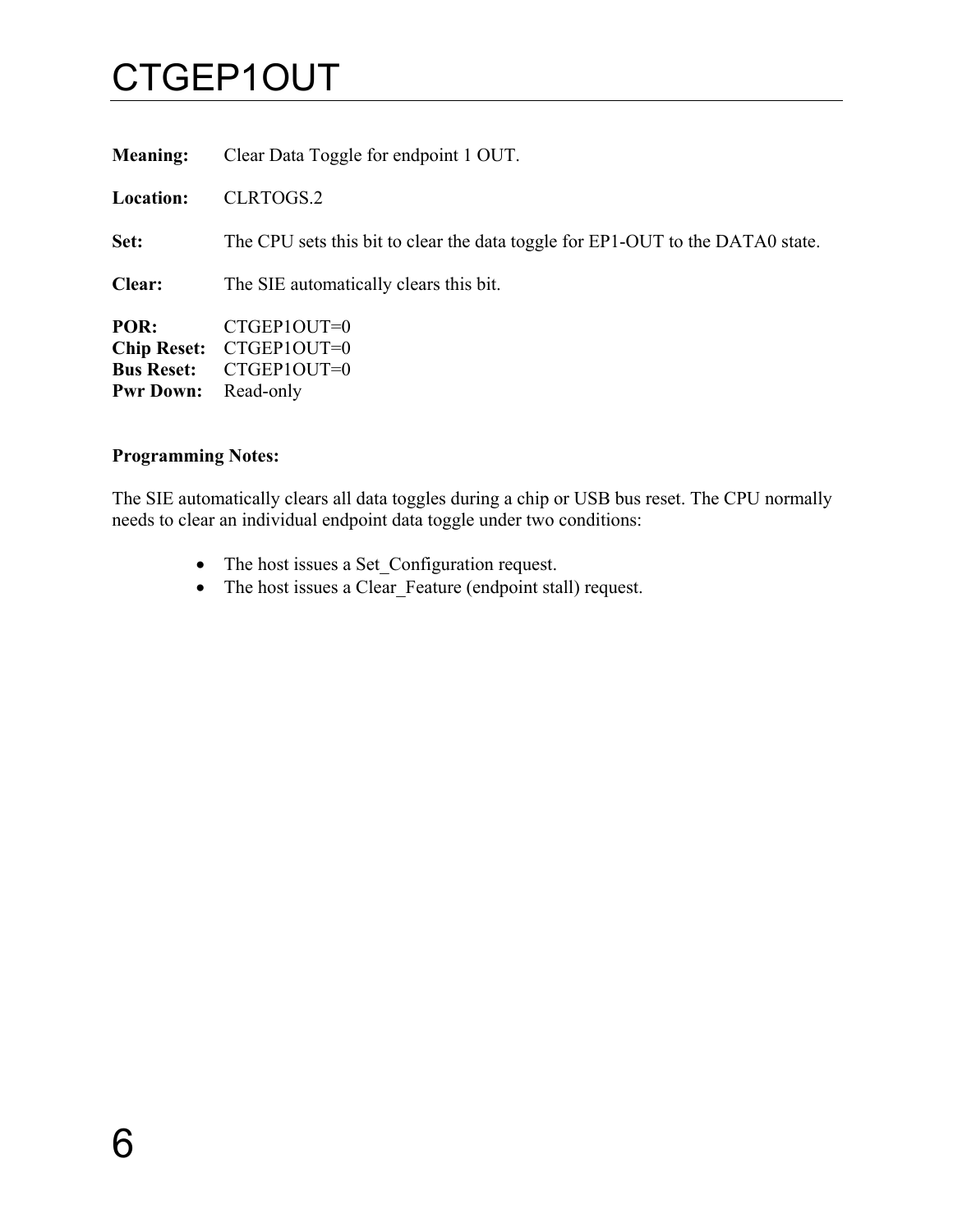| <b>Meaning:</b>                                                     | Clear Data Toggle for Endpoint 2 IN.                                          |
|---------------------------------------------------------------------|-------------------------------------------------------------------------------|
| <b>Location:</b>                                                    | CLRTOGS.3                                                                     |
| Set:                                                                | The CPU sets this bit to clear the data toggle for EP2-IN to the DATA0 state. |
| Clear:                                                              | The SIE automatically clears this bit.                                        |
| POR:<br><b>Chip Reset:</b><br><b>Bus Reset:</b><br><b>Pwr Down:</b> | $CTGEP2IN=0$<br>$CTGEP2IN=0$<br>$CTGEP2IN=0$<br>Read-only                     |

The SIE automatically clears all data toggles during a chip or USB bus reset. The CPU normally needs to clear an individual endpoint data toggle under two conditions:

- The host issues a Set\_Configuration request.
- <span id="page-10-0"></span>• The host issues a Clear\_Feature (endpoint stall) request.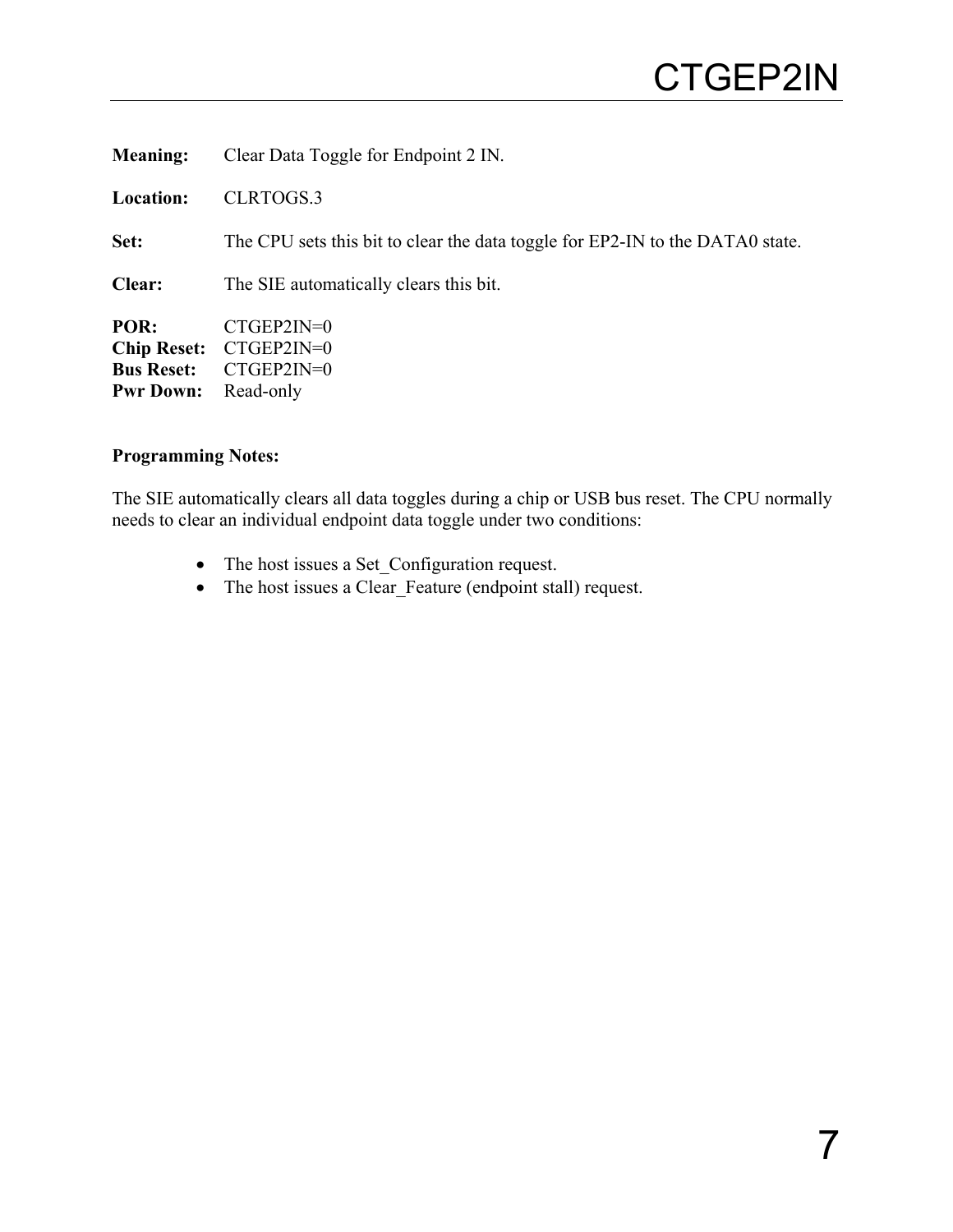### CTGEP3IN

<span id="page-11-0"></span>

| <b>Meaning:</b>                                                     | Clear Data Toggle for endpoint 3 IN.                                          |
|---------------------------------------------------------------------|-------------------------------------------------------------------------------|
| <b>Location:</b>                                                    | CLRTOGS.4                                                                     |
| Set:                                                                | The CPU sets this bit to clear the data toggle for EP3-IN to the DATA0 state. |
| Clear:                                                              | The SIE automatically clears this bit.                                        |
| POR:<br><b>Chip Reset:</b><br><b>Bus Reset:</b><br><b>Pwr Down:</b> | $CTGEP3IN=0$<br>$CTGEP3IN=0$<br>$CTGEP3IN=0$<br>Read-only                     |

#### **Programming Notes:**

The SIE automatically clears all data toggles during a chip or USB bus reset. The CPU normally needs to clear an individual endpoint data toggle under two conditions:

- The host issues a Set\_Configuration request.
- The host issues a Clear\_Feature (endpoint stall) request.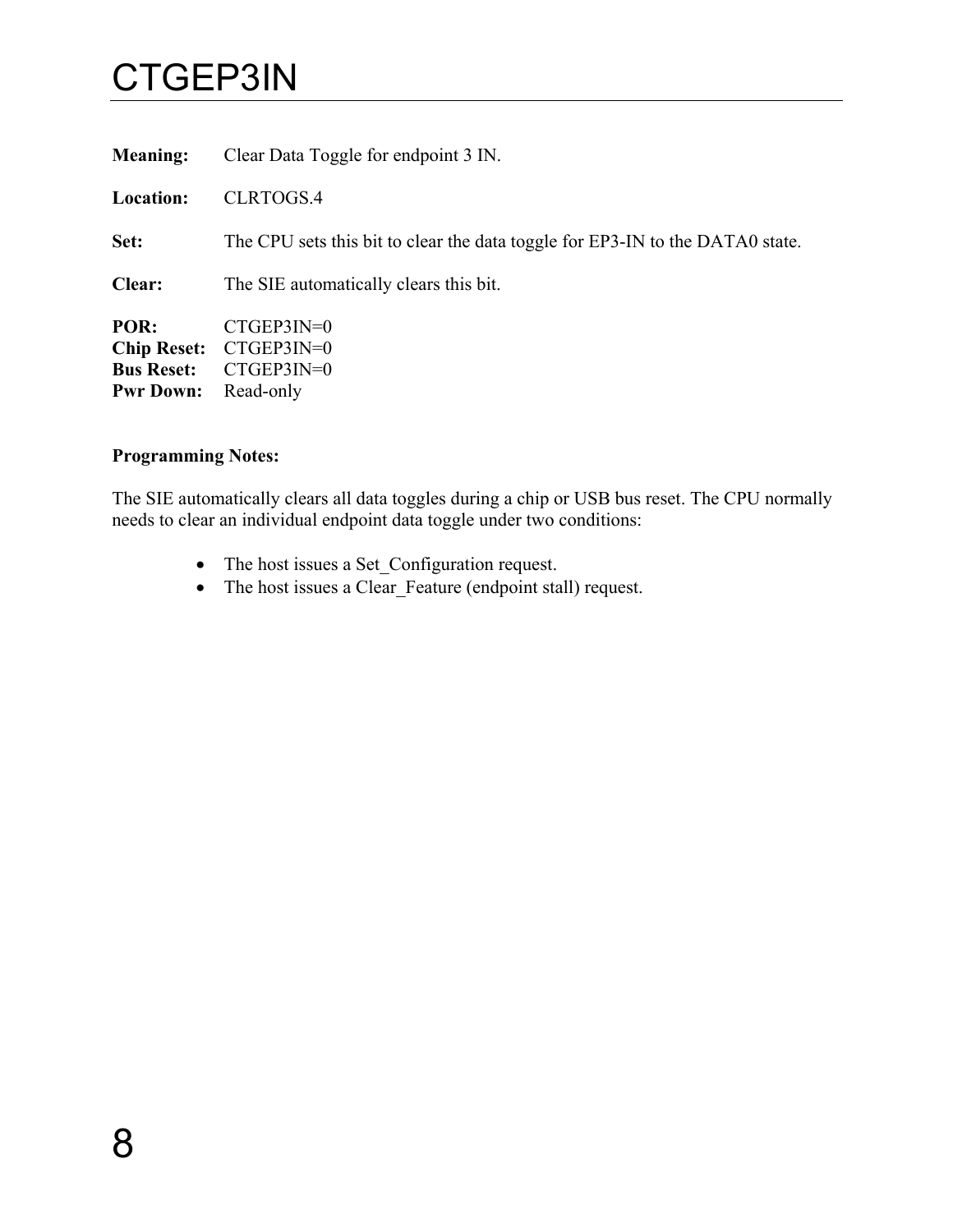- <span id="page-12-1"></span>**Meaning:** Endpoint 0 Byte Count Register. Since EP0 is a bi-directional endpoint, whereby both IN and OUT transfers share the same FIFO (EP0FIFO, page [10\)](#page-13-1), the action of this register depends on the transfer direction.
- **Location:** EP0BC[6:0]
- Write (IN): For an IN transfer, the CPU writes the byte count to this register after loading the EP0FIFO with data. Valid values are 0-64. When the CPU writes this register the SIE arms the endpoint so that it returns a data packet instead of a NAK to the next IN request to the endpoint.
- **Read (OUT):** For an OUT transfer, the SIE loads the byte count to indicate the number of bytes received in an OUT data transfer. When the OUT transfer is successful, the SIE ACKS the transfer, updates the byte count register, and asserts the OUT0DAV interrupt request bit (page [51\)](#page-54-1).

**POR:** EP0BC=0 **Chip Reset:** EP0BC=0 **Bus Reset:** EP0BC=0 **Pwr Down:** No read or write

#### **Programming Notes:**

Bit 7 has no effect and reads as a 0.

<span id="page-12-0"></span>The CPU writes the EP0FIFO as the response to the data stage of a CONTROL transfer. The CPU reads the EP0FIFO to retrieve the data stage of a CONTROL transfer.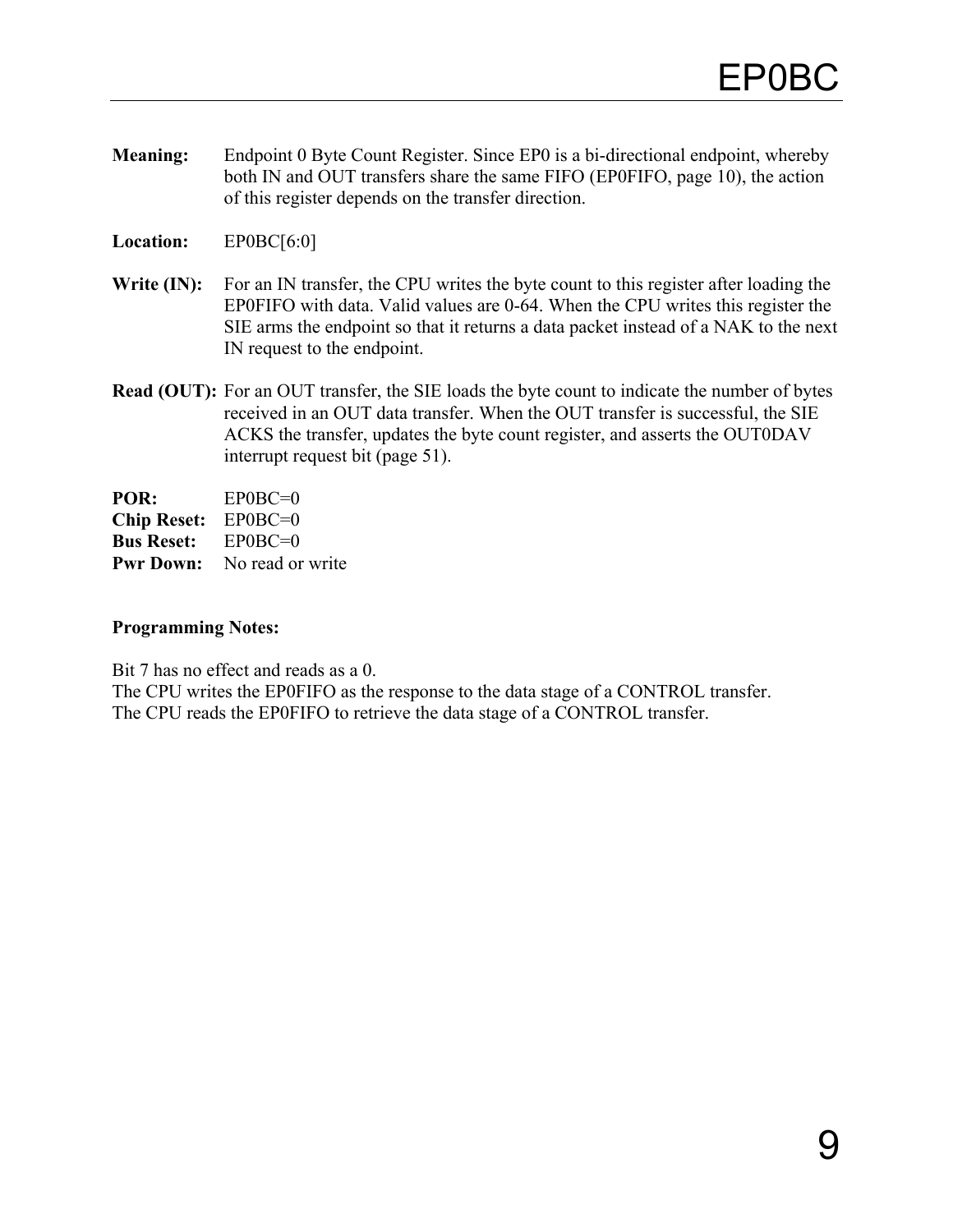### <span id="page-13-1"></span>EP0FIFO

- <span id="page-13-0"></span>**Meaning:** Endpoint 0 FIFO. This 64 byte FIFO is used for OUT and IN transfers to and from the bi-directional endpoint 0.
- **Location:** EP0FIFO[7:0]
- Write (IN): For an IN transfer, the CPU writes a series of bytes to this FIFO to fill it with IN data. After filling the FIFO with a packet (0 to 64 bytes), the CPU writes the byte count register (page [9\)](#page-12-1) to arm the IN transfer and to tell the SIE how many bytes to transfer when it receives the IN packet to endpoint 0.
- **Read (OUT):** For an OUT transfer, the SIE fills the FIFO with USB data received from the host. When the OUT transfer is verified to be error-free, the SIE loads the byte count register (page [9\)](#page-12-1) to indicate the number of bytes received in the OUT data transfer. For a successful transfer the SIE also ACKS the OUT transfer and asserts the OUT0DAV interrupt request bit (page [51\)](#page-54-1).

**POR:** EP0FIFO[7:0]=0 **Chip Reset:** EP0FIFO[7:0]=0 **Bus Reset:** *Unchanged* **Pwr Down:** No read or write

#### **Programming Notes:**

The SIE automatically retries packets that it finds to contain errors (CRC, bit stuff, etc.). This is invisible to the CPU—no interrupt flags or registers are updated with less than perfect transfers.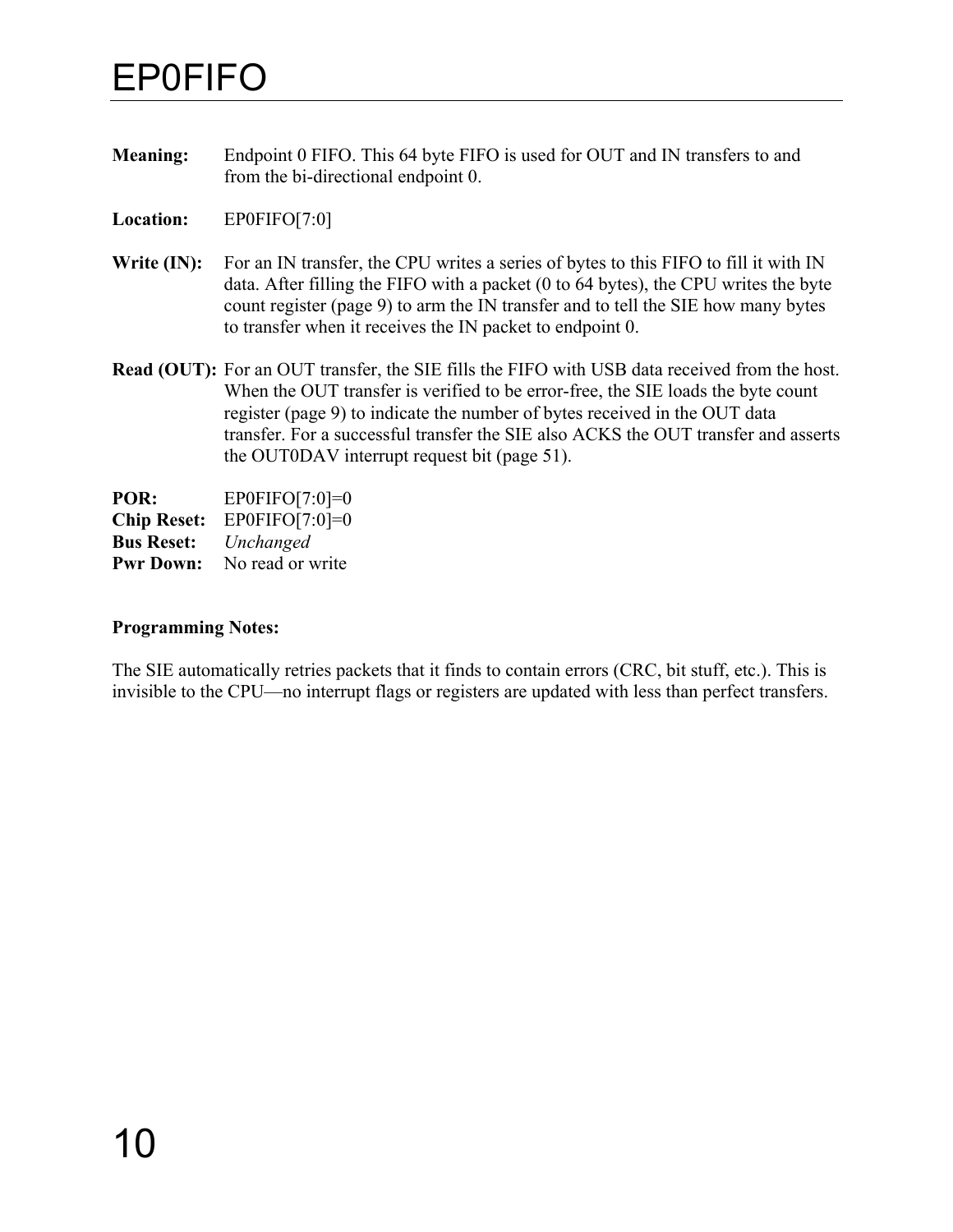| <b>Meaning:</b>                                                     | EPO-IN NAK.                                                                                             |
|---------------------------------------------------------------------|---------------------------------------------------------------------------------------------------------|
| <b>Location:</b>                                                    | PINCTL.5                                                                                                |
| Set:                                                                | The SIE sets this bit when the EPO-IN endpoint receives an IN request and returns<br>the NAK handshake. |
| Clear:                                                              | The CPU clears this bit by writing a 1 to it.                                                           |
| POR:<br><b>Chip Reset:</b><br><b>Bus Reset:</b><br><b>Pwr Down:</b> | $EPOIBN=0$<br>$EPOIBN=0$<br>$EPOIBN=0$<br>Read-write                                                    |

This bit may be polled to discover that the host is asking for IN data which is not yet available from an IN endpoint because the CPU has not yet loaded and armed the endpoint. This bit is not included in the interrupt system.

<span id="page-14-0"></span>Note: The EP0INAK bit is informational only. It is normally not used by USB device firmware.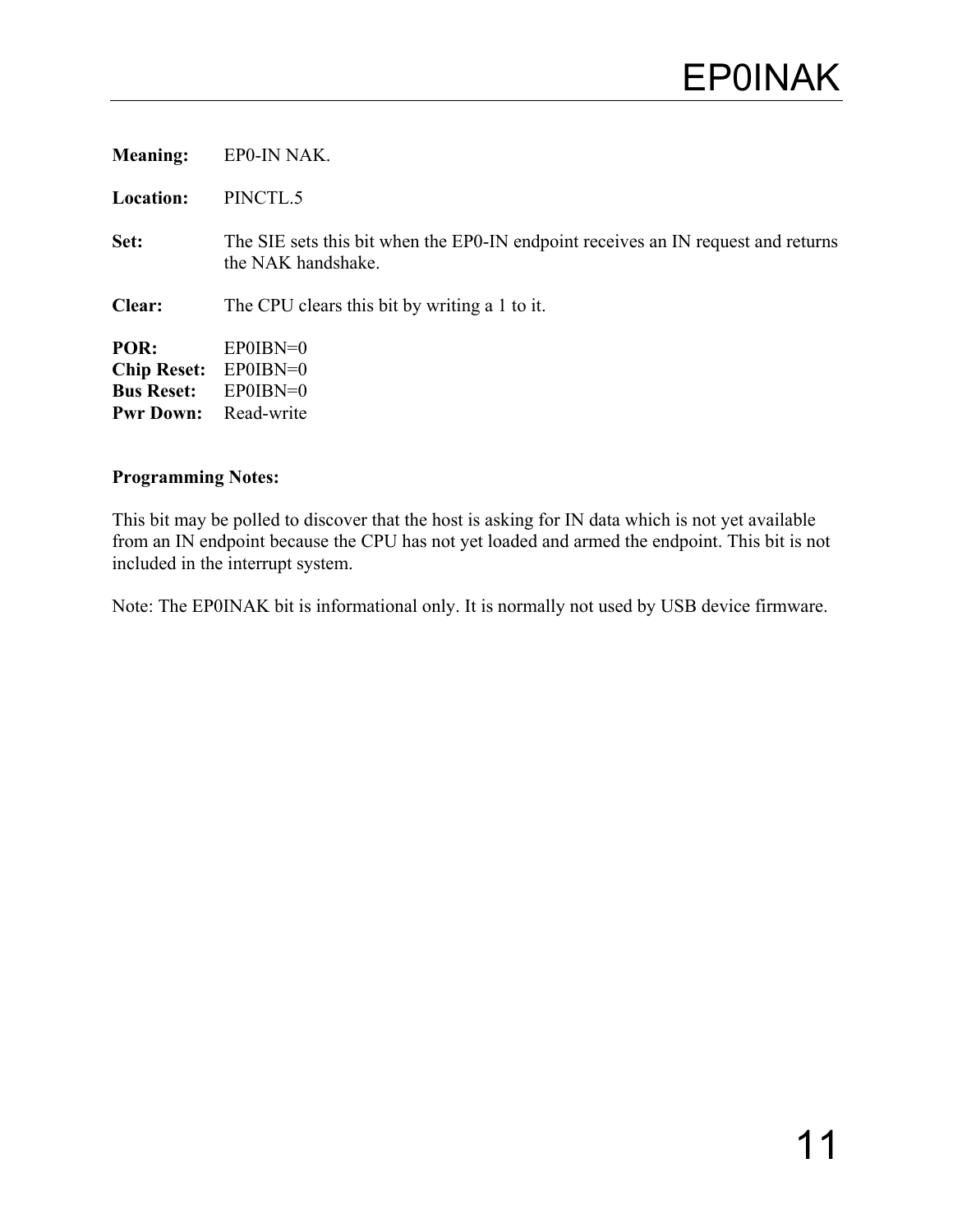### EP1DISAB

<span id="page-15-0"></span>

| <b>Meaning:</b>                                                     | Disable Endpoint 1-OUT.                                      |
|---------------------------------------------------------------------|--------------------------------------------------------------|
| <b>Location:</b>                                                    | CLRTOGS.5                                                    |
| Set:                                                                | The CPU sets this bit to disable traffic to Endpoint 1-OUT.  |
| Clear:                                                              | The CPU clears this bit to enable traffic to Endpoint 1-OUT. |
| POR:<br><b>Chip Reset:</b><br><b>Bus Reset:</b><br><b>Pwr Down:</b> | $EP1DISAB=0$<br>$EP1DISAB=0$<br>$EP1DISAB=0$<br>Read-only    |

#### **Programming Notes:**

A disabled endpoint does not respond to any traffic. A host normally will never send traffic to an endpoint that is not reported during enumeration, so this is a "safety" bit to guard against an errant host.

Endpoint 0 has no disable bit because as the default CONTROL endpoint it must always be active.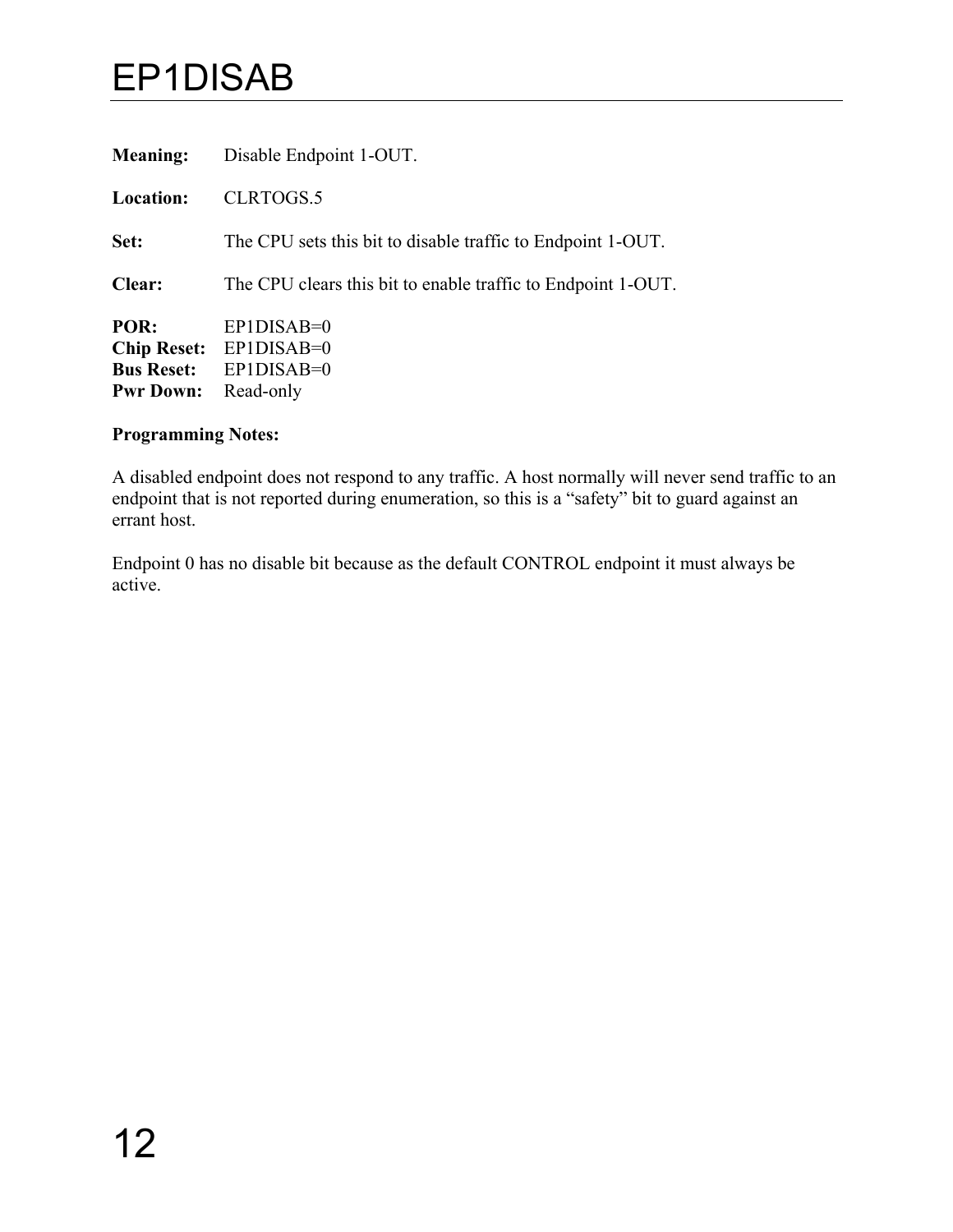<span id="page-16-1"></span>

| <b>Meaning:</b>    | Endpoint 1-0UT Byte Count.                                                                                                                                                                              |
|--------------------|---------------------------------------------------------------------------------------------------------------------------------------------------------------------------------------------------------|
| <b>Location:</b>   | EP1OUTBC[6:0]                                                                                                                                                                                           |
| Write:             | After successfully receiving an OUT transfer over Endpoint 1, the SIE ACKS the<br>transfer, updates this register with the received byte count, and asserts the<br>OUTIDAV interrupt request (page 51). |
| Read:              | The CPU reads this register after receiving an OUT1DAV interrupt request to<br>determine how many bytes to read from the EP1OUTFIFO (page 14).                                                          |
| POR:               | $EP1OUTBC=0$                                                                                                                                                                                            |
| <b>Chip Reset:</b> | $EP1OUTBC=0$                                                                                                                                                                                            |
| <b>Bus Reset:</b>  | EP1OUTBC=0                                                                                                                                                                                              |
| <b>Pwr Down:</b>   | No read or write                                                                                                                                                                                        |

EP1OUT is a double-buffered endpoint, meaning that there are two FIFOS and byte count registers. Double buffering allows USB data simultaneously to move into one FIFO while the CPU reads data from the other. This improves bandwidth performance in many systems. See the OUT1DAVIRQ bit discussion (page [51\)](#page-54-1) for a description of how the double buffering works for an OUT endpoint.

<span id="page-16-0"></span>The double buffering is invisible to the programmer because the OUT1DAVIRQ flag logic accommodates the double buffering. For example, assume that both buffers are available and therefore OUT1DAVIRQ=0. When an OUT packet arrives, OUT1DAVIRQ makes a 0-1 transition to indicate availability of the first packet. For a single-buffered endpoint, if another OUT packet arrived over EP1-OUT before the CPU had time to drain the FIFO, the SIE would respond with a NAK handshake to indicate that the endpoint was not available to accept data.

However with the double buffered endpoint, the second OUT packet is accepted and ACK'd because the second buffer is available for data. If a third OUT packet arrives before either FIFO is drained, the SIE NAKS the transfer to indicate that both FIFOS are full.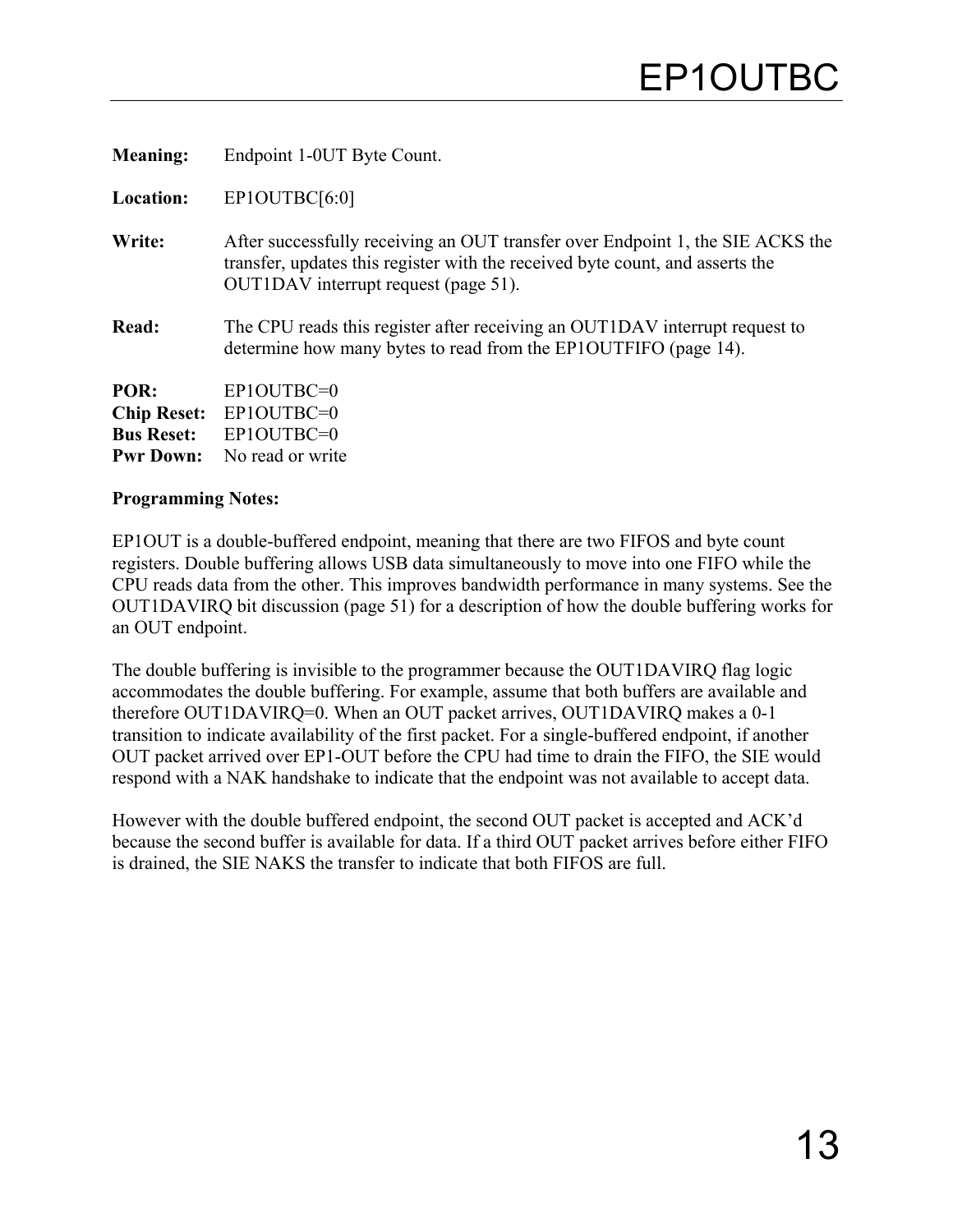### <span id="page-17-1"></span>EP1OUTFIFO

<span id="page-17-0"></span>

| <b>Meaning:</b>                                              | Double-buffered 64 byte FIFO for Endpoint 1-OUT.                                                                                                                                                                                                                          |
|--------------------------------------------------------------|---------------------------------------------------------------------------------------------------------------------------------------------------------------------------------------------------------------------------------------------------------------------------|
| Location:                                                    | EP1OUTFIFO[7:0]                                                                                                                                                                                                                                                           |
| Write:                                                       | The SIE fills the OUT FIFO with bytes transmitted from the host to endpoint 1-<br>OUT. After successfully receiving the OUT transfer, the SIE ACKS the transfer,<br>updates the byte count register (page 13), and asserts the OUT1DAV interrupt<br>request (page $51$ ). |
| Read:                                                        | When the CPU receives an OUT1DAV interrupt request, it reads the byte count<br>register to determine how many bytes are in the FIFO, and then reads that number<br>of bytes from this register.                                                                           |
| POR:<br><b>Chip Reset:</b><br><b>Bus Reset:</b><br>Pwr Down: | EP1OUTFIFO=0<br>EP1OUTFIFO=0<br>Unchanged<br>No read or write                                                                                                                                                                                                             |

#### **Programming Notes:**

EP1OUT is a double-buffered endpoint, meaning that there are two FIFOS and byte count registers. Double buffering allows USB data simultaneously to move into one FIFO while the CPU reads data from the other. This improves bandwidth performance in many systems. See the OUT1DAVIRQ bit discussion (page [53\)](#page-56-1) for a description of how the double buffering works for an OUT endpoint.

The double buffering is invisible to the programmer because the OUT1DAVIRQ flag logic accommodates the double buffering. For example, assume that both buffers are available and therefore OUT1DAVIRQ=0. When an OUT packet arrives, OUT1DAVIRQ makes a 0-1 transition to indicate availability of the first packet. For a single-buffered endpoint, if another OUT packet arrived over EP1-OUT before the CPU had time to drain the FIFO, the SIE would respond with a NAK handshake to indicate that the endpoint was not available to accept data.

However with the double buffered endpoint, the second OUT packet is accepted and ACK'd because the second buffer is available for data. If a third OUT packet arrives before either FIFO is drained, the SIE NAKS the transfer to indicate that both FIFOS are full.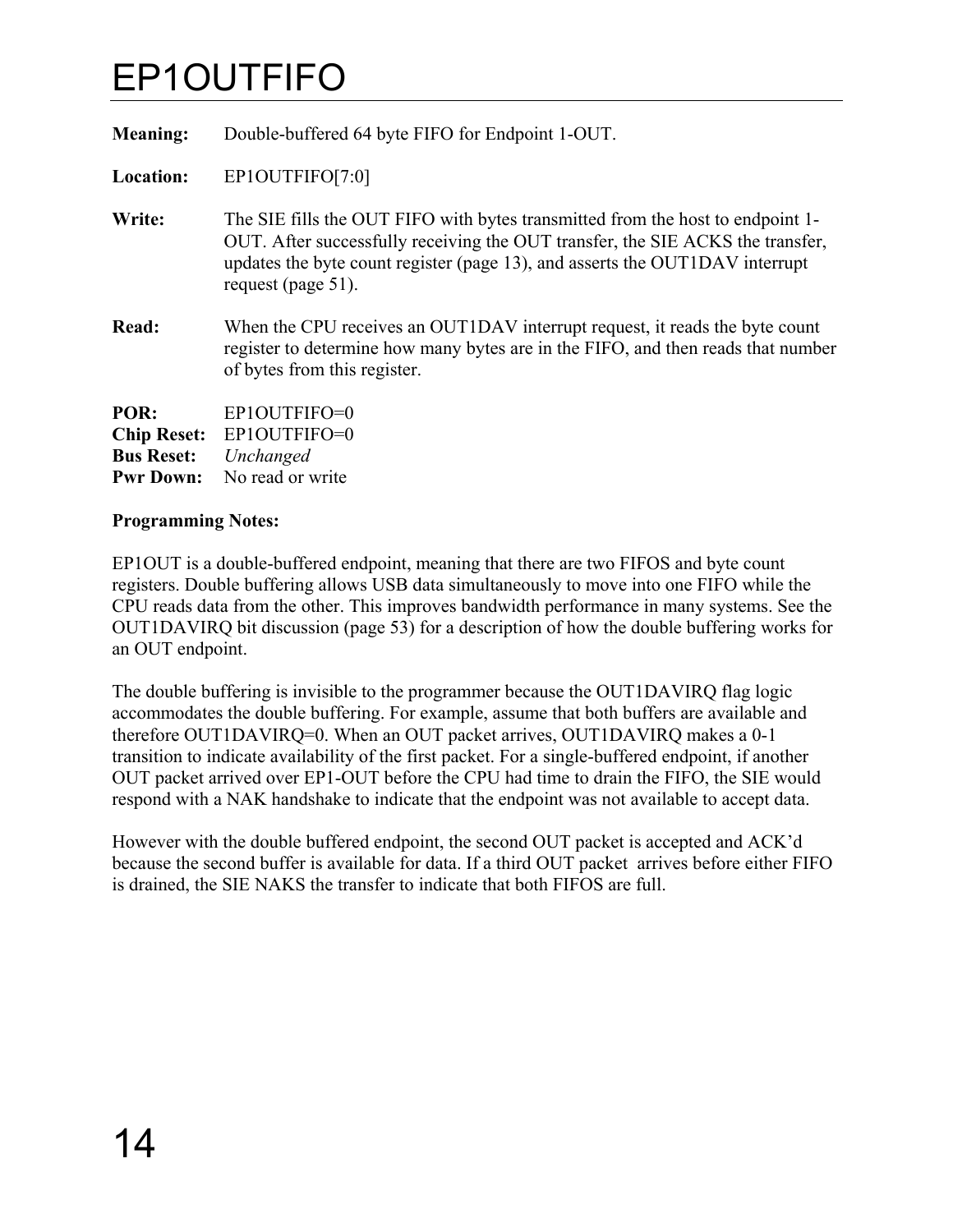| <b>Meaning:</b>                                                     | Disable Endpoint 2.                                        |
|---------------------------------------------------------------------|------------------------------------------------------------|
| <b>Location:</b>                                                    | CLRTOGS.6                                                  |
| Set:                                                                | The CPU sets this bit to disable traffic to endpoint 2-IN. |
| <b>Clear:</b>                                                       | The CPU sets this bit to enable traffic to endpoint 2-IN.  |
| POR:<br><b>Chip Reset:</b><br><b>Bus Reset:</b><br><b>Pwr Down:</b> | $EP2DISAB=0$<br>$EP2DISAB=0$<br>$EP2DISAB=0$<br>Read-only  |

A disabled endpoint does not respond to any traffic. A host normally will never send traffic to an endpoint that is not reported during enumeration, so this is a "safety" bit to guard against an errant host.

<span id="page-18-0"></span>Endpoint 0 has no disable bit because as the default CONTROL endpoint it must always be active.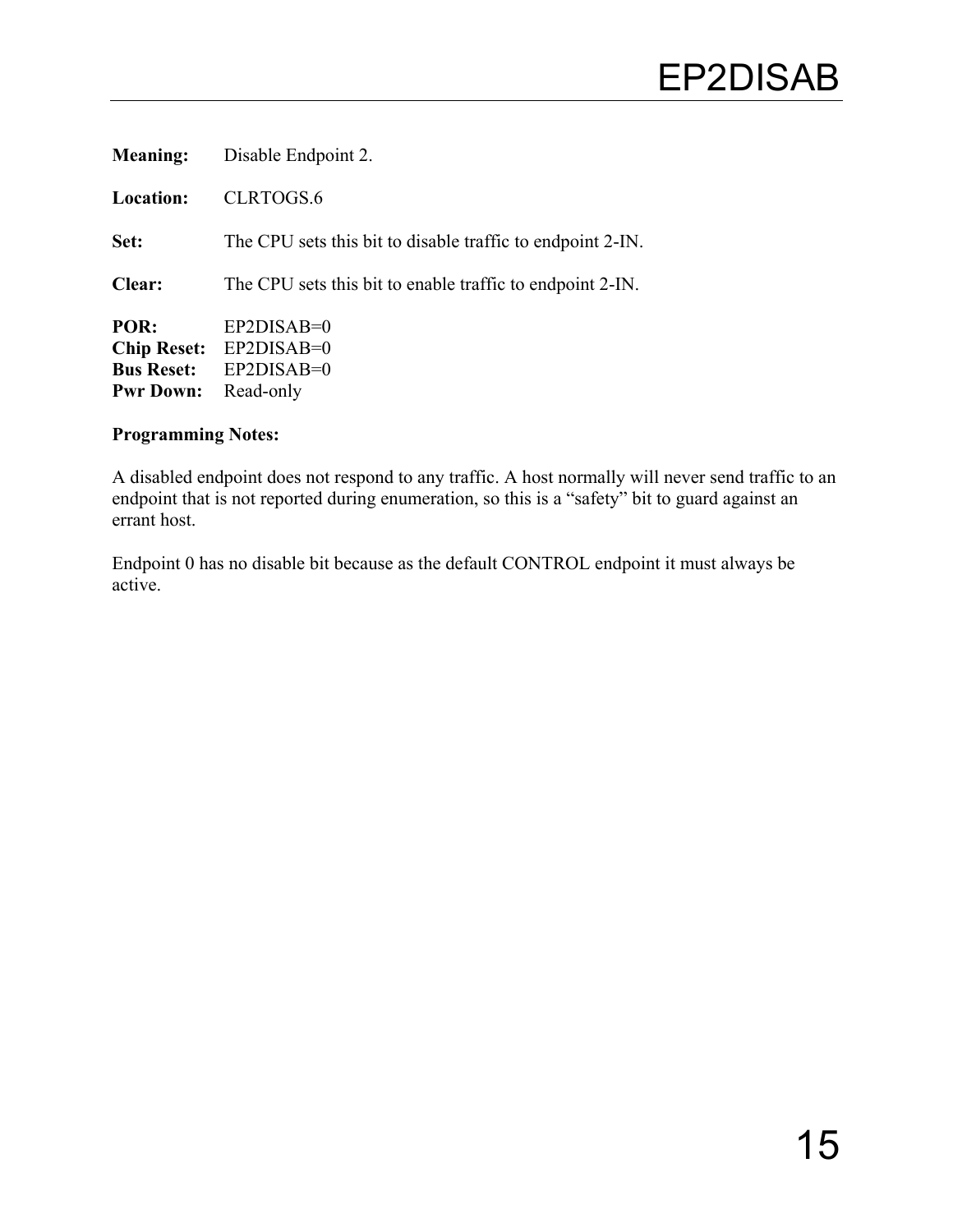### EP2INAK

<span id="page-19-0"></span>

| <b>Meaning:</b>                                                     | Endpoint 2-IN NAK                                                                                               |
|---------------------------------------------------------------------|-----------------------------------------------------------------------------------------------------------------|
| <b>Location:</b>                                                    | PINCTL.6                                                                                                        |
| Set:                                                                | The SIE sets this bit when the EP2-IN endpoint receives an IN request and the<br>SIE returns the NAK handshake. |
| Clear:                                                              | The CPU clears this bit by writing a 1 to it.                                                                   |
| POR:<br><b>Chip Reset:</b><br><b>Bus Reset:</b><br><b>Pwr Down:</b> | $EP2INAK=0$<br>$EP2INAK=0$<br>$EP2INAK=0$<br>Read-write                                                         |

#### **Programming Notes:**

This bit may be polled to discover that the host is asking for IN data which is not yet available from an IN endpoint because the CPU has not yet loaded and armed the endpoint. This bit is not included in the interrupt system.

Note: The EP2INAK bit is informational only. It is normally not used by USB device firmware.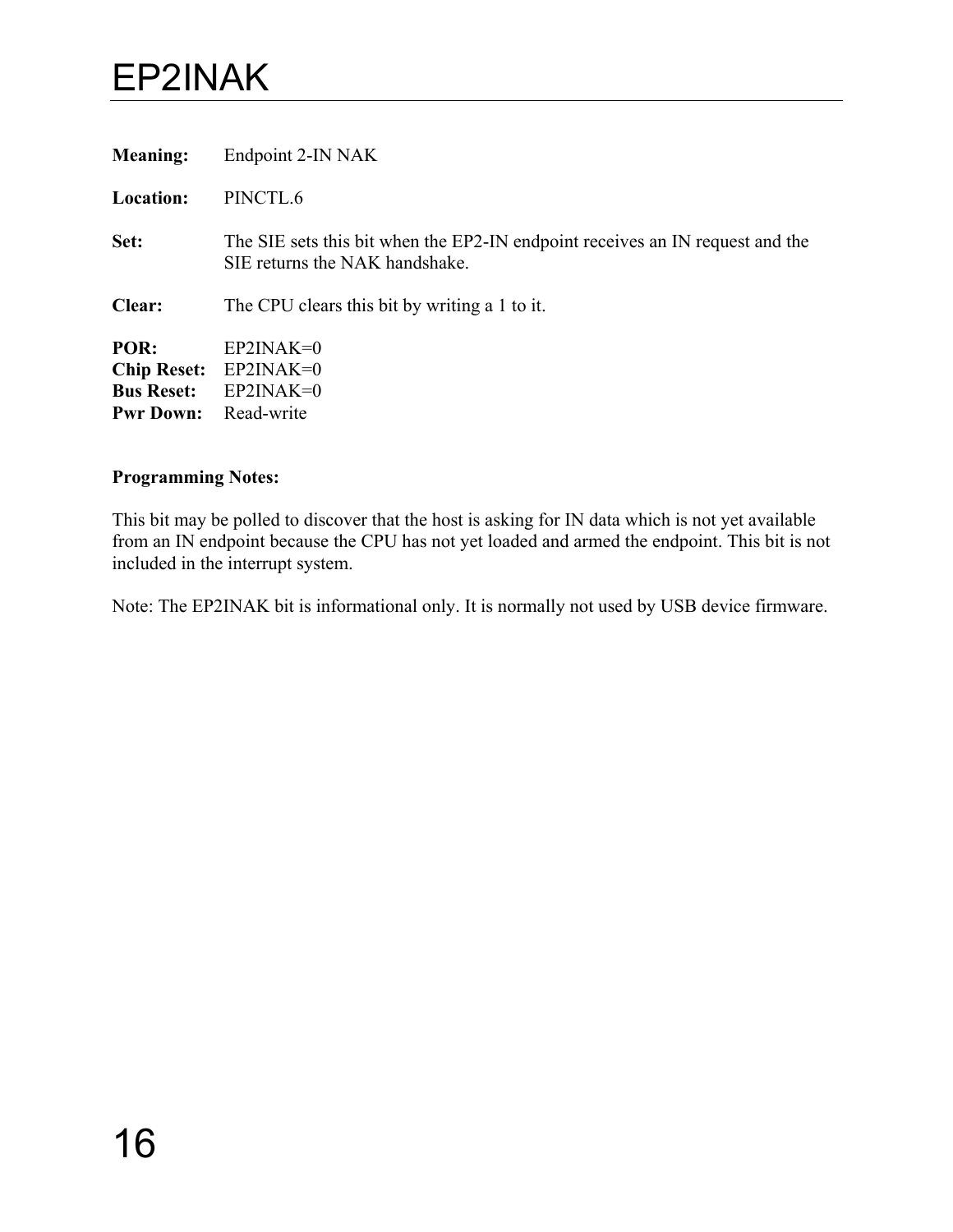<span id="page-20-0"></span>

| <b>Meaning:</b>    | Endpoint 2-IN Byte Count Register.                                                                                                                   |
|--------------------|------------------------------------------------------------------------------------------------------------------------------------------------------|
| <b>Location:</b>   | EP2INBC[6:0]                                                                                                                                         |
| Write:             | The CPU loads this register with the number of bytes it has loaded into the<br>EP2INFIFO (page 18). This arms the endpoint for the next IN transfer. |
| <b>Read:</b>       | The SIE sends the data in this FIFO as the response to an EP2-IN host request.                                                                       |
| POR:               | $EP2INBC=0$                                                                                                                                          |
| <b>Chip Reset:</b> | $EP2INBC=0$                                                                                                                                          |
| <b>Bus Reset:</b>  | $EP2INBC=0$                                                                                                                                          |
| <b>Pwr Down:</b>   | Read-only                                                                                                                                            |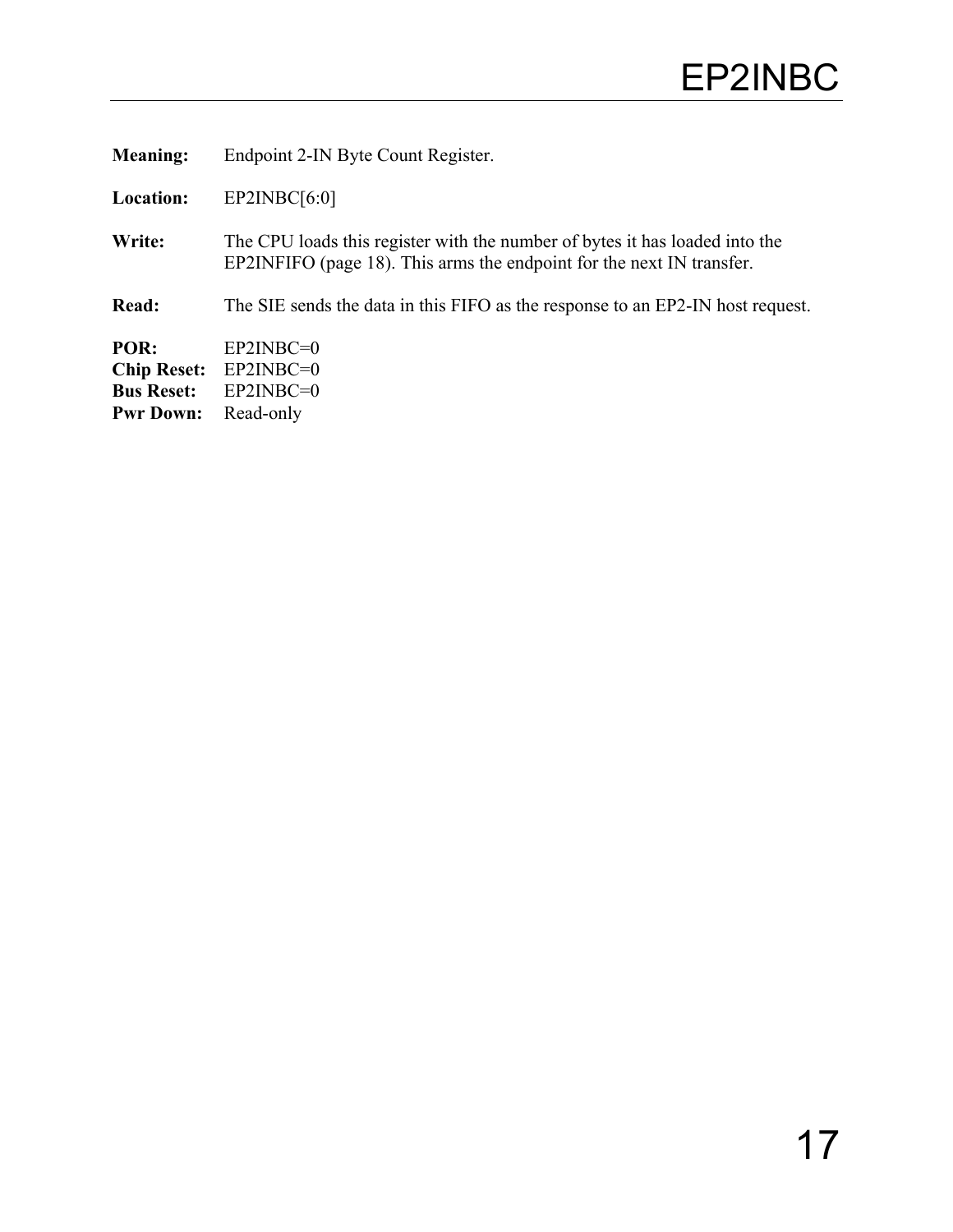### <span id="page-21-1"></span>EP2INFIFO

<span id="page-21-0"></span>**Meaning:** Endpoint 2-IN FIFO (double-buffered 64 byte FIFOS).

**Location:** EP2INFIFO[7:0]

**Write:** The CPU loads bytes into this FIFO in preparation for sending to the host.

**Read:** The SIE sends these bytes over USB in response to an IN request to EP2-IN.

**POR:** EP2INFIFO=0 **Chip Reset:** EP2INFIFO=0<br>**Bus Reset:** *Unchanged* **Bus Reset:** *Unchanged* **Pwr Down:** No read or write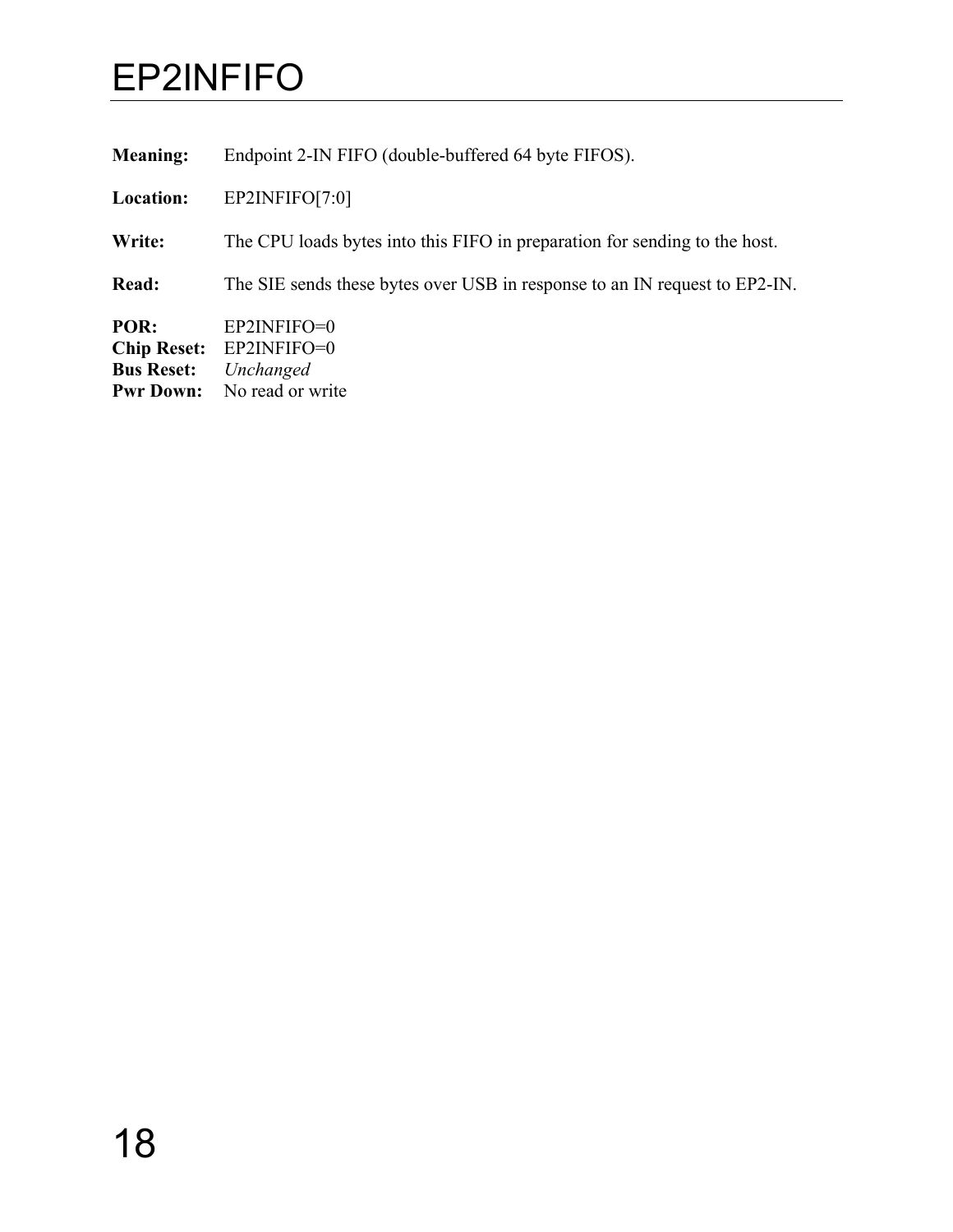| <b>Meaning:</b>                                                     | Disable Endpoint 3.                                         |
|---------------------------------------------------------------------|-------------------------------------------------------------|
| <b>Location:</b>                                                    | CLRTOGS.7                                                   |
| Set:                                                                | The CPU sets this bit to disable traffic to endpoint 3-IN.  |
| <b>Clear:</b>                                                       | The CPU clears this bit to enable traffic to endpoint 3-IN. |
| POR:<br><b>Chip Reset:</b><br><b>Bus Reset:</b><br><b>Pwr Down:</b> | $EP3DISAB=0$<br>EP3DISAB=0<br>EP3DISAB=0<br>Read-only       |

A disabled endpoint does not respond to any traffic. A host normally will never send traffic to an endpoint that is not reported during enumeration, so this is a "safety" bit to guard against an errant host.

<span id="page-22-0"></span>Endpoint 0 has no disable bit because as the default CONTROL endpoint it must always be active.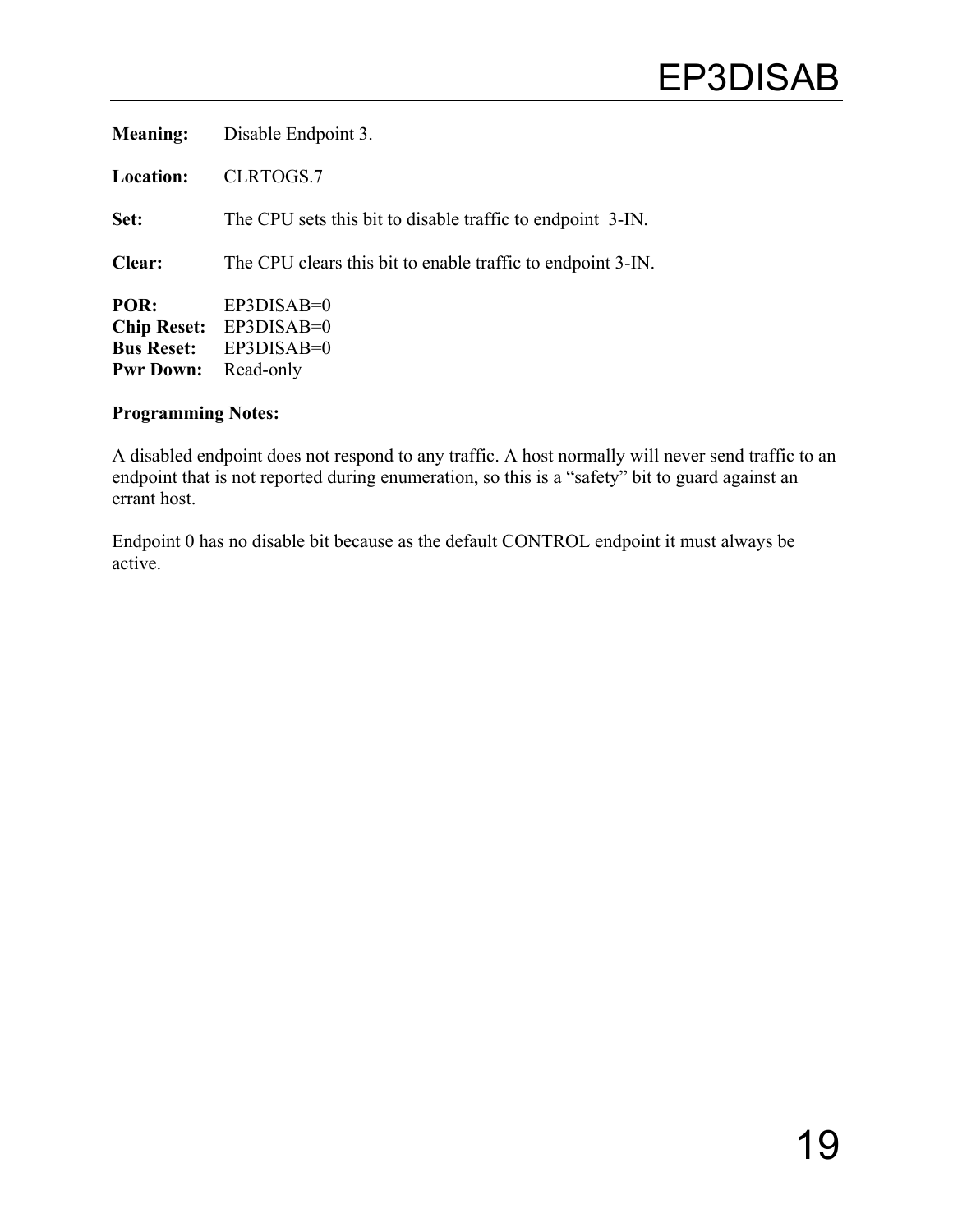### EP3INAK

<span id="page-23-0"></span>

| <b>Meaning:</b>                                                     | Endpoint 3-IN NAK                                                                                               |
|---------------------------------------------------------------------|-----------------------------------------------------------------------------------------------------------------|
| <b>Location:</b>                                                    | PINCTL.7                                                                                                        |
| Set:                                                                | The SIE sets this bit when the EP3-IN endpoint receives an IN request and the<br>SIE returns the NAK handshake. |
| Clear:                                                              | The CPU clears this bit by writing a 1 to it.                                                                   |
| POR:<br><b>Chip Reset:</b><br><b>Bus Reset:</b><br><b>Pwr Down:</b> | $EP3INAK=0$<br>$EP3INAK=0$<br>$EP3INAK=0$<br>Read-write                                                         |

#### **Programming Notes:**

This bit may be polled to discover that the host is asking for IN data which is not yet available from an IN endpoint because the CPU has not yet loaded and armed the endpoint. This bit is not included in the interrupt system.

Note: The EP0INAK bit is informational only. It is normally not used by USB device firmware.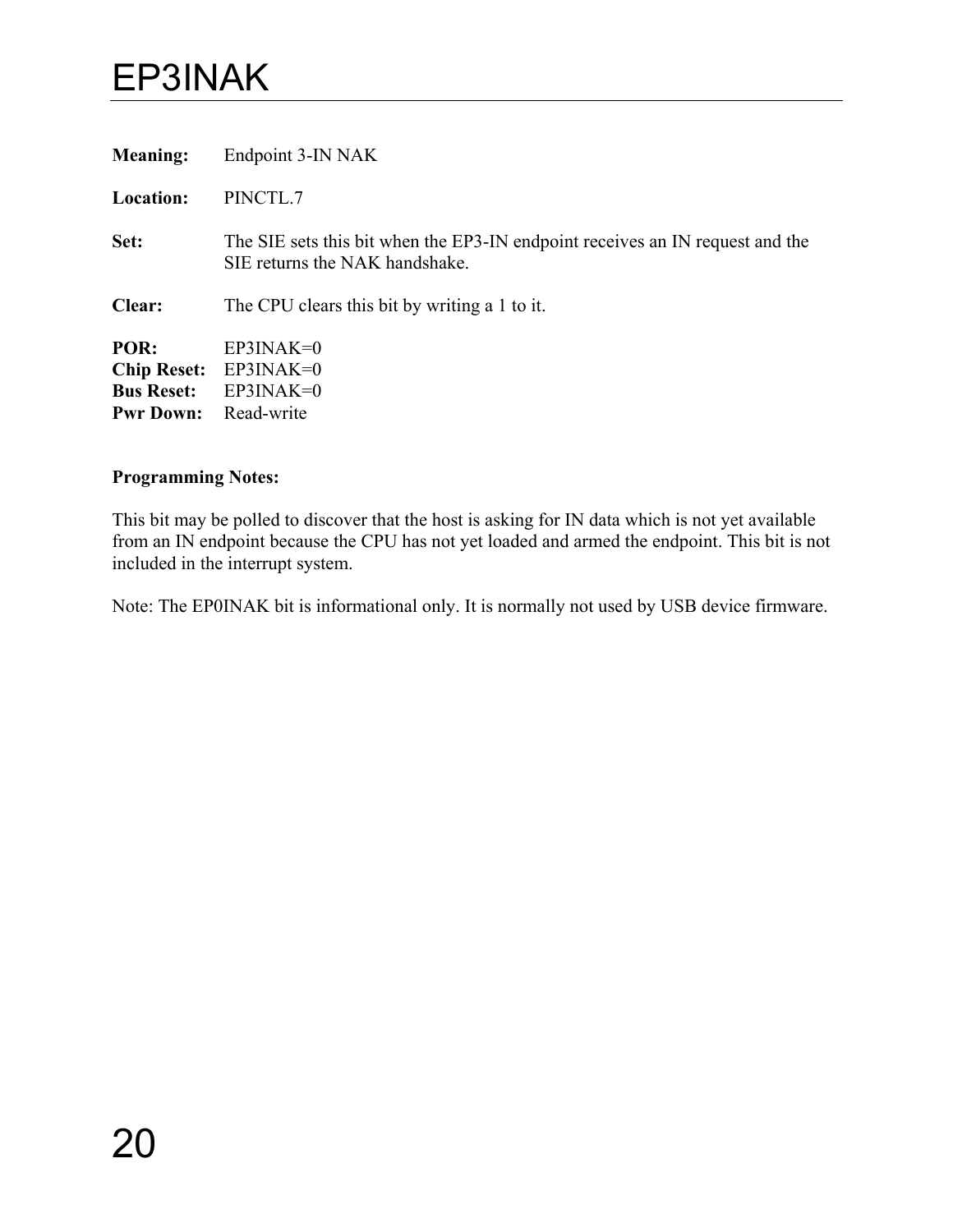**Meaning:** Endpoint 3-IN Byte Count Register.

**Location:** EP3INBC[6:0]

Write: The CPU loads this register with the number of bytes it has previously loaded into the EP3INFIFO (page [22\)](#page-25-1). This arms the endpoint for the next IN transfer.

**Read:** The SIE sends the data in this FIFO as the response to an EP3-IN host request.

**POR:** EP3INBC=0 **Chip Reset:** EP3INBC=0 **Bus Reset:** EP3INBC=0 **Pwr Down:** Read-only

<span id="page-24-0"></span>**Programming Notes:**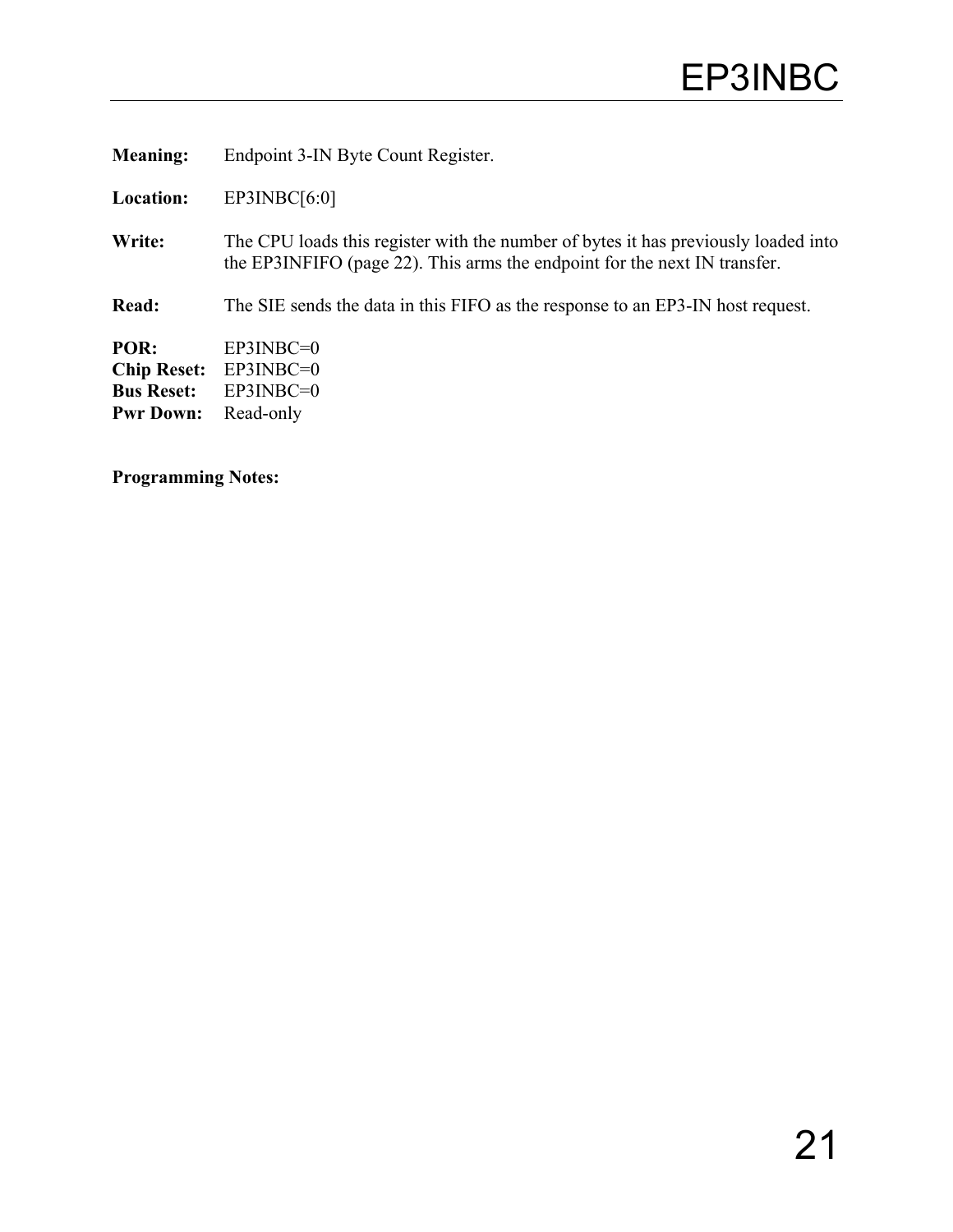### <span id="page-25-1"></span>EP3INFIFO

<span id="page-25-0"></span>**Meaning:** Endpoint 3-IN FIFO, a 64-byte FIFO.

**Location:** EP3INFIFO[7:0]

**Write:** The CPU loads bytes into this FIFO in preparation for sending to the host.

**Read:** The SIE sends these bytes over USB in response to an IN request to EP3-IN.

**POR:** EP3INFIFO=0<br>**Chip Reset:** EP3INFIFO=0 **Chip Reset:** EP3INFIFO=0<br>**Bus Reset:** *Unchanged* **Bus Reset:** *Unchanged* **Pwr Down:** No read or write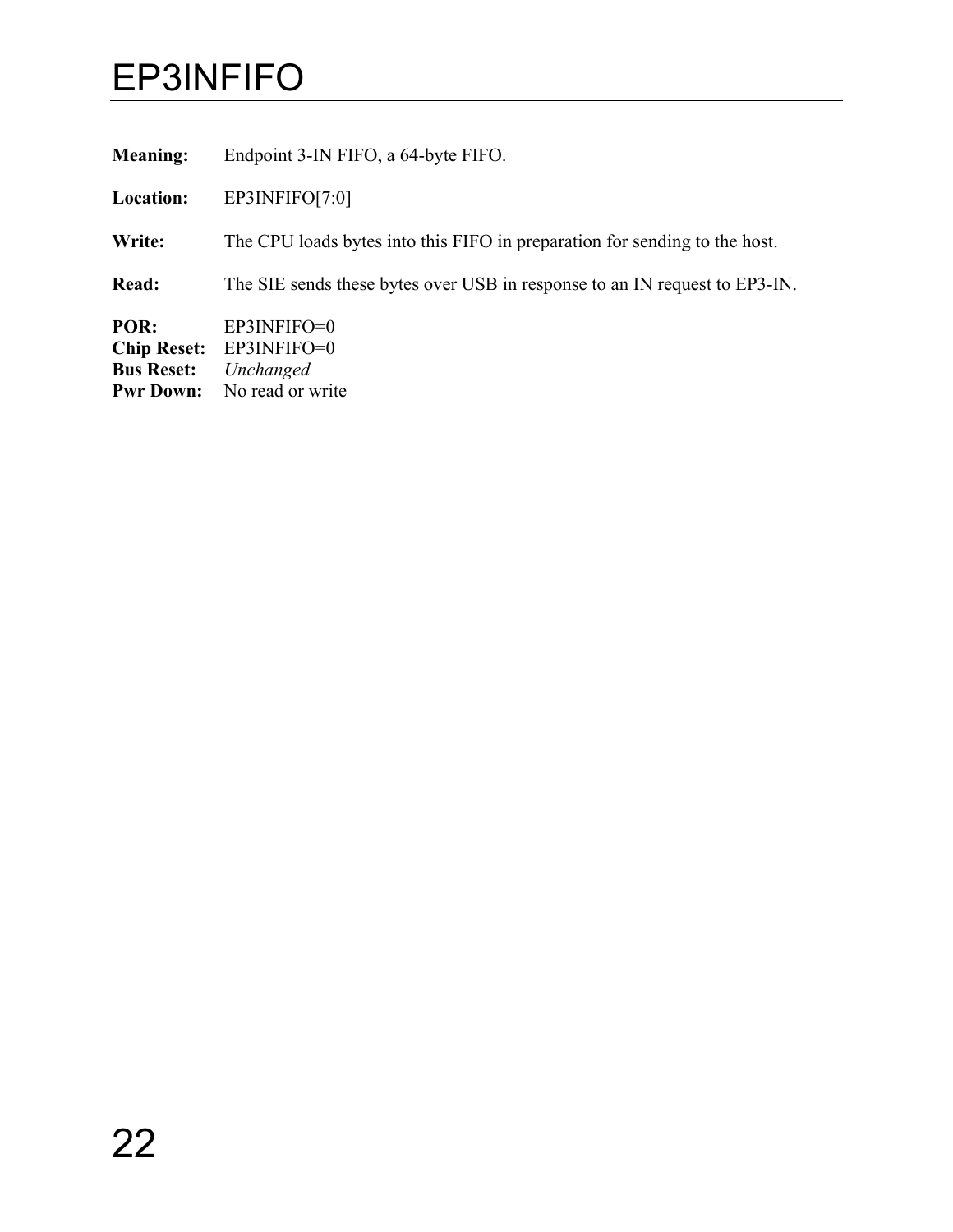| <b>Meaning:</b>                                                     | Full Duplex SPI port operation.                                      |
|---------------------------------------------------------------------|----------------------------------------------------------------------|
| <b>Location:</b>                                                    | PINCTL.4                                                             |
| Set:                                                                | The CPU sets this bit to operate the SPI port in full-duplex mode.   |
| <b>Clear:</b>                                                       | The SIE clears this bit to operate the SPI port in half-duplex mode. |
| POR:<br><b>Chip Reset:</b><br><b>Bus Reset:</b><br><b>Pwr Down:</b> | FDUPSPI=0 (half-duplex)<br>No change<br>No change<br>Read-write      |

#### *Half-duplex SPI*

In half-duplex mode (FDUPSPI=0), the MOSI (Master Out, Slave In) pin becomes a bidirectional IO pin, and the MISO (Master In, Slave Out) pin is tri-stated.



<span id="page-26-0"></span>**Figure 2. Half-duplex SPI interface.** 

#### *Full-duplex SPI*

Full-duplex mode (FDUPSPI=1) provides separate MOSI and MISO pins. This configuration has the added feature that while the first byte of every transfer (the command byte) is clocked in, eight bits of status bits are simultaneously clocked out, as shown in [Figure 3.](#page-26-1)

<span id="page-26-1"></span>

**Figure 3. Full-duplex SPI interface.**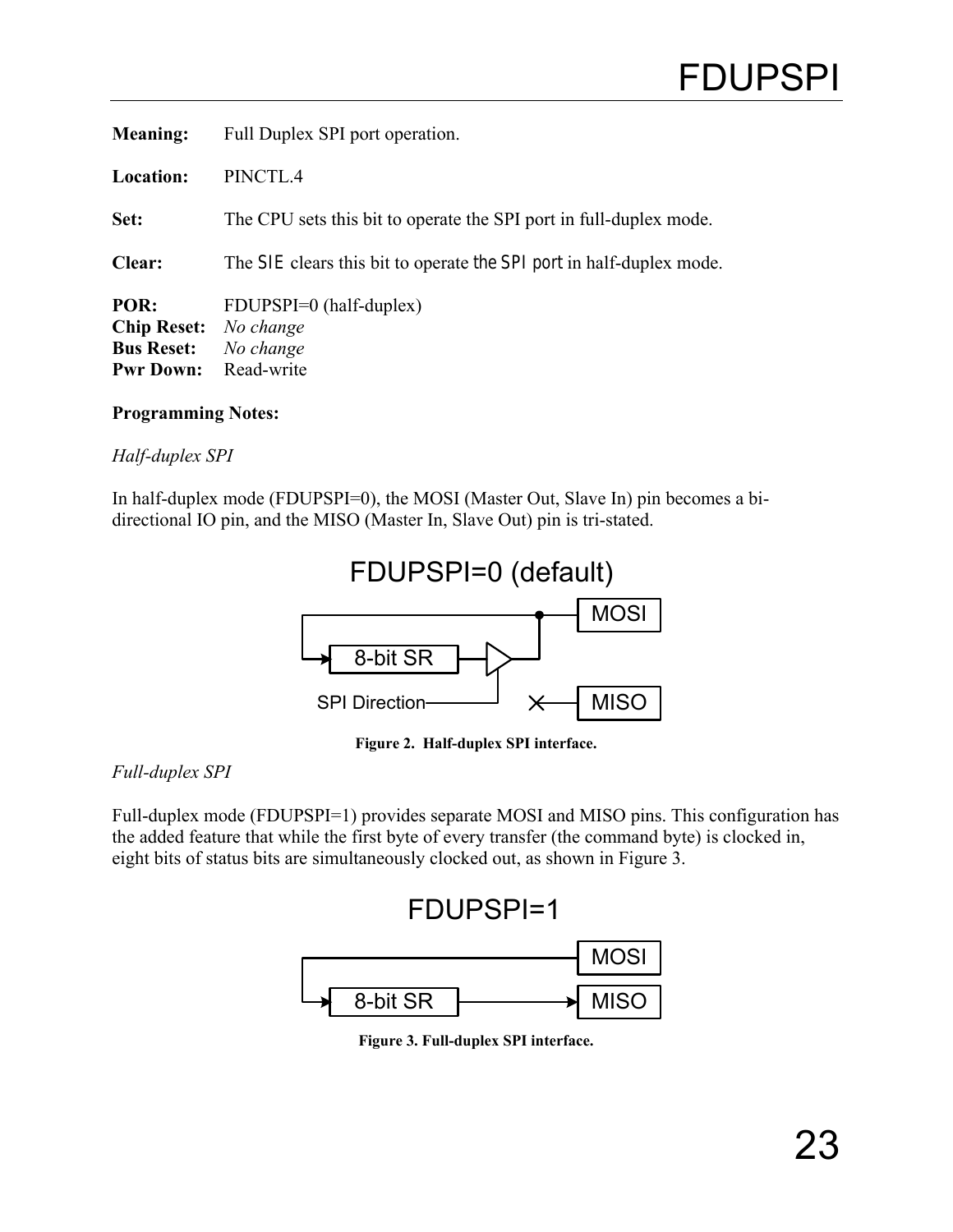| <b>MISO bit</b> | Signal            | page |
|-----------------|-------------------|------|
| 7               | <b>SUSPIRQ</b>    | 69   |
| 6               | <b>URESIRQ</b>    | 73   |
| 5               | <b>SUDAVIRQ</b>   | 66   |
| 4               | <b>IN3BAVIRQ</b>  | 44   |
| 3               | <b>IN2BAVIRQ</b>  | 42   |
| 2               | OUT1DAVIRQ        | 53   |
|                 | <b>OUT0DAVIRQ</b> | 51   |
|                 | <b>IN0BAVIRQ</b>  | 40   |

<span id="page-27-1"></span>**Figure 4. Full-duplex mode: These USB status bits are clocked out while the command byte is clocked in.** 

### *The SPI Command Byte*

In either SPI mode, the first byte clocked into the SPI interface is a command byte that sets the register address, the direction, and a bit that directly sets the ACKSTAT bit. In all SPI transactions, in or out, the bit ordering is b7 first, b0 last.

| <b>MOSI bit</b> | Signal                 |
|-----------------|------------------------|
| 7               | REG4                   |
| 6               | REG3                   |
| 5               | REG2                   |
| 4               | REG1                   |
| 3               | REG0                   |
| 2               | 0                      |
|                 | Direction (1=Wr, 0=Rd) |
|                 | ACKSTAT (page 1)       |

<span id="page-27-0"></span>**Figure 5. The SPI command byte.** 

An SPI cycle starts with the SPI master driving CS# low, then driving eight SPI clocks whose rising edges strobe in the data shown in the [Figure 5](#page-27-0) command byte. REG[4:0] set the register address, and the direction bit sets the read or write direction for the SPI cycle. ACKSTAT writes the corresponding bit in the EPSTALLS register. If FDUPSPI=1, the data shown in [Figure 4](#page-27-1) is simultaneously clocked out on the MISO pin during these first 8 SCLK clocks.

Following the command byte, the SPI master issues one or more groups of 8-SCLK clocks to clock byte data into or out of the MAX3420E. As long as CS# remains low, the register address clocked in with the command remains in effect. This ability to burst bytes is convenient when reading or writing the endpoint FIFOS. For example, to load 37 bytes into the EP0FIFO, the SPI master writes the command byte 00000010 which selects R0 (EP0FIFO) for a write operation (direction bit is 1). Then it writes 37 bytes to the SPI port, and finally drives CS# high to complete the SPI cycle.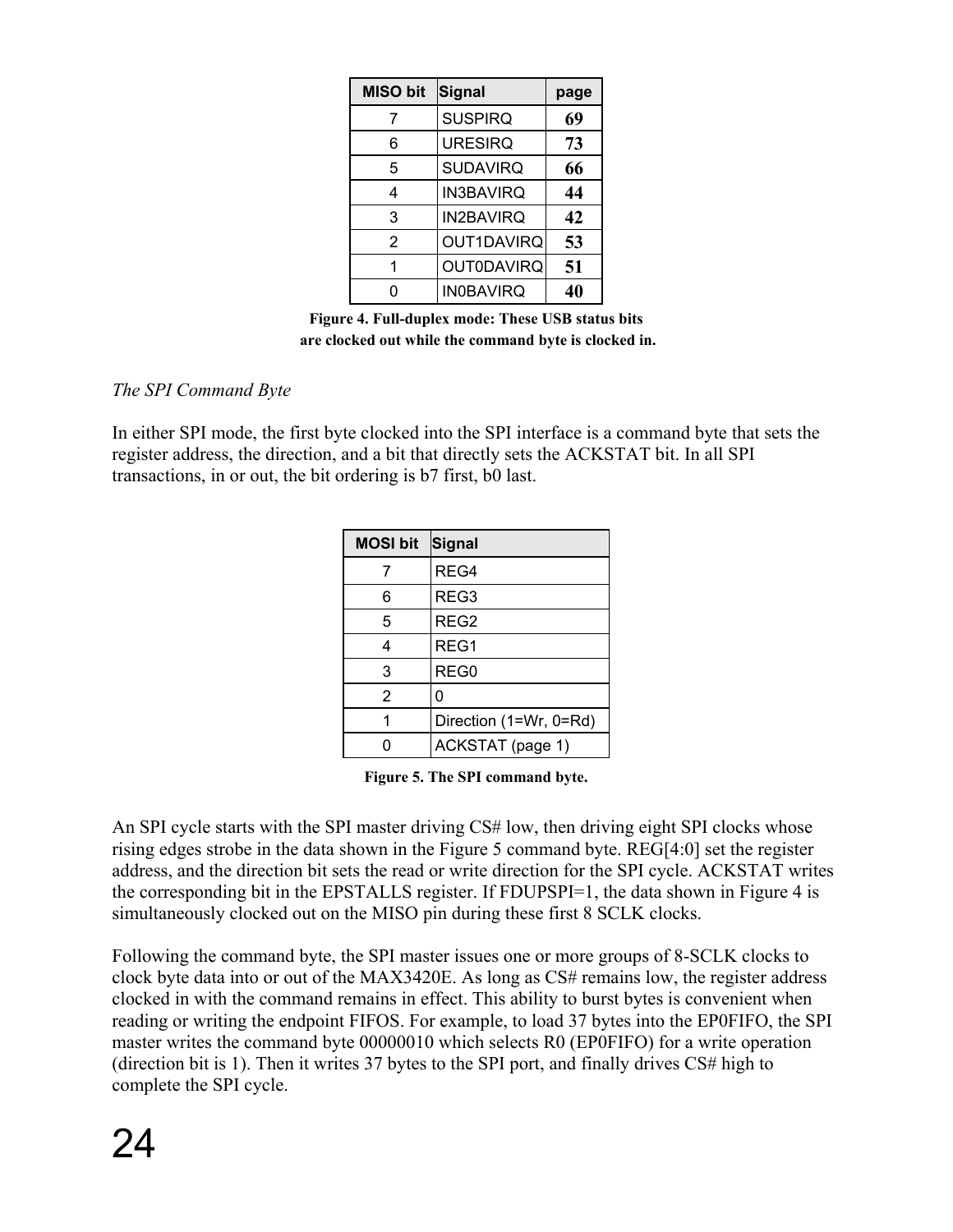Note: Both MOSI and MISO data are sampled on the rising edge of SCLK. Data changes on the falling edge of SCLK.

The SPI cycle terminates when the SPI master return CS# to its high state.

### *SPI Modes*

The SPI standard defines four clocking modes, reflecting two mode signals called CPOL (clock polarity) and CPHA (clock phase). These signals are represented in the form (CPOL, CPHA). It turns out that an interface that expects positive edge SCLKS and which also expects the MOSI data to be available before the first positive clock edge can operate in modes  $(0,0)$  and  $(1,1)$ without alteration. This property allows the MAX3420E to operate in mode  $(0,0)$  or  $(1,1)$  without requiring a mode pin.

The scope traces below illustrate identical data transfers between a microprocessor and the MAX3420E. [Figure 6](#page-28-0) uses SPI mode (0,0) and [Figure 7](#page-28-1) uses SPI mode (1,1). The difference is the inactive level of the SCLK signal, low for mode  $(0,0)$  and high for mode  $(1,1)$ . In both modes the MOSI and MISO data as sampled by the rising edge of SCLK is the same.

<span id="page-28-0"></span>

<span id="page-28-1"></span>**Figure 7. SPI interface operating in mode (1,1).**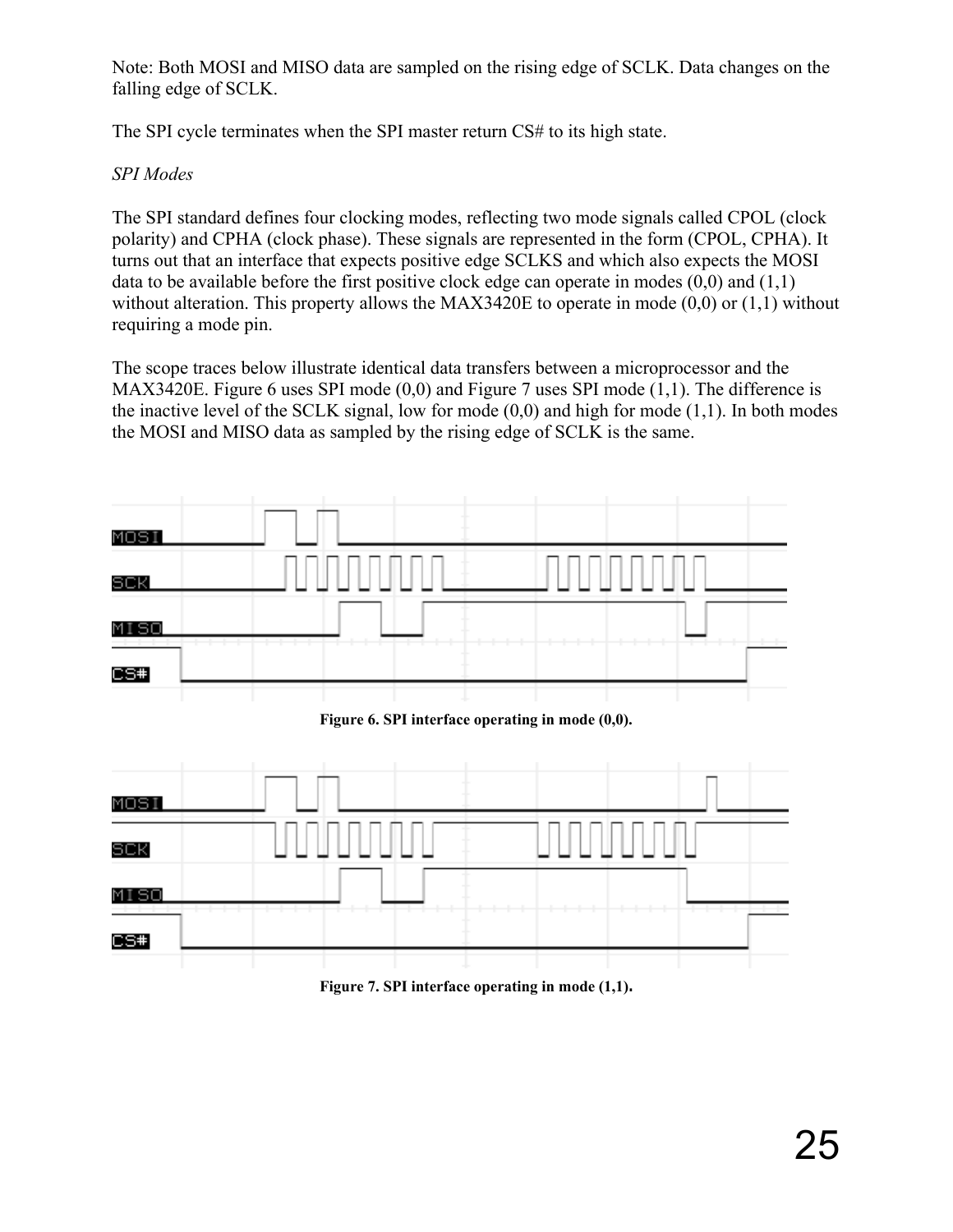### FNADDR

<span id="page-29-0"></span>

| <b>Meaning:</b>                                 | The Function Address assigned to the USB peripheral by the host.                                                            |
|-------------------------------------------------|-----------------------------------------------------------------------------------------------------------------------------|
| <b>Location:</b>                                | FNADDR[6:0]                                                                                                                 |
| Set:                                            | The SIE updates this register after receiving the ACK handshake at the conclusion<br>of a Set Address request from the host |
| Clear:                                          | The SIE clears this register during a chip reset or a USB bus reset.                                                        |
| POR:<br><b>Chip Reset:</b><br><b>Bus Reset:</b> | $FNADDR=0$<br>FNADDR=0<br>FNADDR=0                                                                                          |
| <b>Pwr Down:</b>                                | Read-only                                                                                                                   |

### **Programming Notes:**

CPU writes to this register have no effect.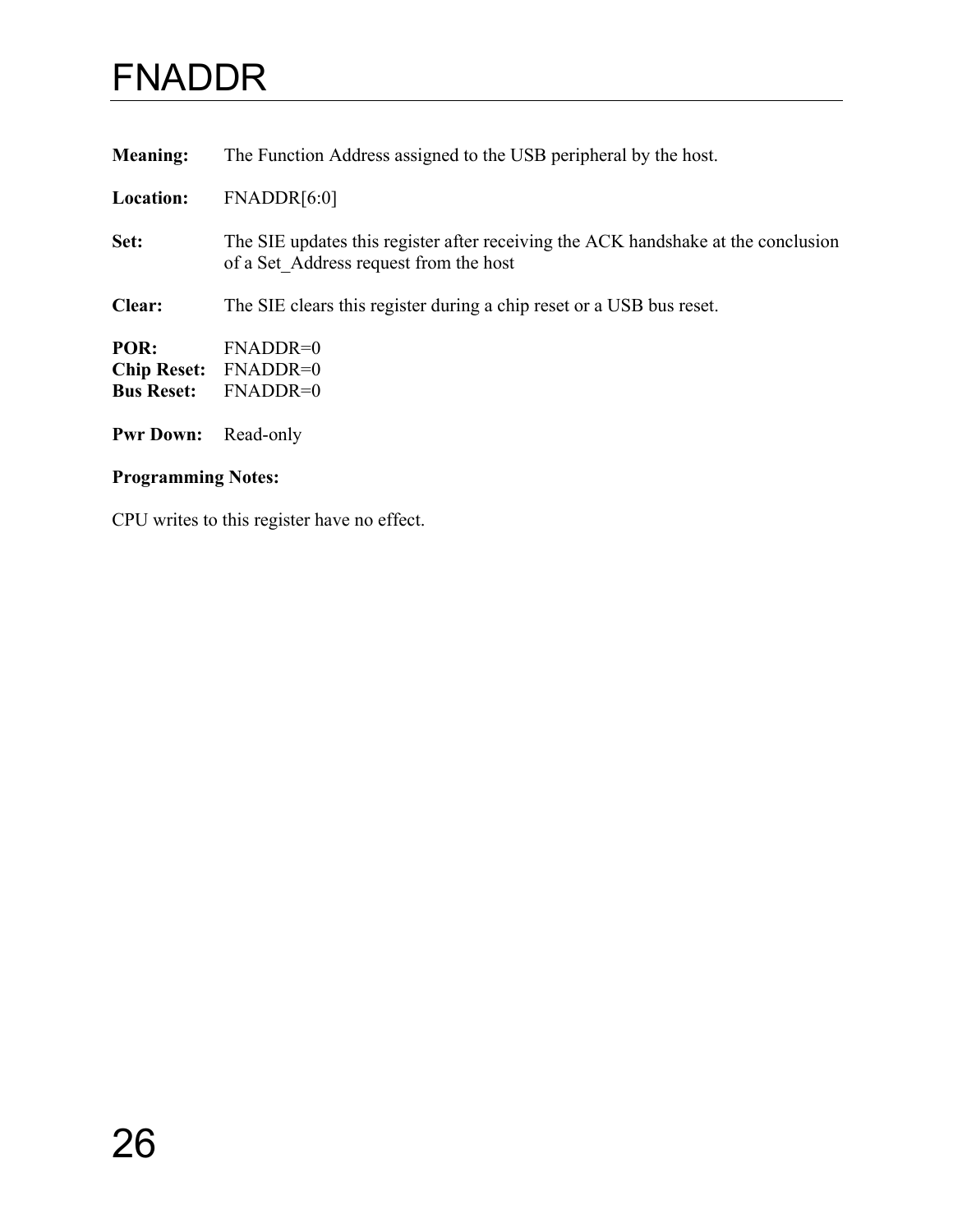**Meaning:** General Purpose Input Pin 0.

**Location:** IOPINS.4

**Set:** This pin indicates the state of the GPIN0 pin (referenced to  $V_L$ ). This pin is pulled high with a weak pullup resistor, so if nothing is connected to the pin it indicates logic 1.

**Clear:** Writing this bit has no effect.

<span id="page-30-0"></span>**POR:** n/a **Chip Reset:** n/a **Bus Reset:**  $n/a$ <br>**Pwr Down:** Read-only **Pwr Down:**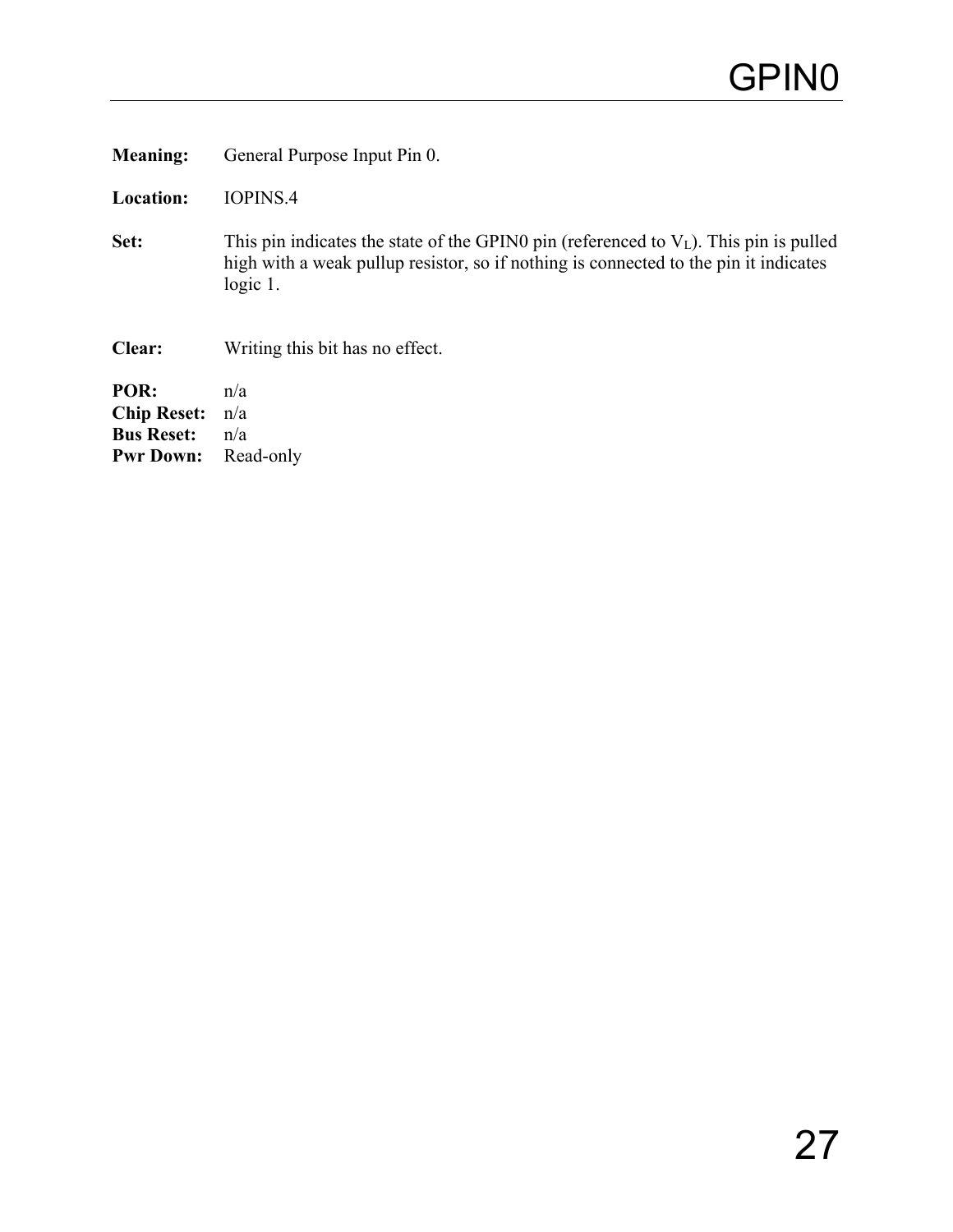### GPIN1

<span id="page-31-0"></span>

| <b>Meaning:</b>                                                     | General Purpose Input Pin 1.                                                                                                                                                                    |
|---------------------------------------------------------------------|-------------------------------------------------------------------------------------------------------------------------------------------------------------------------------------------------|
| <b>Location:</b>                                                    | IOPINS.5                                                                                                                                                                                        |
| Set:                                                                | This pin indicates the state of the GPIN1 pin (referenced to $V_L$ ). This pin is pulled<br>high with a weak pullup resistor, so if nothing is connected to the pin it indicates<br>$logic 1$ . |
| Clear:                                                              | Writing this bit has no effect.                                                                                                                                                                 |
| POR:<br><b>Chip Reset:</b><br><b>Bus Reset:</b><br><b>Pwr Down:</b> | n/a<br>n/a<br>n/a<br>Read-only                                                                                                                                                                  |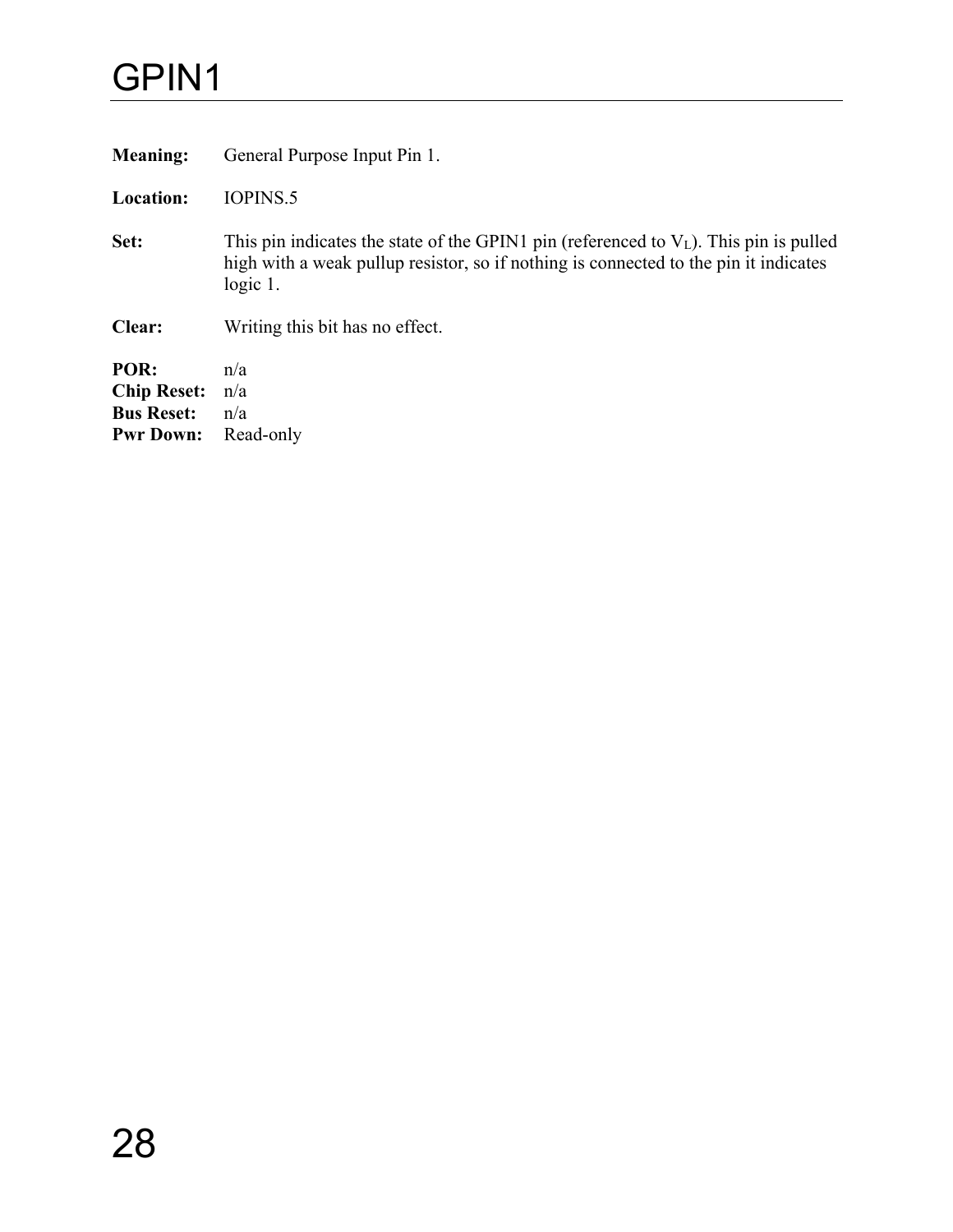<span id="page-32-0"></span>

| <b>Meaning:</b>                                                     | General Purpose Input Pin 2.                                                                                                                                                                   |
|---------------------------------------------------------------------|------------------------------------------------------------------------------------------------------------------------------------------------------------------------------------------------|
| <b>Location:</b>                                                    | IOPINS.6                                                                                                                                                                                       |
| Set:                                                                | This pin indicates the state of the GPIN2 pin (referenced to $VL$ ). This pin is pulled<br>high with a weak pullup resistor, so if nothing is connected to the pin it indicates<br>$logic 1$ . |
| Clear:                                                              | Writing this bit has no effect.                                                                                                                                                                |
| POR:<br><b>Chip Reset:</b><br><b>Bus Reset:</b><br><b>Pwr Down:</b> | n/a<br>n/a<br>n/a<br>Read-only                                                                                                                                                                 |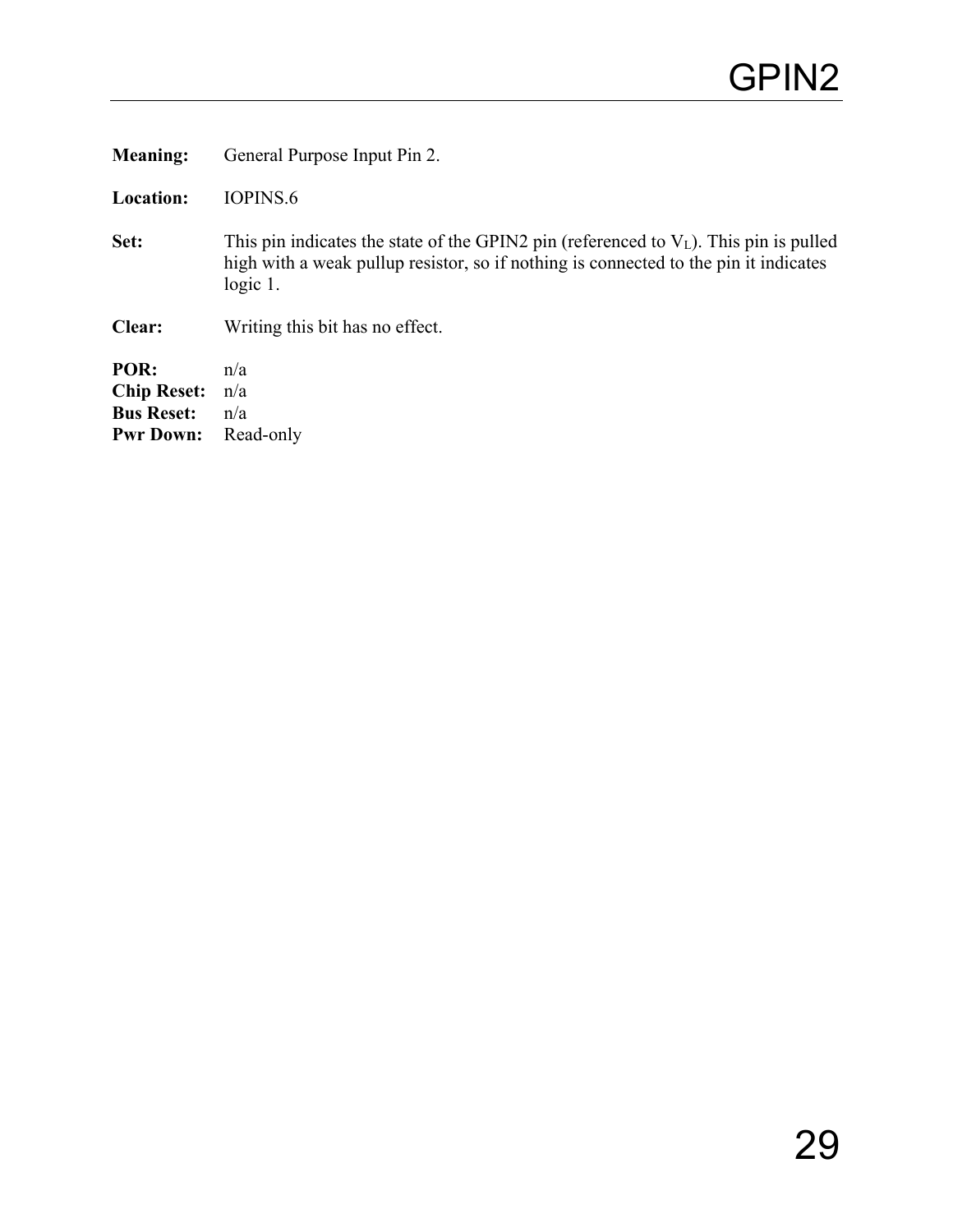### GPIN3

<span id="page-33-0"></span>

| <b>Meaning:</b>                                                     | General Purpose Input Pin 3.                                                                                                                                                                    |
|---------------------------------------------------------------------|-------------------------------------------------------------------------------------------------------------------------------------------------------------------------------------------------|
| <b>Location:</b>                                                    | <b>IOPINS.7</b>                                                                                                                                                                                 |
| Set:                                                                | This pin indicates the state of the GPIN3 pin (referenced to $V_L$ ). This pin is pulled<br>high with a weak pullup resistor, so if nothing is connected to the pin it indicates<br>$logic 1$ . |
| Clear:                                                              | Writing this bit has no effect.                                                                                                                                                                 |
| POR:<br><b>Chip Reset:</b><br><b>Bus Reset:</b><br><b>Pwr Down:</b> | n/a<br>n/a<br>n/a<br>Read-only                                                                                                                                                                  |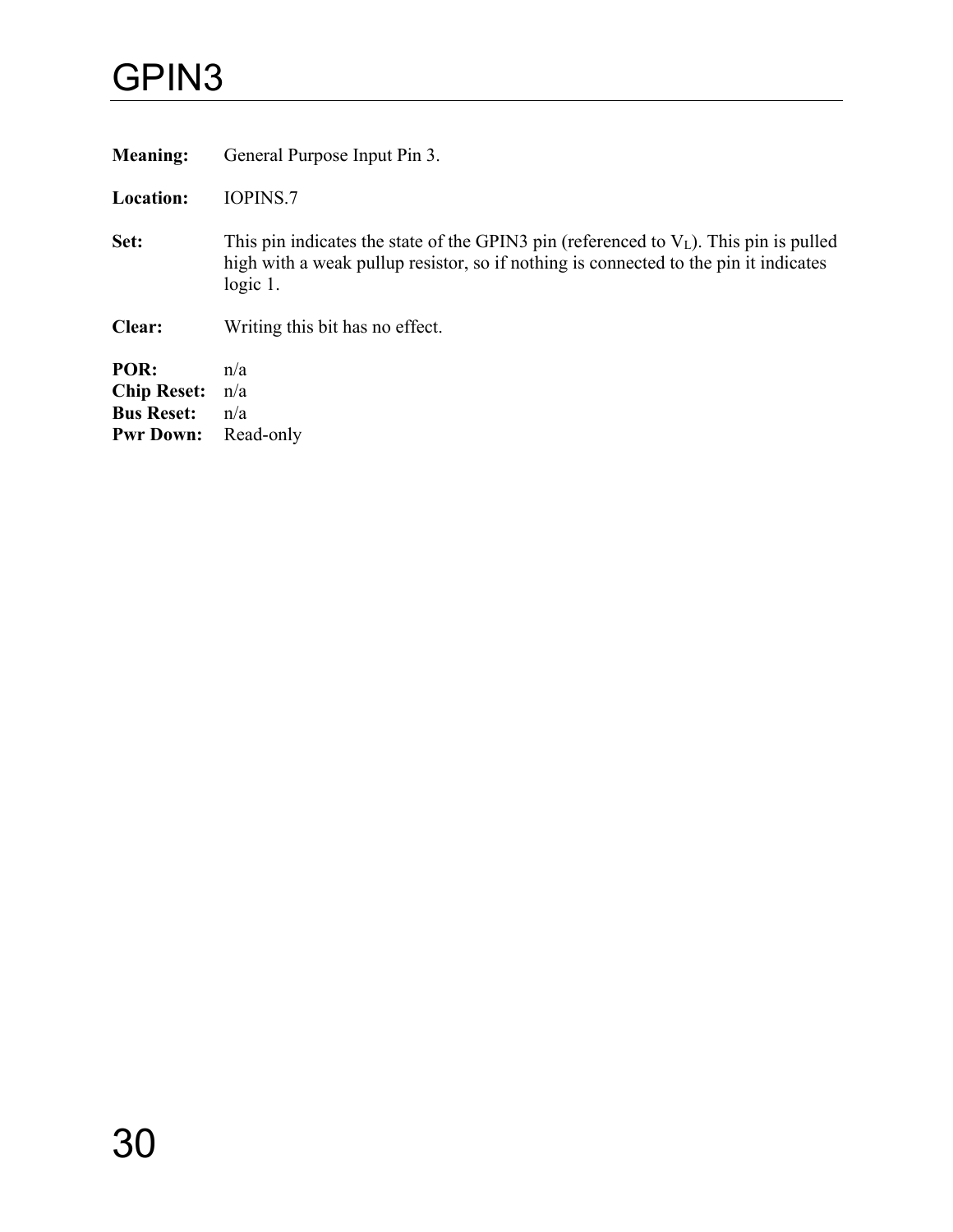**Meaning:** General Purpose Output Pin 0.

**Location:** IOPINS.0

- **Set:** The CPU sets this bit to set the GPOUT0 pin high (referenced to $V_L$ ). The CPU can also read this bit. Reading the bit indicates the state of the output flipflop before the output buffer. Therefore if the output pin is driving a large load (e.g. an LED) that compromises the logic level, the CPU can still read the correct logic state of the output pin.
- **Clear:** The CPU clears this bit to set the GPOUT0 pin state to 0.

<span id="page-34-0"></span>**POR:** GPOUT0=0 **Chip Reset:** No change **Bus Reset:** No change<br>**Pwr Down:** Read-write **Pwr Down:**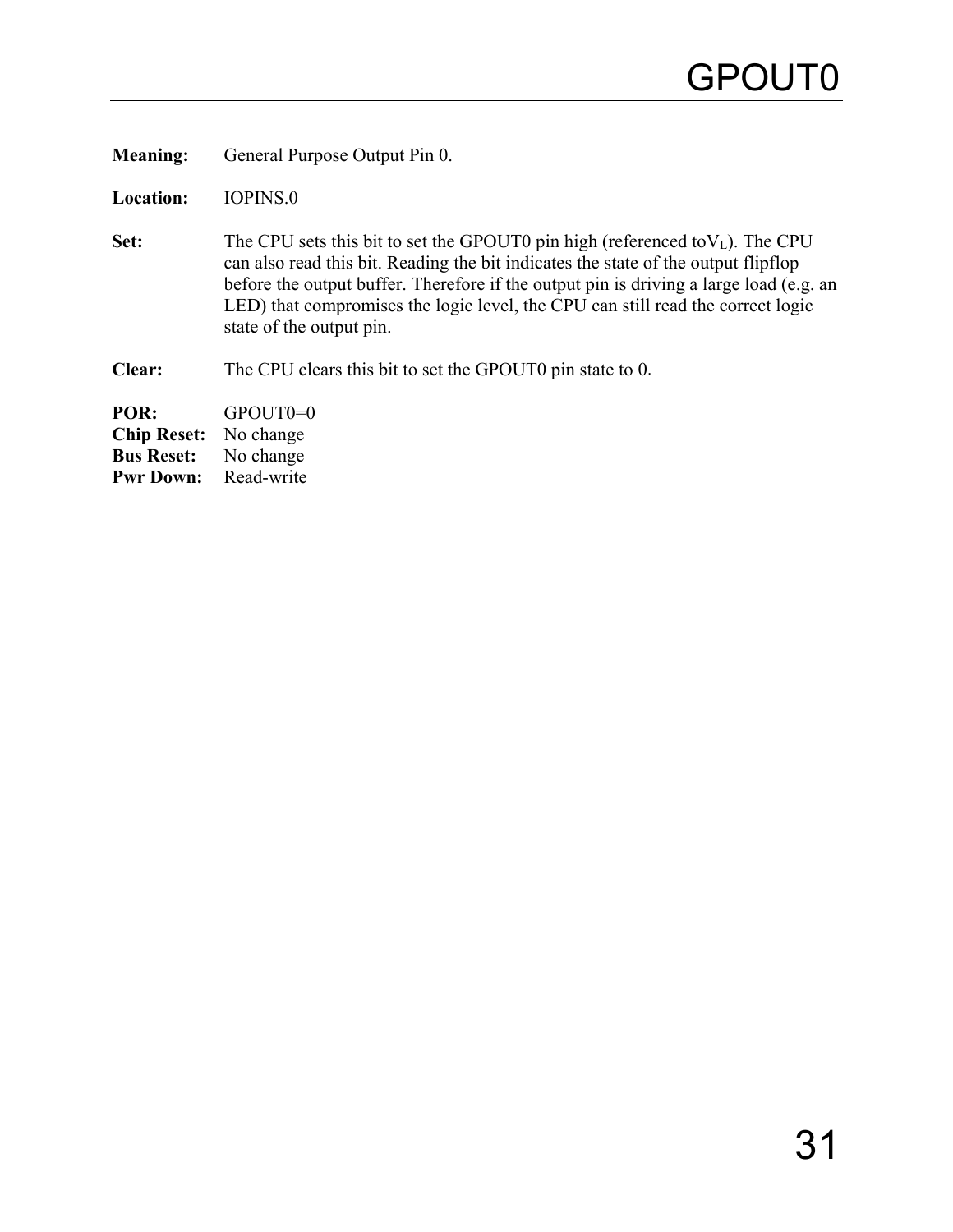### GPOUT1

<span id="page-35-0"></span>**Meaning:** General Purpose Output Pin 1.

**Location:** IOPINS.1

- **Set:** The CPU sets this bit to set the GPOUT1 pin high (referenced to $V_L$ ). The CPU can also read this bit. Reading the bit indicates the state of the output flipflop before the output buffer. Therefore if the output pin is driving a large load (e.g. an LED) that compromises the logic level, the CPU can still read the correct logic state of the output pin.
- **Clear:** The CPU clears this bit to set the GPOUT1 pin state to 0.

**POR:** GPOUT1=0 **Chip Reset:** No change **Bus Reset:** No change<br>**Pwr Down:** Read-write **Pwr Down:**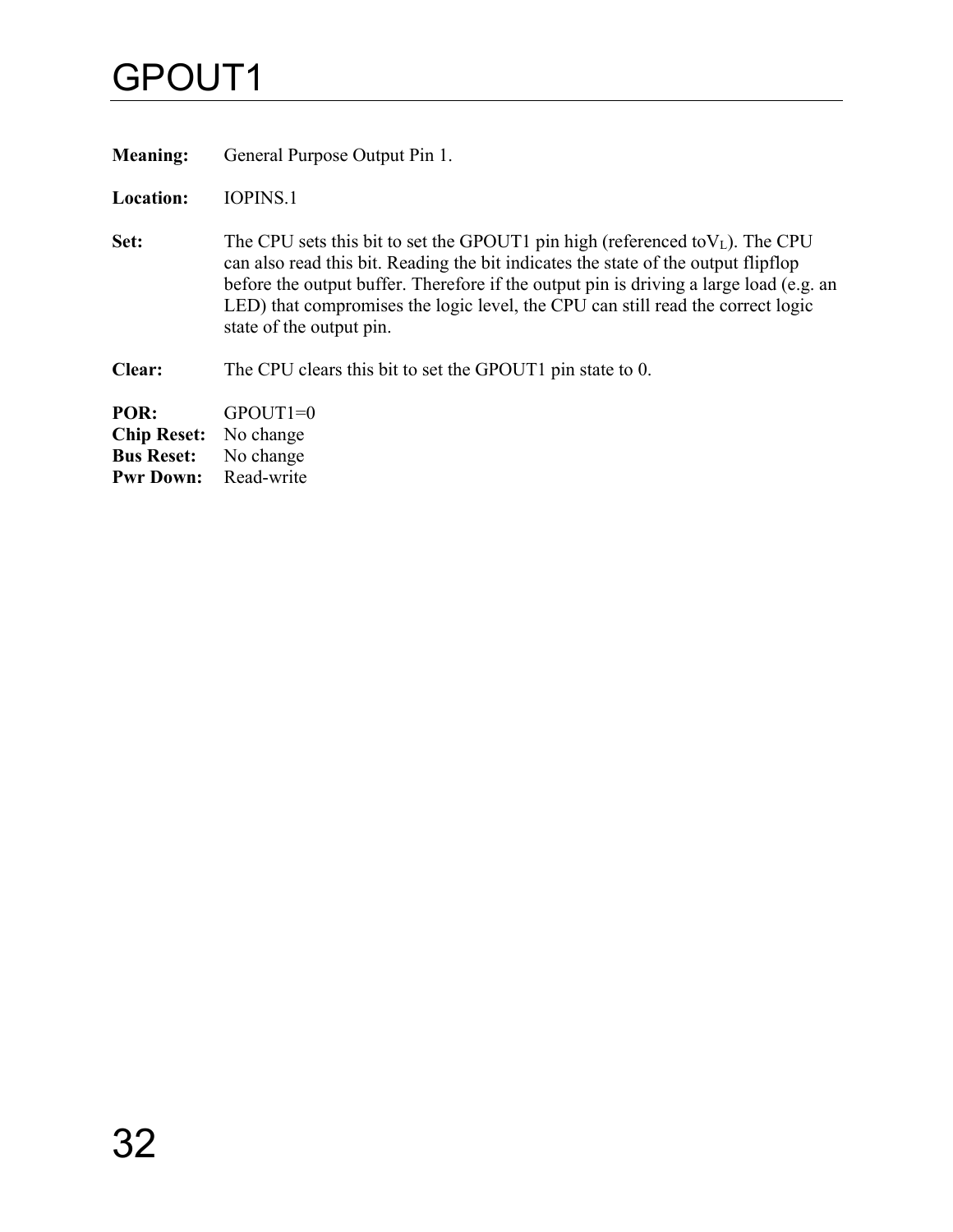**Meaning:** General Purpose Output Pin 2.

**Location:** IOPINS.2

**Set:** The CPU sets this bit to set the GPOUT2 pin high (referenced to $V_L$ ). The CPU can also read this bit. Reading the bit indicates the state of the output flipflop before the output buffer. Therefore if the output pin is driving a large load (e.g. an LED) that compromises the logic level, the CPU can still read the correct logic state of the output pin.

**Clear:** The CPU clears this bit to set the GPOUT2 pin state to 0.

**POR:** GPOUT2=0 **Chip Reset:** No change **Bus Reset:** No change<br>**Pwr Down:** Read-write **Pwr Down:**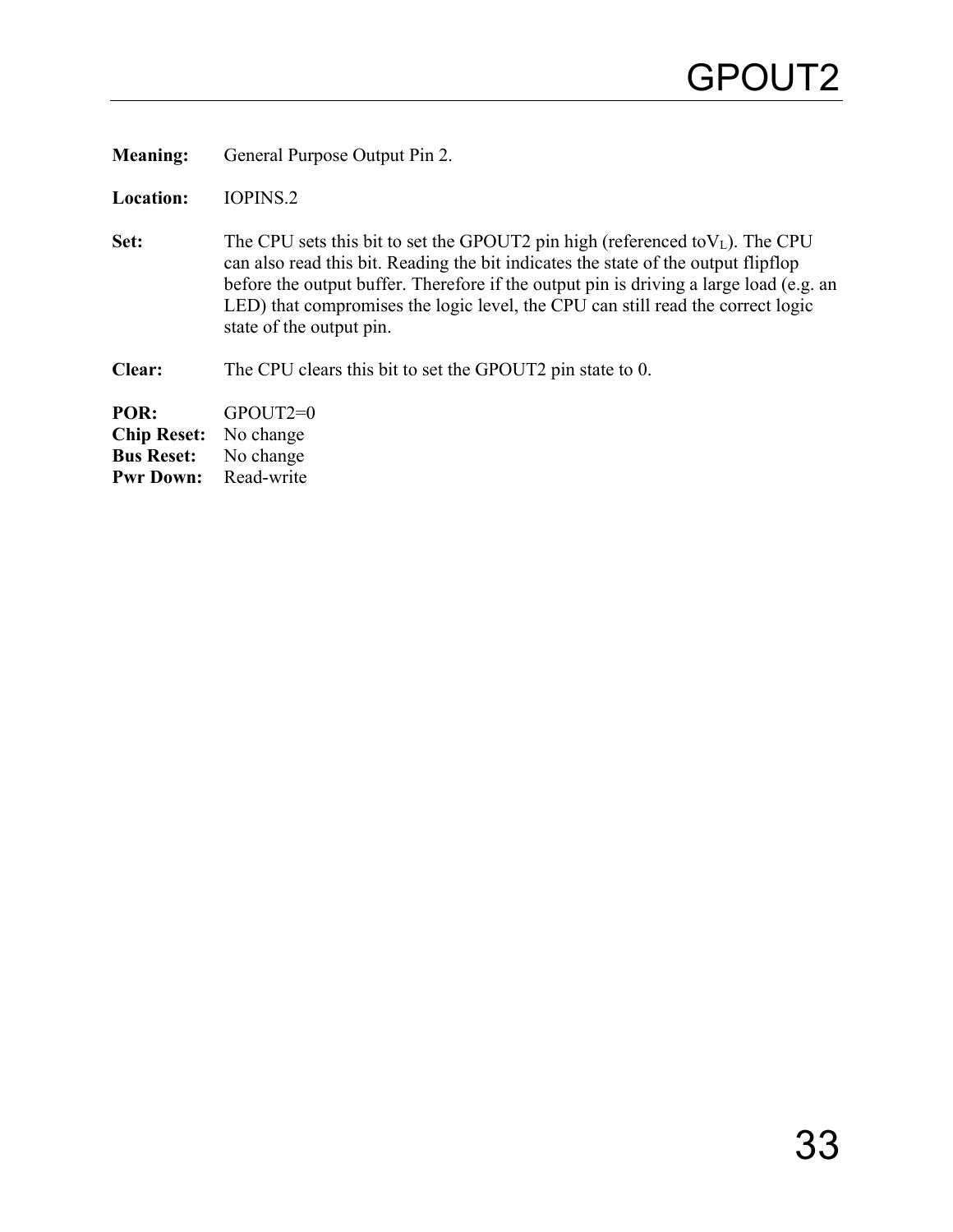## GPOUT3

**Meaning:** General Purpose Output Pin 3.

**Location:** IOPINS.3

- **Set:** The CPU sets this bit to set the GPOUT3 pin high (referenced to $V_L$ ). The CPU can also read this bit. Reading the bit indicates the state of the output flipflop before the output buffer. Therefore if the output pin is driving a large load (e.g. an LED) that compromises the logic level, the CPU can still read the correct logic state of the output pin.
- **Clear:** The CPU clears this bit to set the GPOUT3 pin state to 0.

**POR:** GPOUT3=0 **Chip Reset:** No change **Bus Reset:** No change<br>**Pwr Down:** Read-write **Pwr Down:**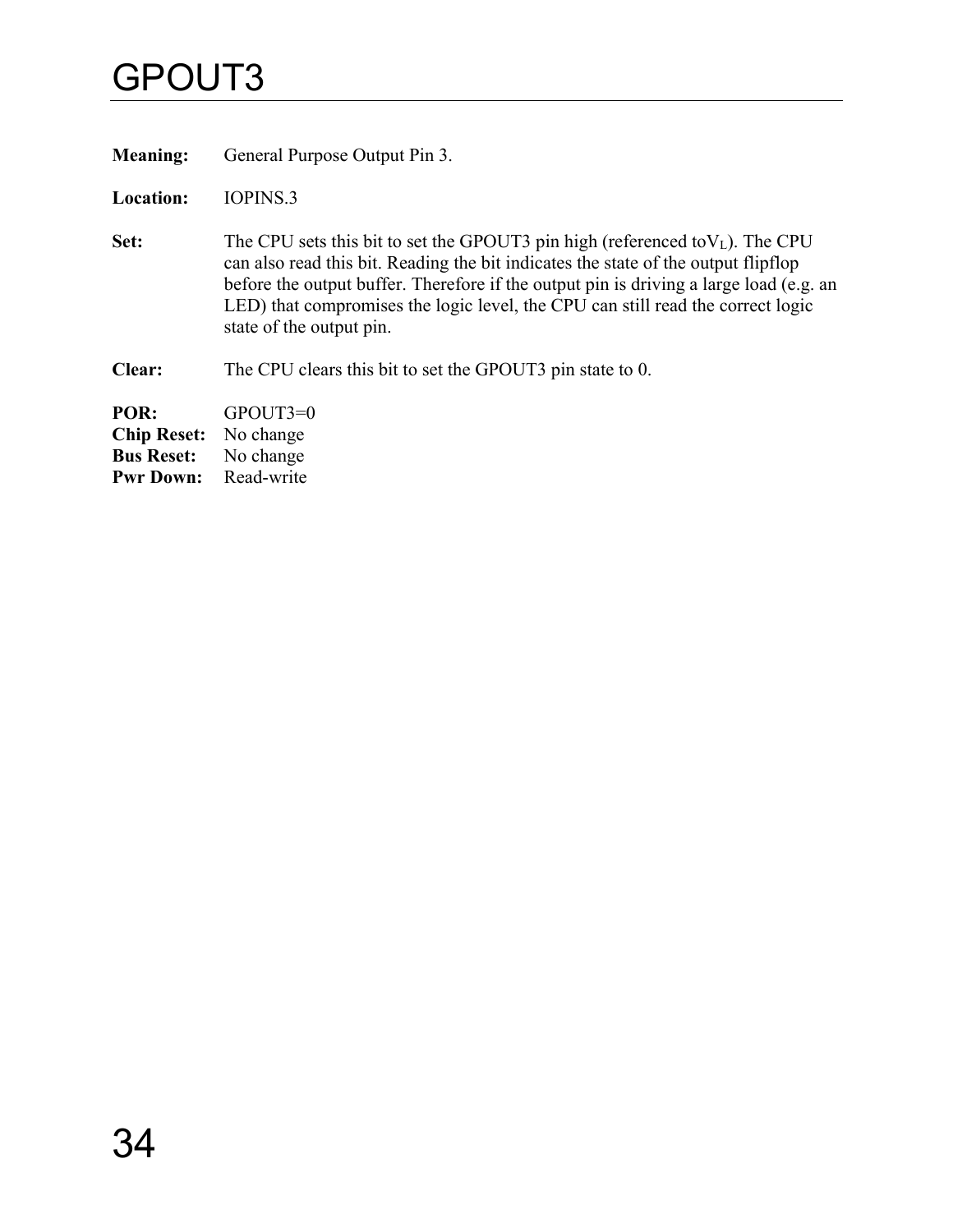**Meaning:** The two bits GPXB:GPXA determine the output of the GPX pin.

**Location:** PINCTL.0

**Set:** The CPU sets this bit.

**Clear:** The CPU clears this bit.

**POR:** GPXA=0 **Chip Reset:** *No change*  $N$ *o* change<br>Read-write **Pwr Down:** 

**Programming Notes:** 

|  | <b>GPXB   GPXA   GPX Pin</b>                |
|--|---------------------------------------------|
|  | <b>OPERATE</b> (complement of internal POR) |
|  | <b>VBUS Detect</b>                          |
|  | <b>BUSACT</b>                               |
|  | SOF (0-1 transition when SOF packet         |
|  | arrives, 50% duty cycle signal)             |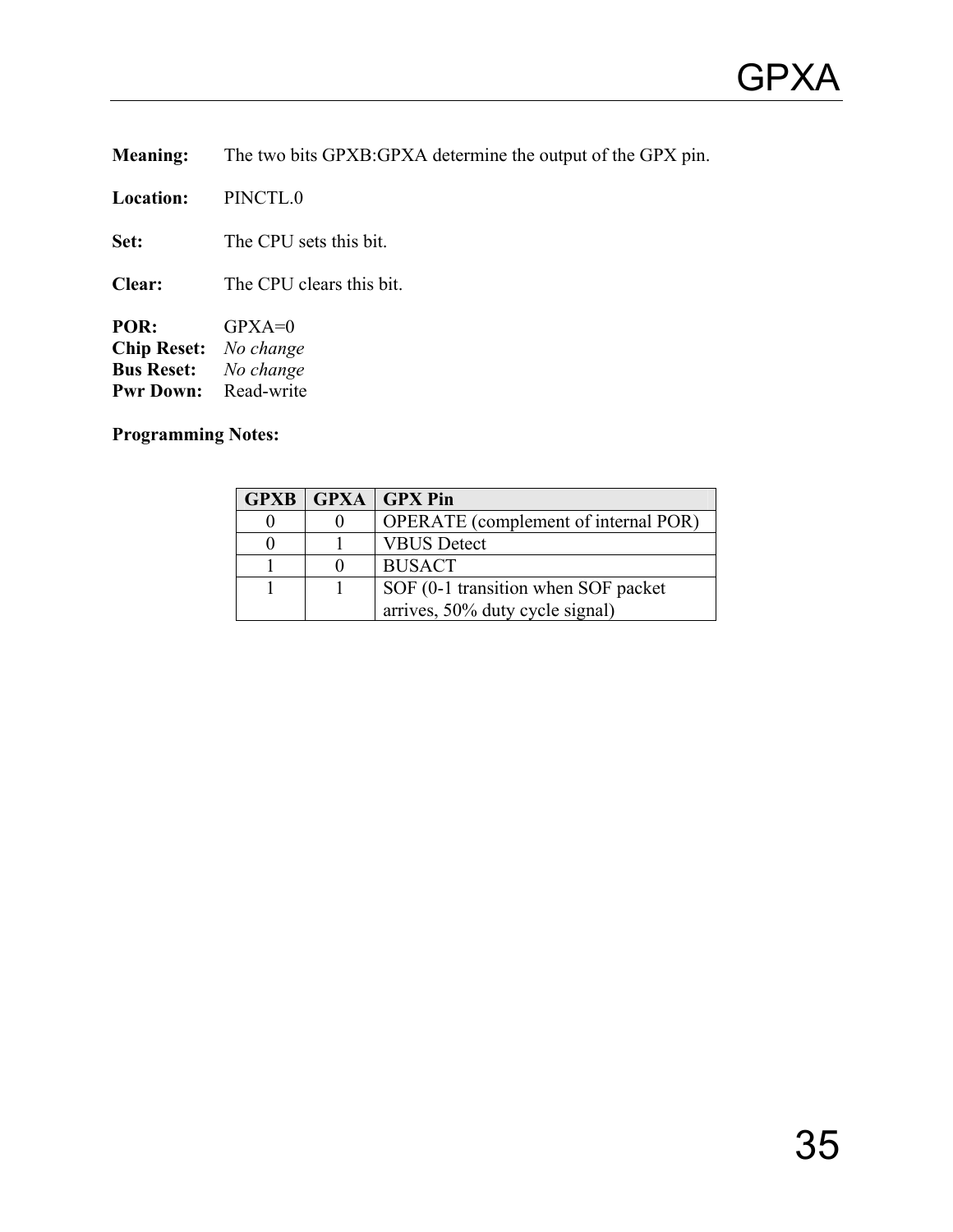## <span id="page-39-0"></span>GPXB

**Meaning:** The two bits GPXB:GPXA determine the output of the GPX pin.

**Location:** PINCTL.1

**Set:** The CPU sets this bit.

**Clear:** The CPU clears this bit.

**POR:** GPXB=0 **Chip Reset:** *No change*  $No$  *change* **Pwr Down:** Read-write

**Programming Notes:** 

|  | GPXB   GPXA   GPX Pin                       |
|--|---------------------------------------------|
|  | <b>OPERATE</b> (complement of internal POR) |
|  | <b>VBUS</b> Detect                          |
|  | <b>BUSACT</b>                               |
|  | SOF (0-1 transition when SOF packet         |
|  | arrives, 50% duty cycle signal)             |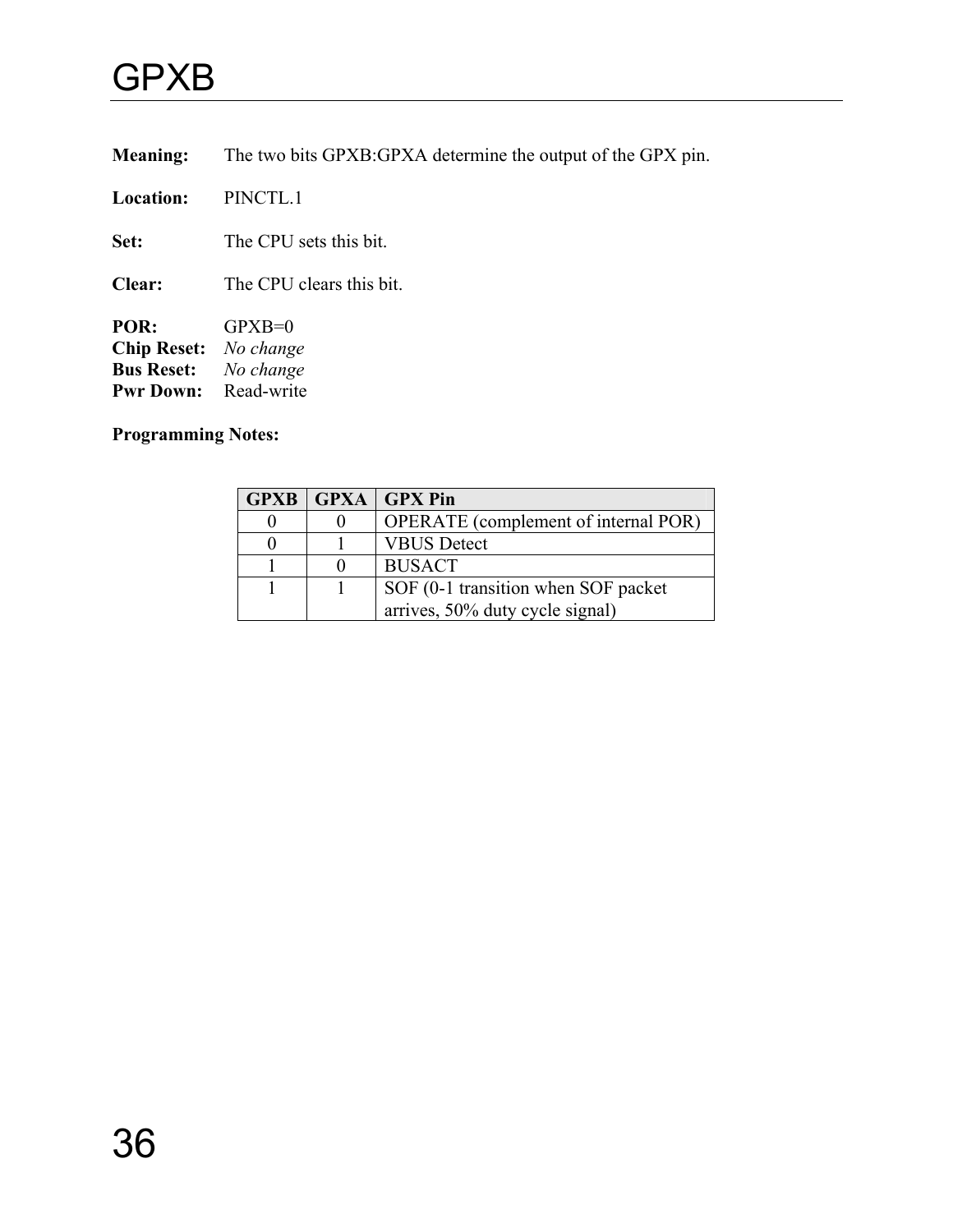<span id="page-40-0"></span>

| <b>Meaning:</b>    | Host Oscillator Start Enable. This applies when the MAX3420E is in the power-<br>down mode (PWRDOWN=1).                                            |
|--------------------|----------------------------------------------------------------------------------------------------------------------------------------------------|
| <b>Location:</b>   | USBCTL.7                                                                                                                                           |
| Set:               | The CPU sets this bit to start the on-chip oscillator when the USB DPLUS signal<br>makes a 1-0 transition (host resume signaling).                 |
| Clear:             | The CPU clears this bit to keep the chip in the low power state (inhibit the<br>oscillator from starting) when the USB host resumes bus signaling. |
| POR:               | HOSCSTEN=0                                                                                                                                         |
| <b>Chip Reset:</b> | No change                                                                                                                                          |
| <b>Bus Reset:</b>  | No change                                                                                                                                          |
| <b>Pwr Down:</b>   | Read-write                                                                                                                                         |

Once the CPU has put the MAX3420E into the power-down state (PWRDOWN=1, page [55\)](#page-58-0), there are three ways to restart the MAX3420E oscillator:

- 1. The SPI master sets PWRDOWN=0 (this is also achieved by a chip reset).
- 2. The SPI master sets SIGRESUME=1 (page [58\)](#page-61-0).
- 3. The USB host resumes bus activity. The MAX3420E detects this as a low level on the DPLUS data line while in low power mode (oscillator is off).

The HOSCSTEN bit deals with a special case of item 3, when the MAX3420E is designed into a self-powered peripheral. Suppose a user plugs a self-powered peripheral which is in power-down mode into a PC that is turned off. The logic low on DPLUS (due to the DPLUS pulldown resistor in the host PC's root hub) looks just like the USB RESUME signal, which would normally restart the oscillator and wake up the chip. But in this situation the chip should not power on or power its DPLUS resistor until the PC turns on  $V_{BUS}$  to activate its USB ports.

Therefore in a self-powered system, to enter USB suspend the CPU should set PWRDOWN=1 and HOSCSTEN=0. This enters the power-down state but inhibits the 1-0 transition on the DPLUS line as a way to wake up the chip.

An easy way for a self-powered peripheral to detect that the host PC is powered and has turned on VBUS is to set the GPXB-A pins (page [36\)](#page-39-0) to 01. This connects the  $V_{BUS}$  comparator to the GPX output pin. The GPX pin can then serve as a direct  $V_{BUS}$  detect pin for the CPU. While disconnected, the CPU should set CONNECT=0 (page [5\)](#page-8-0), and then set it to 1 only after it senses a valid USB connection.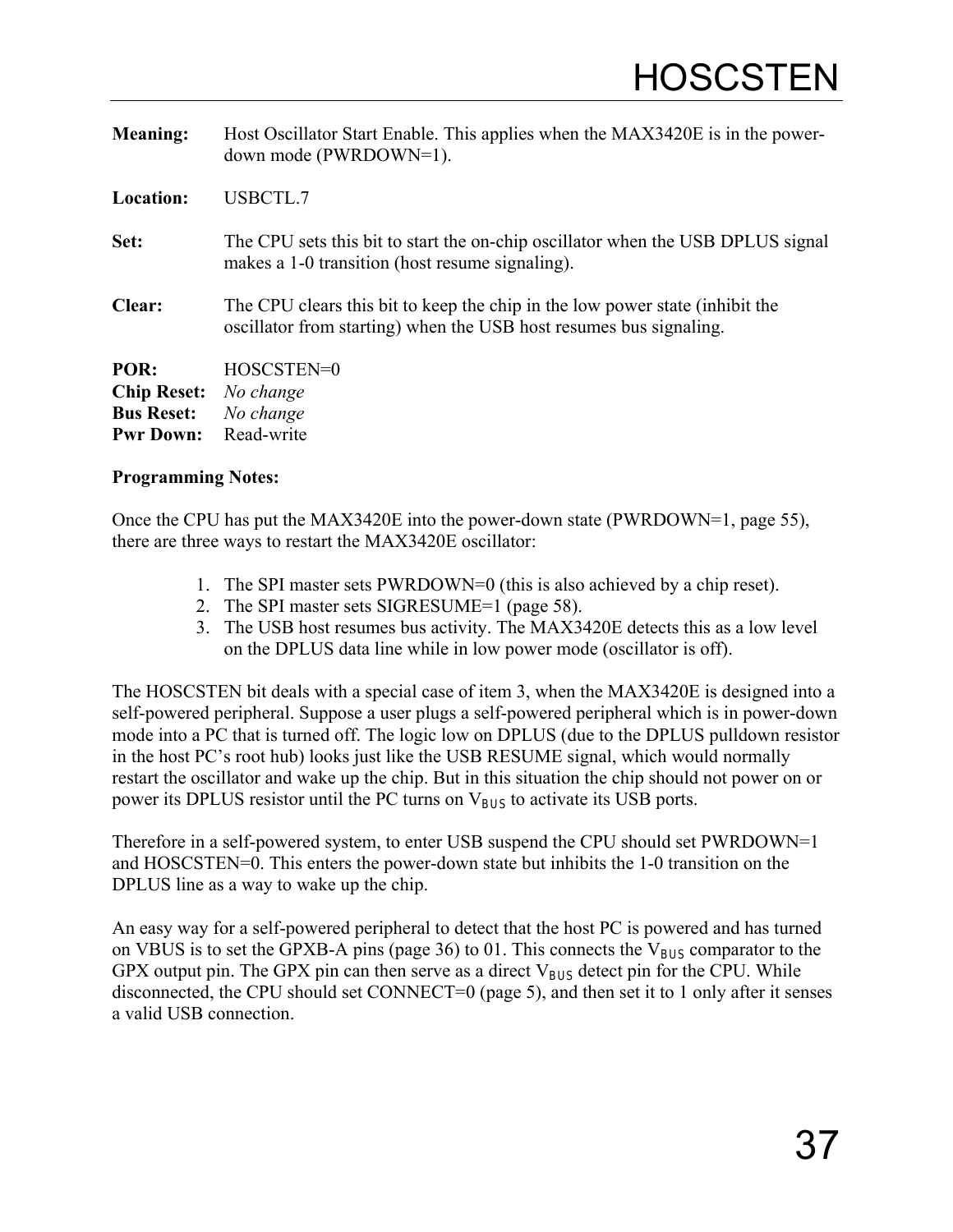| <b>Meaning:</b>    | Interrupt Enable.                                                                                                                                                                  |
|--------------------|------------------------------------------------------------------------------------------------------------------------------------------------------------------------------------|
| <b>Location:</b>   | CPUCTL.0                                                                                                                                                                           |
| Set:               | The CPU sets this bit to activate the INT output pin. The characteristics of the<br>INT output pin are programmed by the INTLEVEL (page 45) and POSINT (page<br>54) bits.          |
| Clear:             | The CPU clears this bit to disable the INT output pin. When IE=0 the state of the<br>INT# pin is inactive (open for level mode, high for negative edge, low for positive<br>edge). |
| POR:               | $IE=0$                                                                                                                                                                             |
| <b>Chip Reset:</b> | $IE=0$                                                                                                                                                                             |
| <b>Bus Reset:</b>  | No change                                                                                                                                                                          |
| <b>Pwr Down:</b>   | Read-only                                                                                                                                                                          |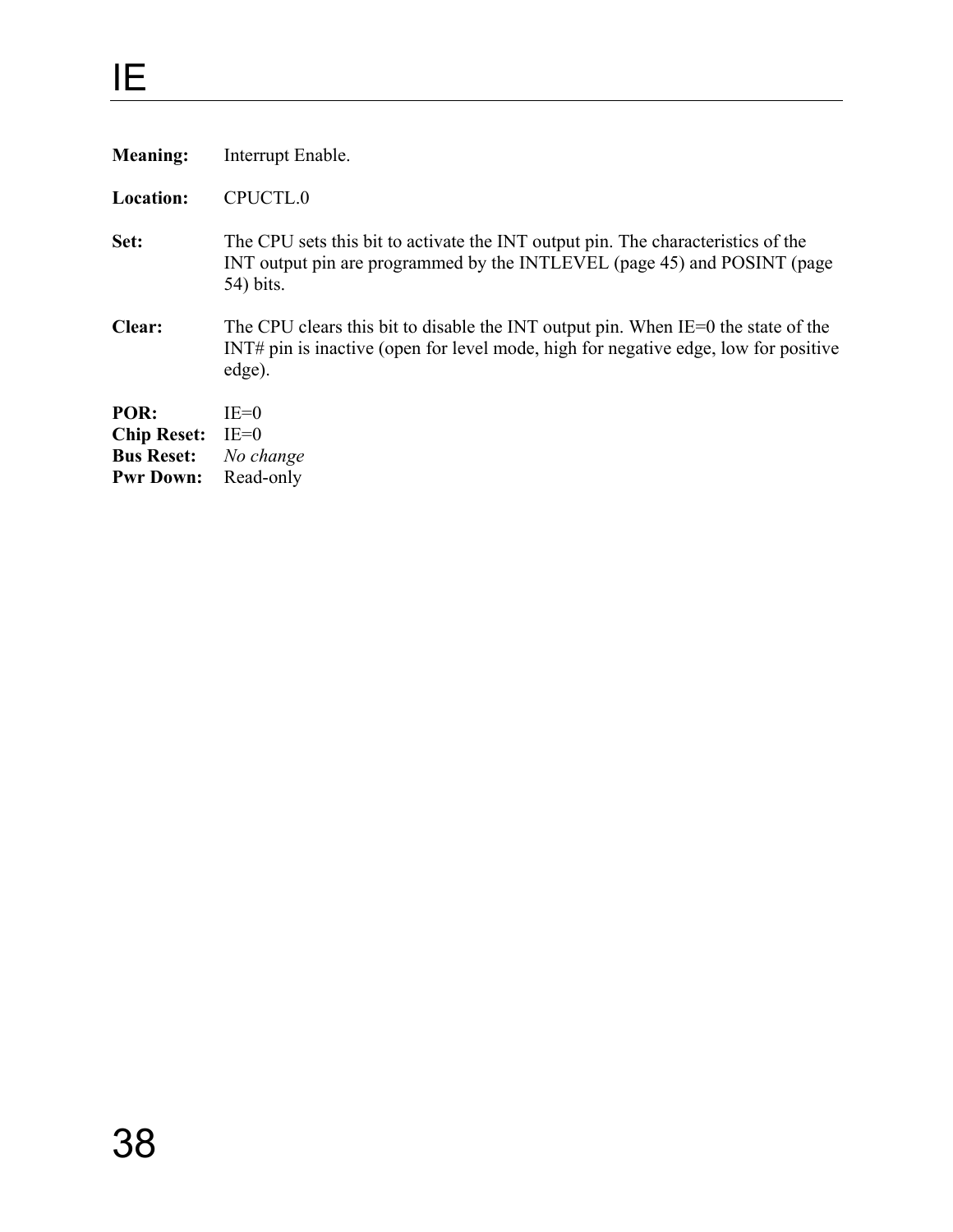| <b>Meaning:</b>                                                     | Endpoint 0 IN Buffer Available Interrupt Enable.                        |
|---------------------------------------------------------------------|-------------------------------------------------------------------------|
| <b>Location:</b>                                                    | EPIEN.0                                                                 |
| Set:                                                                | The CPU sets this bit to enable the INOBAV interrupt request (page 40). |
| <b>Clear:</b>                                                       | The CPU clears this bit to disable the INOBAV interrupt request.        |
| POR:<br><b>Chip Reset:</b><br><b>Bus Reset:</b><br><b>Pwr Down:</b> | $IN0BAVIE=0$<br>$IN0BAVIE=0$<br>$IN0BAVIE=0$<br>Read-only               |

Because most of the Interrupt Enable bits are cleared during a USB bus reset, the initialization routine that sets upthe interrupt enables should be called as part of servicing a USB bus reset.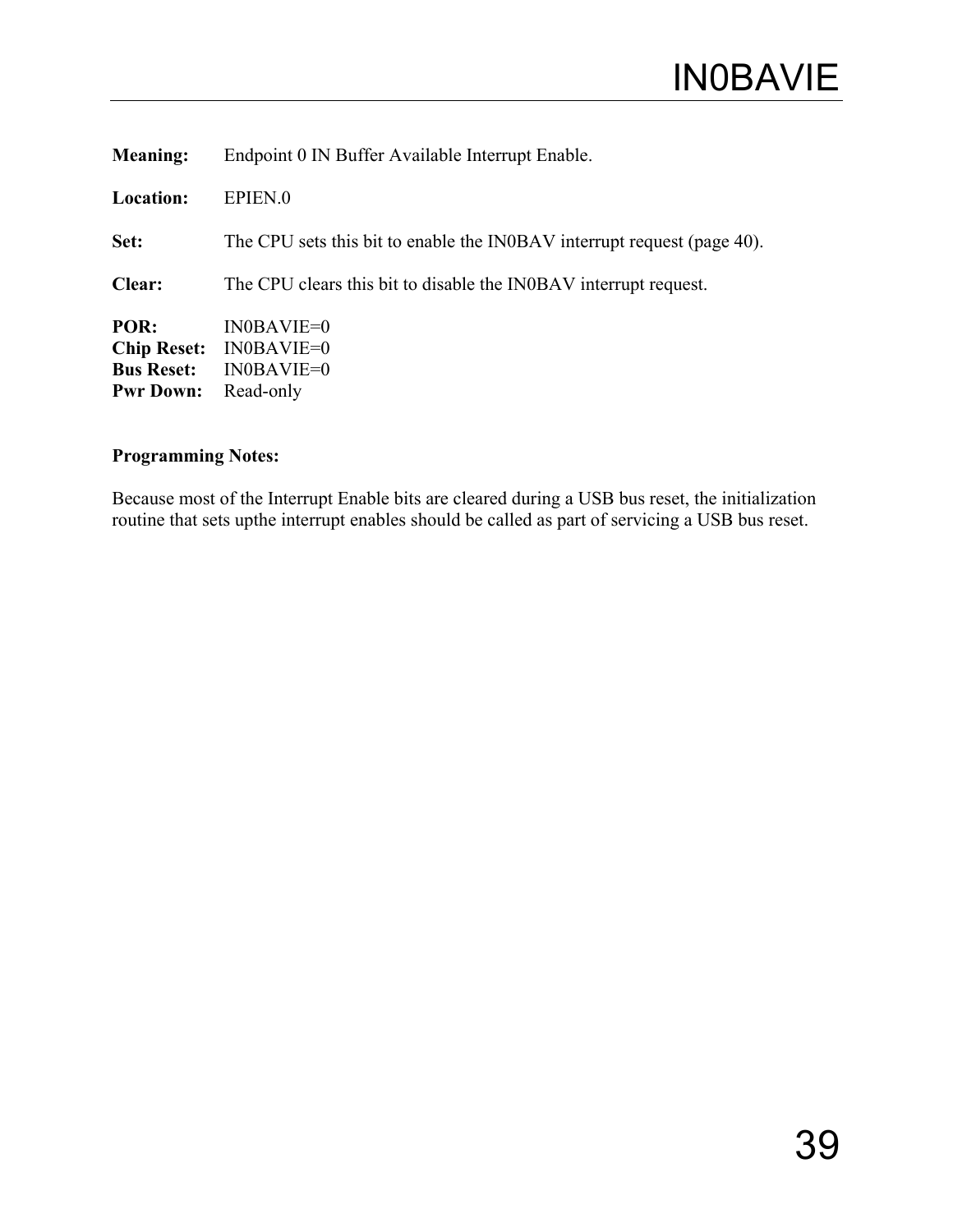## <span id="page-43-0"></span>IN0BAVIRQ

**Meaning:** Endpoint 0 IN Buffer Available Interrupt Request.

**Location:** EPIRQ.0

- Set: The SIE sets this bit after receiving an IN token directed to Endpoint 0, sending the data in the EP0FIFO (page [10\)](#page-13-0) and receiving the ACK handshake from the host. This indicates that the EP0FIFO is again available for loading by the CPU.
- **Clear:** The CPU resets this bit by writing a "1" to it, or by writing the byte count register EP0BC (page [9\)](#page-12-0).

**POR:** IN0BAVIRQ=1 **Chip Reset:** IN0BAVIRQ=1 **Bus Reset:** IN0BAVIRQ=1 **Pwr Down:** Read-only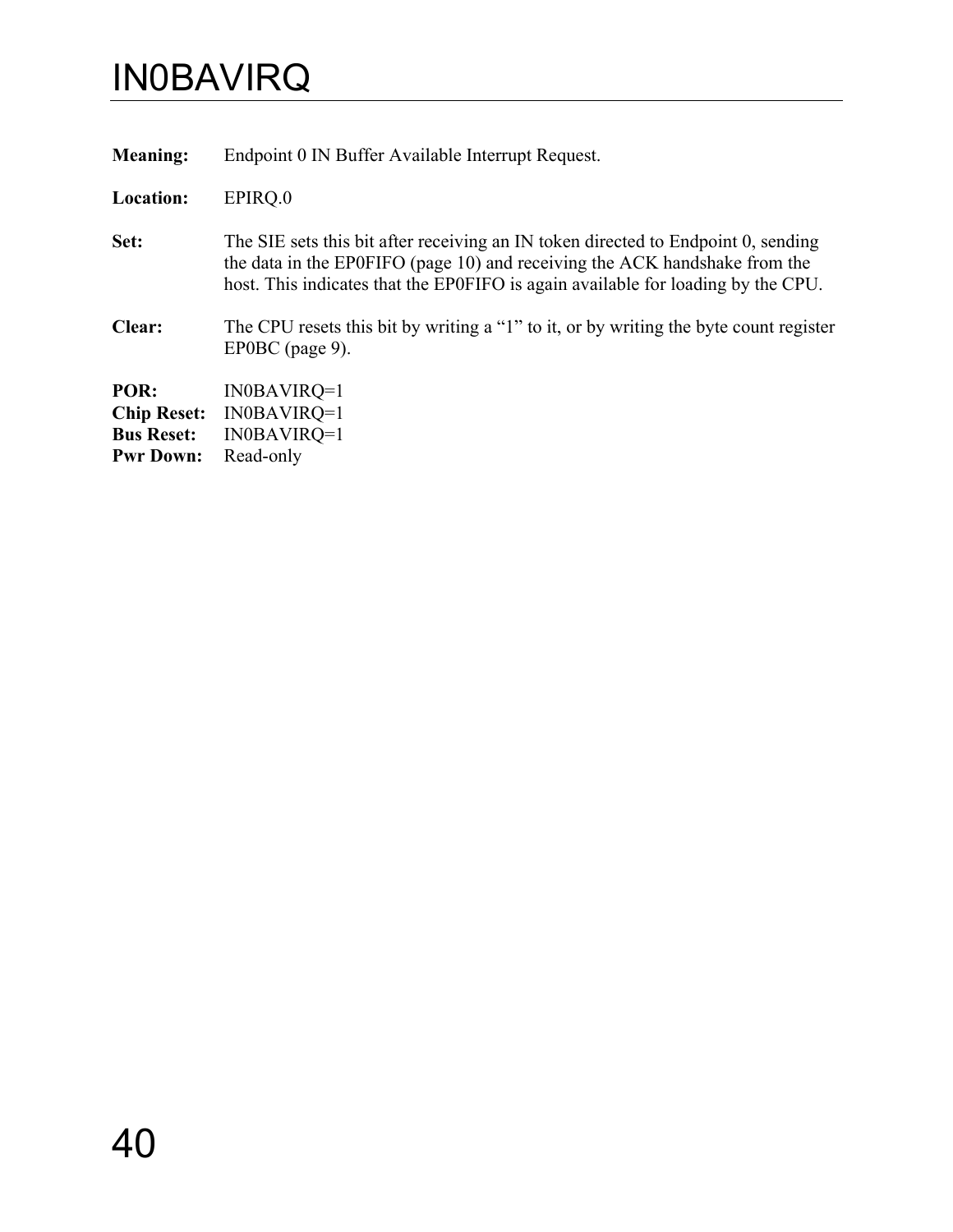| <b>Meaning:</b>                                                     | Endpoint 2 IN Buffer Available Interrupt Enable.                        |
|---------------------------------------------------------------------|-------------------------------------------------------------------------|
| <b>Location:</b>                                                    | EPIEN <sub>.3</sub>                                                     |
| Set:                                                                | The CPU sets this bit to enable the IN2BAV interrupt request (page 42). |
| <b>Clear:</b>                                                       | The CPU clears this bit to disable the IN2BAV interrupt request.        |
| POR:<br><b>Chip Reset:</b><br><b>Bus Reset:</b><br><b>Pwr Down:</b> | $IN2BAVIE=0$<br>$IN2BAVIE=0$<br>$IN2BAVIE=0$<br>Read-only               |

Because most of the Interrupt Enable bits are cleared during a USB bus reset, the initialization routine that sets up the interrupt enables should be called as part of servicing a USB bus reset.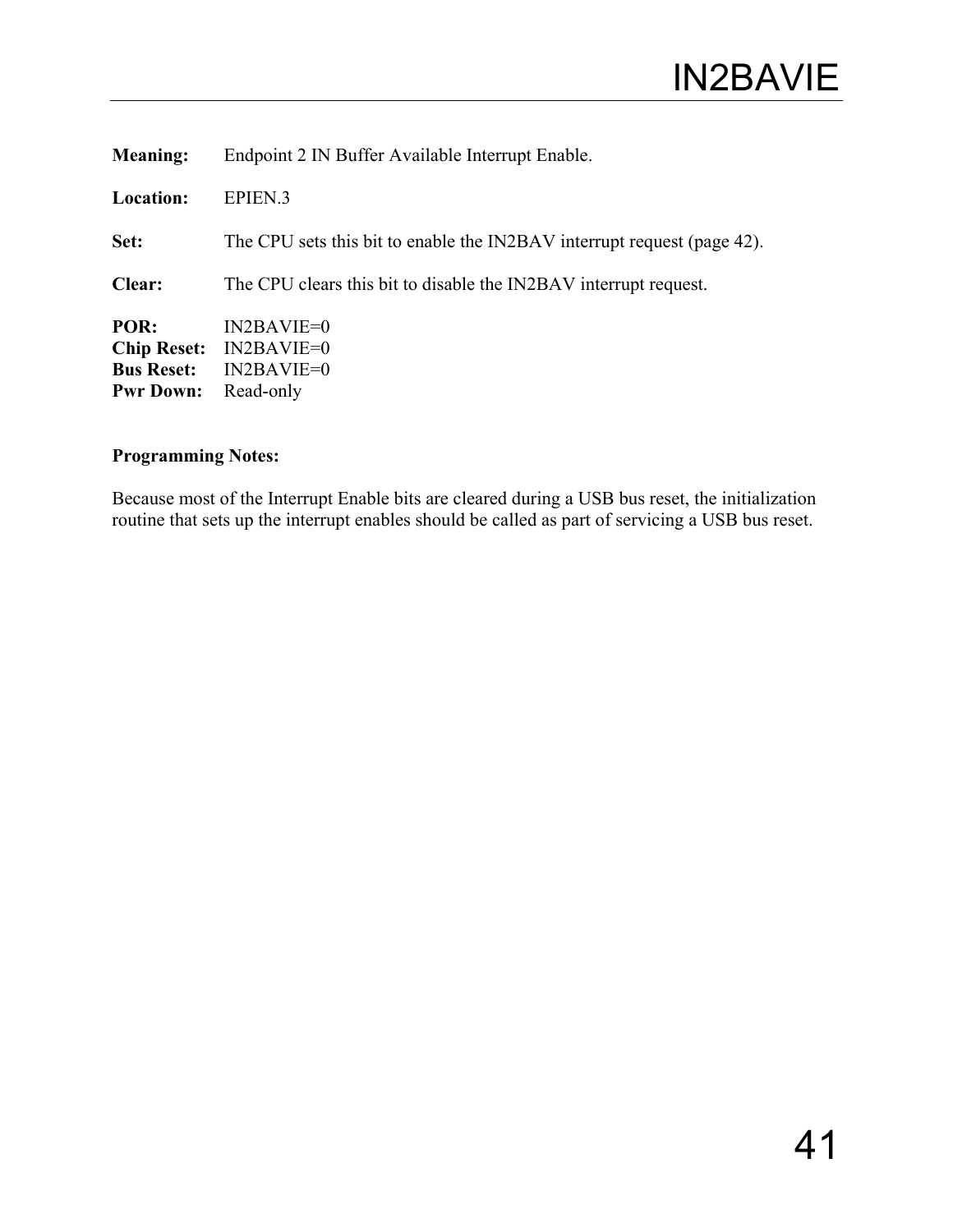## <span id="page-45-0"></span>IN2BAVIRQ

| <b>Meaning:</b>                                                     | Endpoint 2-IN Buffer Available Interrupt Request.                                                                                                                                                                                                          |
|---------------------------------------------------------------------|------------------------------------------------------------------------------------------------------------------------------------------------------------------------------------------------------------------------------------------------------------|
| Location:                                                           | EPIRQ.3                                                                                                                                                                                                                                                    |
| Set:                                                                | The SIE sets this bit after receiving an IN token directed to Endpoint 2, sending<br>the data in the EP2INFIFO (page 18) and receiving the ACK handshake from the<br>host. This indicates that the EP2INFIFO is again available for loading by the<br>CPU. |
| Clear:                                                              | The CPU resets this bit by writing the byte count register EP2INBC (page17).                                                                                                                                                                               |
| POR:<br><b>Chip Reset:</b><br><b>Bus Reset:</b><br><b>Pwr Down:</b> | $IN2BAVIRQ=1$<br>$IN2BAVIRQ=1$<br>$IN2BAVIRQ=1$<br>Read-only                                                                                                                                                                                               |

#### **Programming Notes:**

EP2IN is a double-buffered endpoint, meaning that it uses two FIFOS and byte count registers. Double buffering allows USB data simultaneously to move out of one IN FIFO while the CPU loads data into the other. This improves bandwidth performance in many systems.

The IN2BAVIRQ flag logic makes the double buffering invisible to the programmer. For example, assume that both buffers are available and therefore IN2BAVIRQ=1. The CPU writes N bytes to the EP2INFIFO, and then arms the transfer by writing N to the EP2INBC register. For a single buffered IN endpoint, nothing would happen until the host sent the IN token to the endpoint and accepted the IN data packet. But because the second buffer is available for CPU loading the IN2BAVIRQ bit goes invalid and immediately goes valid again, just as if the first packet had already been sent and accepted by the host.

The double buffering action also means that after the MAX3420E is reset, the IN2BAVIRQ bit remains set until the EP2INBC register is loaded twice.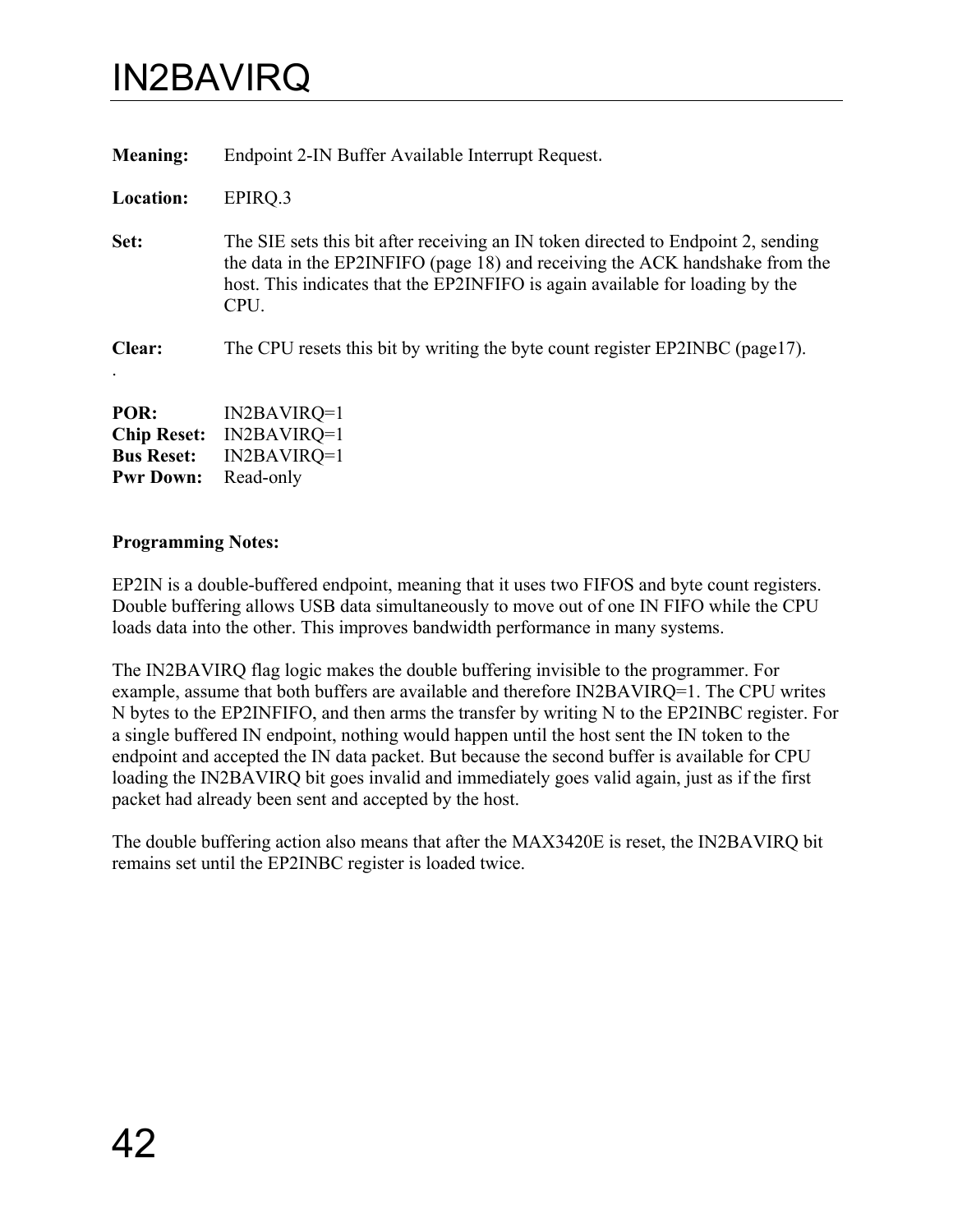| <b>Meaning:</b>                                                     | Endpoint 3 IN Buffer Available Interrupt Enable.                        |
|---------------------------------------------------------------------|-------------------------------------------------------------------------|
| <b>Location:</b>                                                    | EPIEN.4                                                                 |
| Set:                                                                | The CPU sets this bit to enable the IN3BAV interrupt request (page 44). |
| Clear:                                                              | The CPU clears this bit to disable the IN3BAV interrupt request.        |
| POR:<br><b>Chip Reset:</b><br><b>Bus Reset:</b><br><b>Pwr Down:</b> | $IN3BAVIE=0$<br>$IN3BAVIE=0$<br>$IN3BAVIE=0$<br>Read-only               |

Because most of the Interrupt Enable bits are cleared during a USB bus reset, the initialization routine that sets up the interrupt enables should be called as part of servicing a USB bus reset.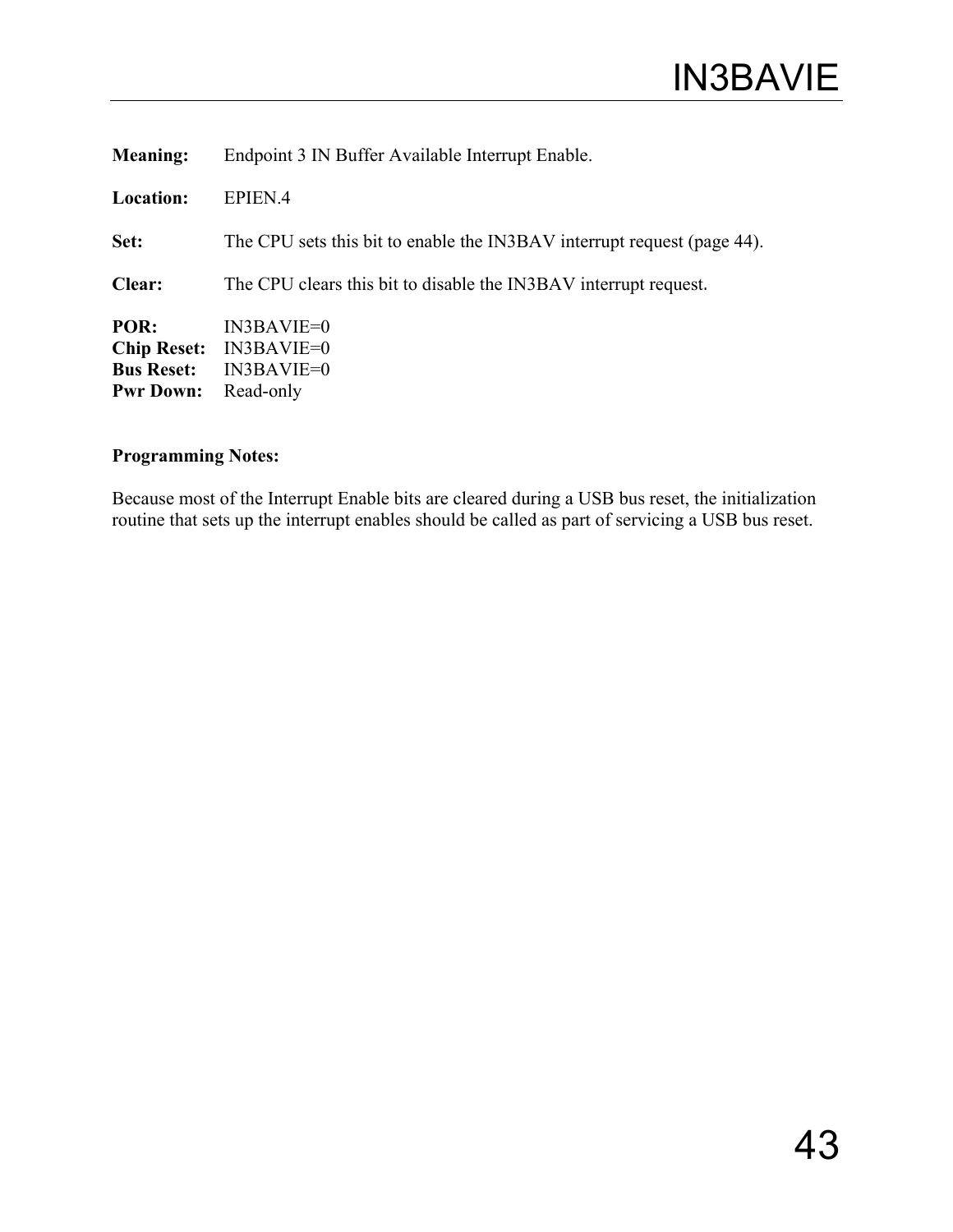## <span id="page-47-0"></span>IN3BAVIRQ

| <b>Meaning:</b>                                                     | EP3-IN Buffer Available Interrupt Request.                                                                                                                                                                                                                 |
|---------------------------------------------------------------------|------------------------------------------------------------------------------------------------------------------------------------------------------------------------------------------------------------------------------------------------------------|
| Location:                                                           | EPIRO.4                                                                                                                                                                                                                                                    |
| Set:                                                                | The SIE sets this bit after receiving an IN token directed to Endpoint 3, sending<br>the data in the EP3INFIFO (page 22) and receiving the ACK handshake from the<br>host. This indicates that the EP3INFIFO is again available for loading by the<br>CPU. |
| Clear:                                                              | The CPU clears this bit by writing the byte count register EP3INBC (page 21).                                                                                                                                                                              |
| POR:<br><b>Chip Reset:</b><br><b>Bus Reset:</b><br><b>Pwr Down:</b> | IN3BAVIRQ=1<br>$IN3BAVIRQ=1$<br>$IN3BAVIRQ=1$<br>Read-only                                                                                                                                                                                                 |

## **Programming Notes:**

At power-on or reset, the IN FIFOS are available to accept CPU data and therefore indicate 1. IN FIFO Buffer Available bits are the only bits that default to 1.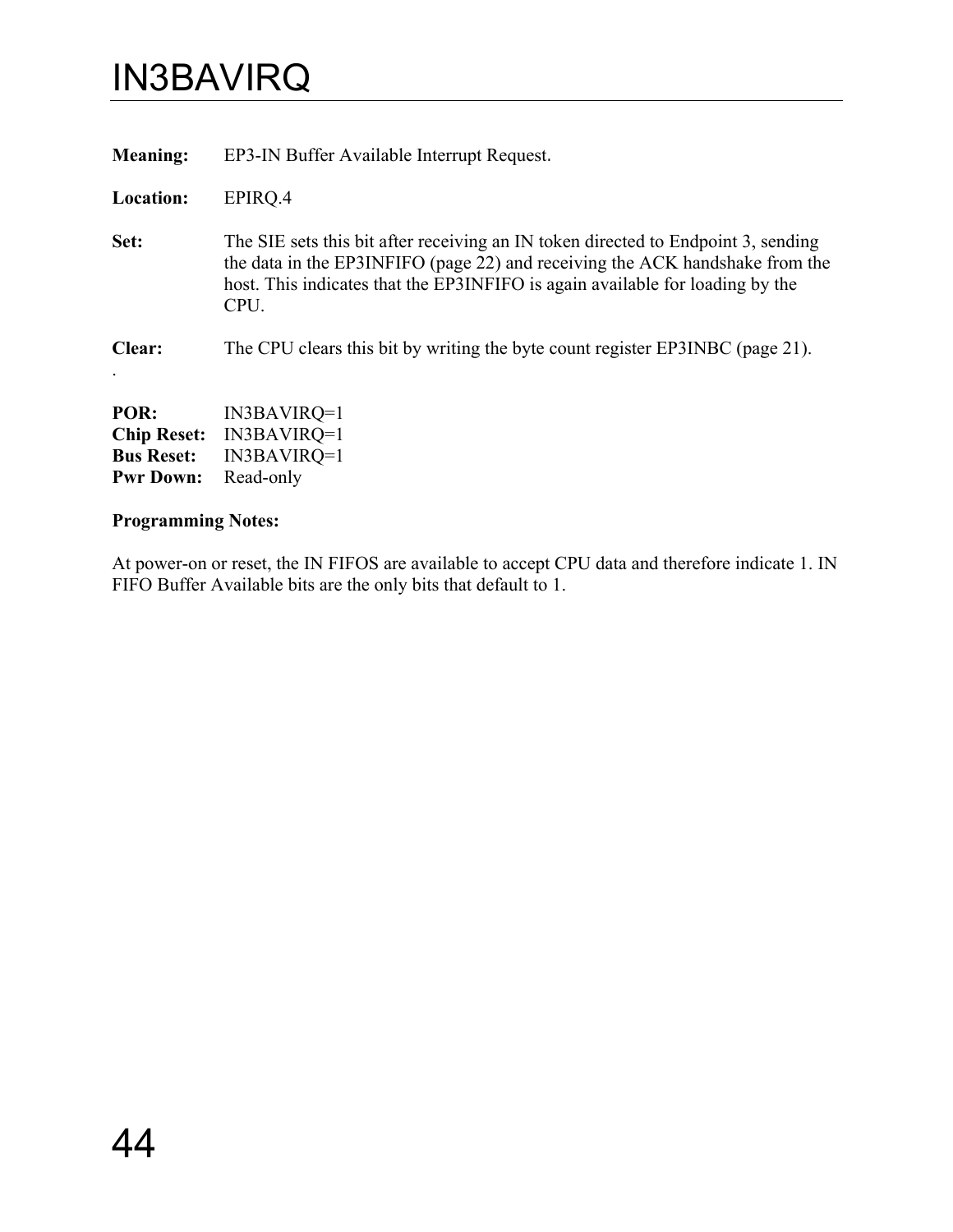<span id="page-48-0"></span>**Meaning:** The INT output pin is level-active.

**Location:** PINCTL.3

- **Set:** The CPU sets this bit to make the INT output pin level sensitive. When INTLEVEL=1 the output pin is active low, open-drain. When INTLEVEL=1 the system must include a pullup resistor to VL.
- **Clear:** The CPU clears this bit to make the INT pin edge active. When INTLEVEL=0, the edge polarity is set by the POSINT bit (page [54\)](#page-57-0).

| POR:               | <b>INTLEVEL=0</b> |
|--------------------|-------------------|
| <b>Chip Reset:</b> | No change         |
| <b>Bus Reset:</b>  | No change         |
| <b>Pwr Down:</b>   | Read-write        |

#### **Programming Notes:**

<span id="page-48-1"></span>

(1) Width determined by clearing the IRQ. (2) Fixed at ~20 usec.

**Figure 8. INT pin behavior depending on INTLEVEL and POSINT bits.**

The waveforms in [Figure 8](#page-48-1) show the INT pin behavior for different settings of the INTLEVEL and POSINT (page [54\)](#page-57-0) bits. In level mode (INTLEVEL=1), the INT pin stays low if any interrupts are pending.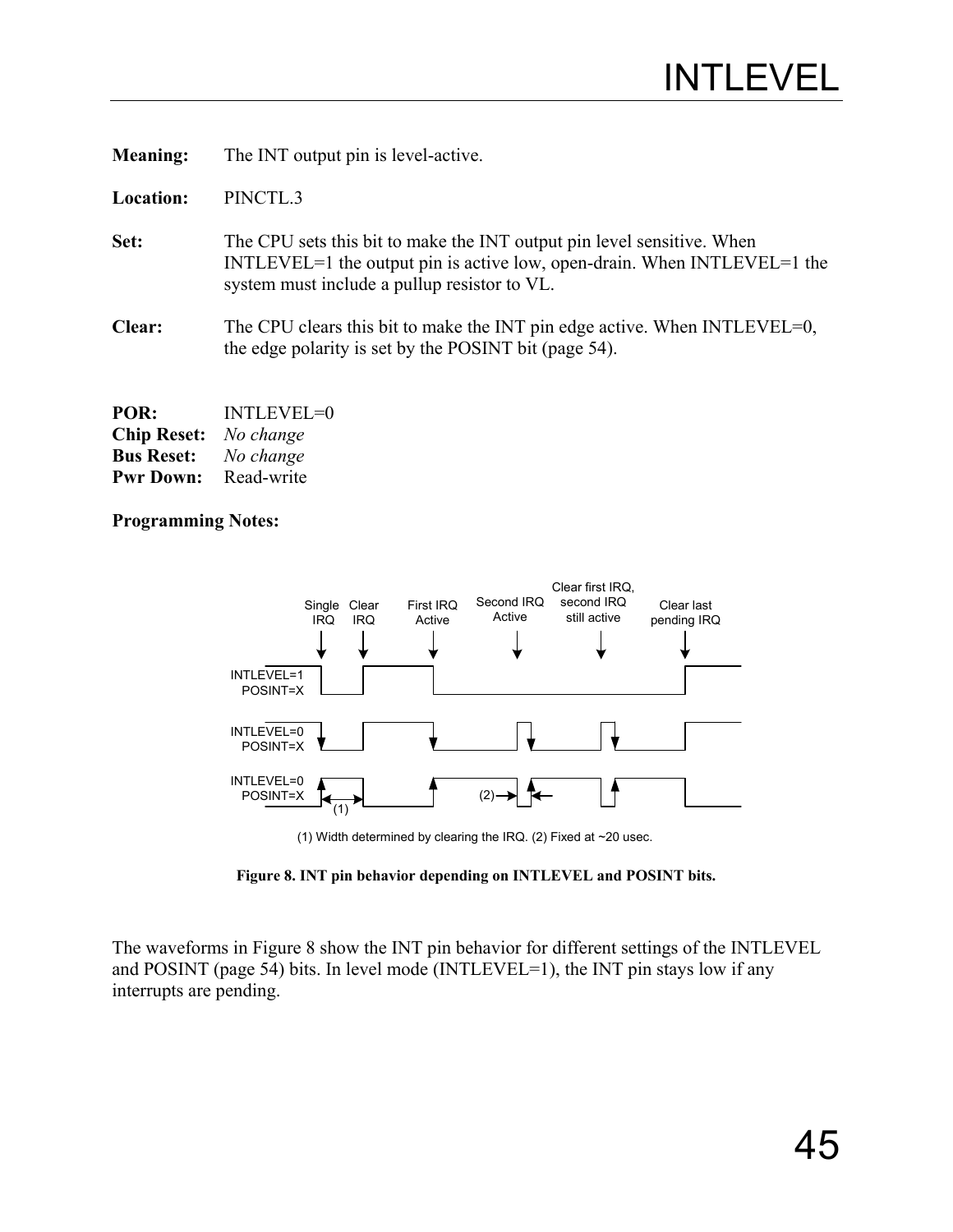# **NOVBUSIE**

| <b>Meaning:</b>                                                     | No $V_{BUS}$ Interrupt Enable.                      |
|---------------------------------------------------------------------|-----------------------------------------------------|
| Location:                                                           | <b>USBIEN.5</b>                                     |
| Set:                                                                | Enables the NOVBUS Interrupt Request (page 47).     |
| <b>Clear:</b>                                                       | Disables the NOVBUS Interrupt Request.              |
| POR:<br><b>Chip Reset:</b><br><b>Bus Reset:</b><br><b>Pwr Down:</b> | NOVBUSIE=0<br>NOVBUSIE=0<br>NOVBUSIE=0<br>Read-only |

## **Programming Notes:**

Because most of the Interrupt Enable bits are cleared during a USB bus reset, the initialization routine that turns on the interrupt enable bits should be called as part of servicing a USB bus reset.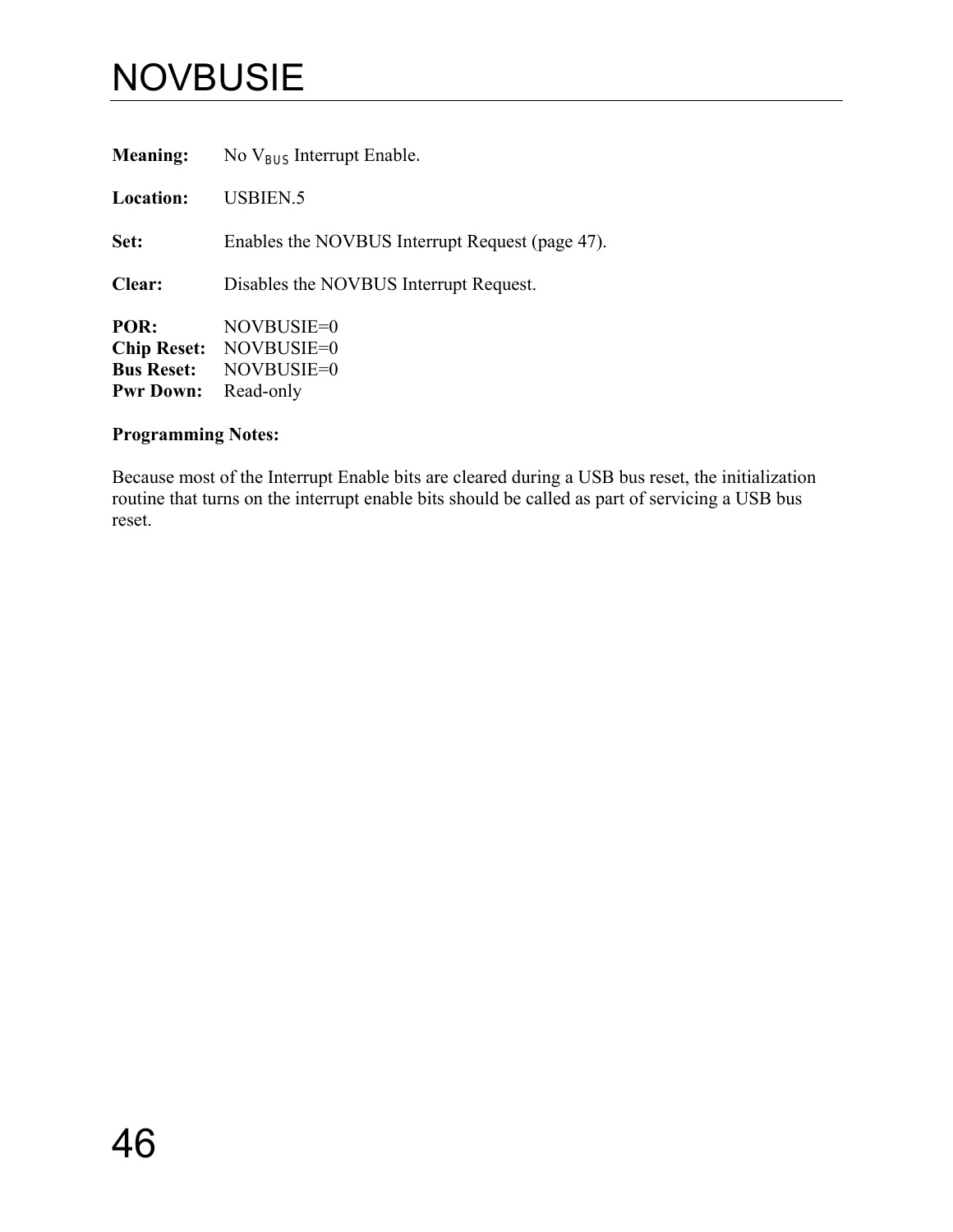## <span id="page-50-0"></span>**NOVBUSIRQ**

| <b>Meaning:</b>                               | No $V_{BUS}$ interrupt request.                                                          |
|-----------------------------------------------|------------------------------------------------------------------------------------------|
| Location:                                     | USBIRQ.5                                                                                 |
| Set:                                          | The SIE sets this bit when the $V_{BUS}$ pin drops below the $V_{BUS}$ detect threshold. |
| Clear:                                        | The CPU clears this bit by writing a "1" to it.                                          |
| POR:<br><b>Bus Reset:</b><br><b>Pwr Down:</b> | NOVBUSIRQ=0<br>Chip Reset: NOVBUSIRQ=0<br>NOVBUSIRQ=0<br>Read-only                       |

## **Programming Notes:**

This IRQ bit provides an easy way for a self-powered device to determine that the USB peripheral implemented by the MAX3420E has just been disconnected from a USB host.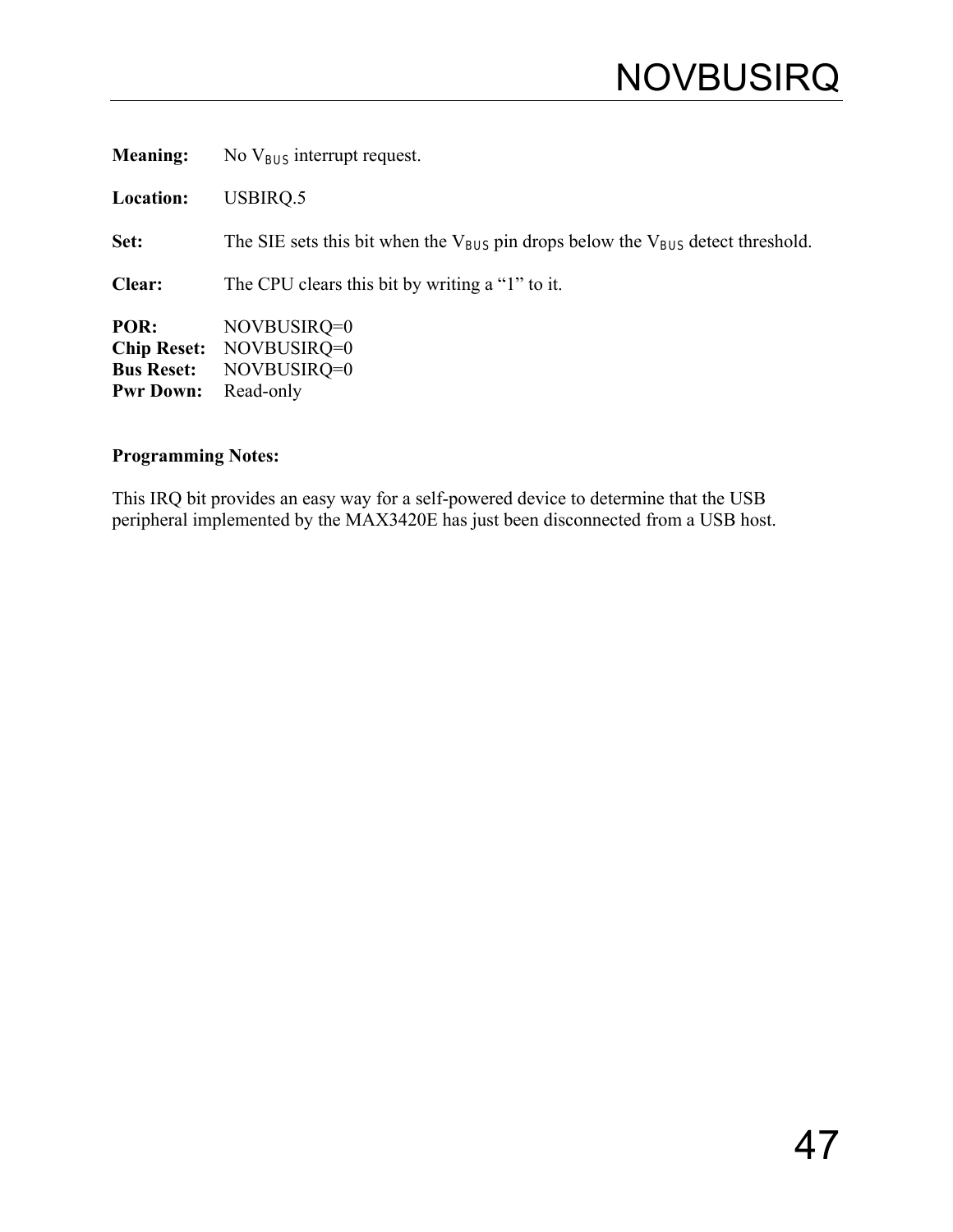# **OSCOKIE**

| <b>Meaning:</b>                                                     | Oscillator OK Interrupt Enable.                                       |
|---------------------------------------------------------------------|-----------------------------------------------------------------------|
| <b>Location:</b>                                                    | <b>USBIEN.0</b>                                                       |
| Set:                                                                | The CPU sets this bit to enable the OSCOK Interupt Request (page 49). |
| Clear:                                                              | The CPU clears this bit to disable the OSCOK Interrupt Request.       |
| POR:<br><b>Chip Reset:</b><br><b>Bus Reset:</b><br><b>Pwr Down:</b> | OSCOKIE=0<br>OSCOKIE=0<br>OSCOKIE=0<br>Read-only                      |

## **Programming Notes:**

Because most of the Interrupt Enable bits are cleared during a USB bus reset, the initialization routine that turns on the interrupt enable bits should be called as part of servicing a USB bus reset.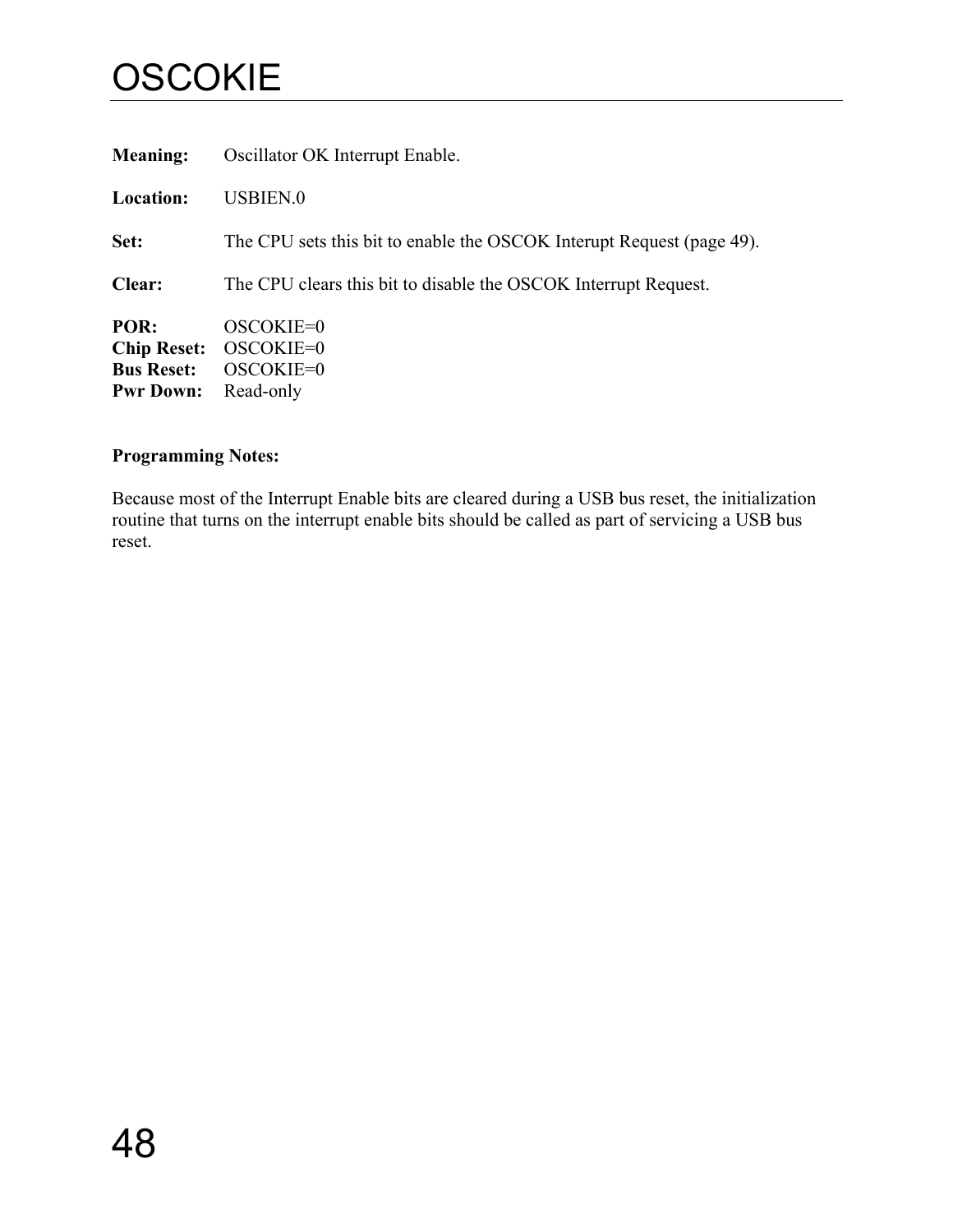<span id="page-52-0"></span>**Meaning:** Oscillator OK Interrupt Request.

**Location:** USBIRQ.0

**Set:** An internal OSCOK bit indicates that the internal 12 MHz oscillator is stable and the chip is ready to operate. The SIE sets the OSCOKIRQ bit when the OSCOK signal makes a 0-1 transition, indicating that the chip is ready to operate.

**Clear:** The CPU clears this bit by writing a "1" to it.

**POR:** OSCOKIRQ=0 **Chip Reset:** OSCOKIRQ=0 **Bus Reset:** OSCOKIRQ=0 Pwr Down: Read-only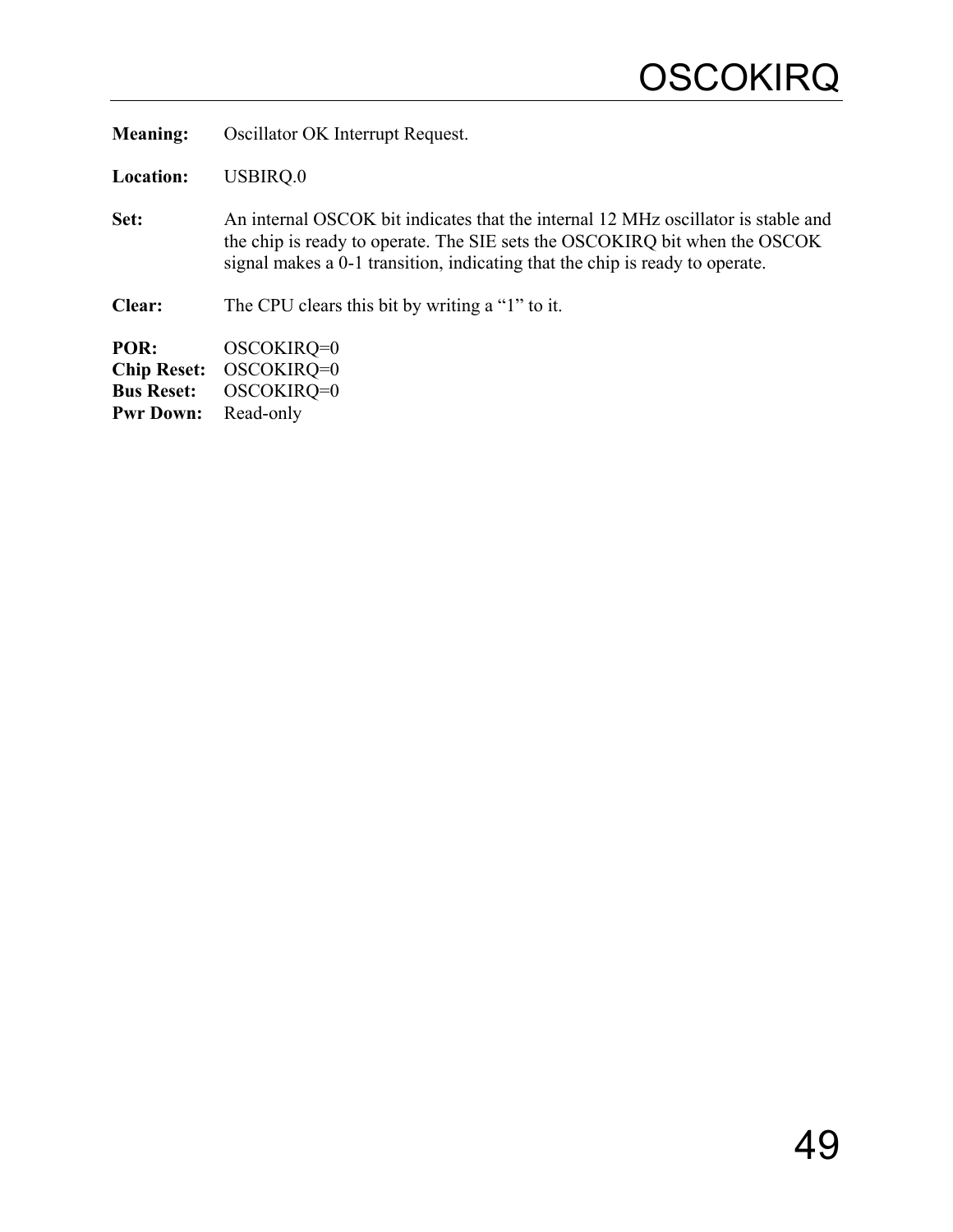# **OUT0DAVIE**

| <b>Meaning:</b>                                                     | Endpoint 0 OUT Data Available Interrupt Enable.                          |
|---------------------------------------------------------------------|--------------------------------------------------------------------------|
| <b>Location:</b>                                                    | EPIEN.1                                                                  |
| Set:                                                                | The CPU sets this bit to enable the OUT0DAV interrupt request (page 53). |
| Clear:                                                              | The CPU clears this bit to disable the OUTODAV interrupt request.        |
| POR:<br><b>Chip Reset:</b><br><b>Bus Reset:</b><br><b>Pwr Down:</b> | OUTODAVIE=0<br>OUT0DAVIE=0<br>OUT0DAVIE=0<br>Read-only                   |

## **Programming Notes:**

Because most of the Interrupt Enable bits are cleared during a USB bus reset, the initialization routine that sets up the interrupt enables should be called as part of servicing a USB bus reset.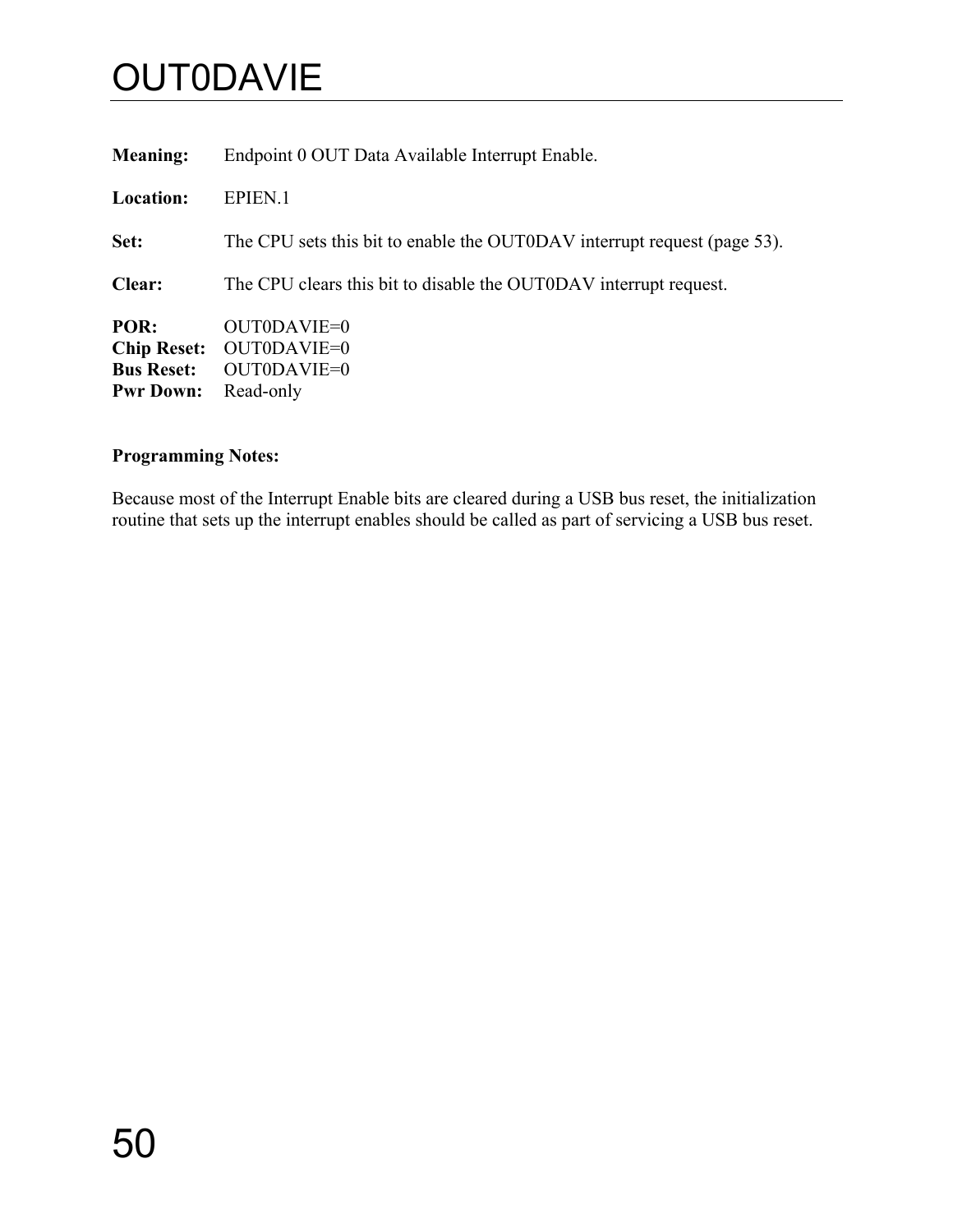<span id="page-54-0"></span>

| <b>Meaning:</b>    | Endpoint 0 OUT Data Available Interrupt Request.                                                   |
|--------------------|----------------------------------------------------------------------------------------------------|
| Location:          | EPIRQ.1                                                                                            |
| Set:               | The SIE sets this bit when it has successfully received (and ACK'd) an OUT<br>data packet to EP0.  |
| <b>Clear:</b>      | The CPU clears this bit by writing a 1 to it. This also arms the endpoint for<br>another transfer. |
| POR:               | OUT0DAVIRQ=0                                                                                       |
| <b>Chip Reset:</b> | OUT0DAVIRQ=0                                                                                       |
| <b>Bus Reset:</b>  | OUT0DAVIRQ=0                                                                                       |
| <b>Pwr Down:</b>   | Read-only                                                                                          |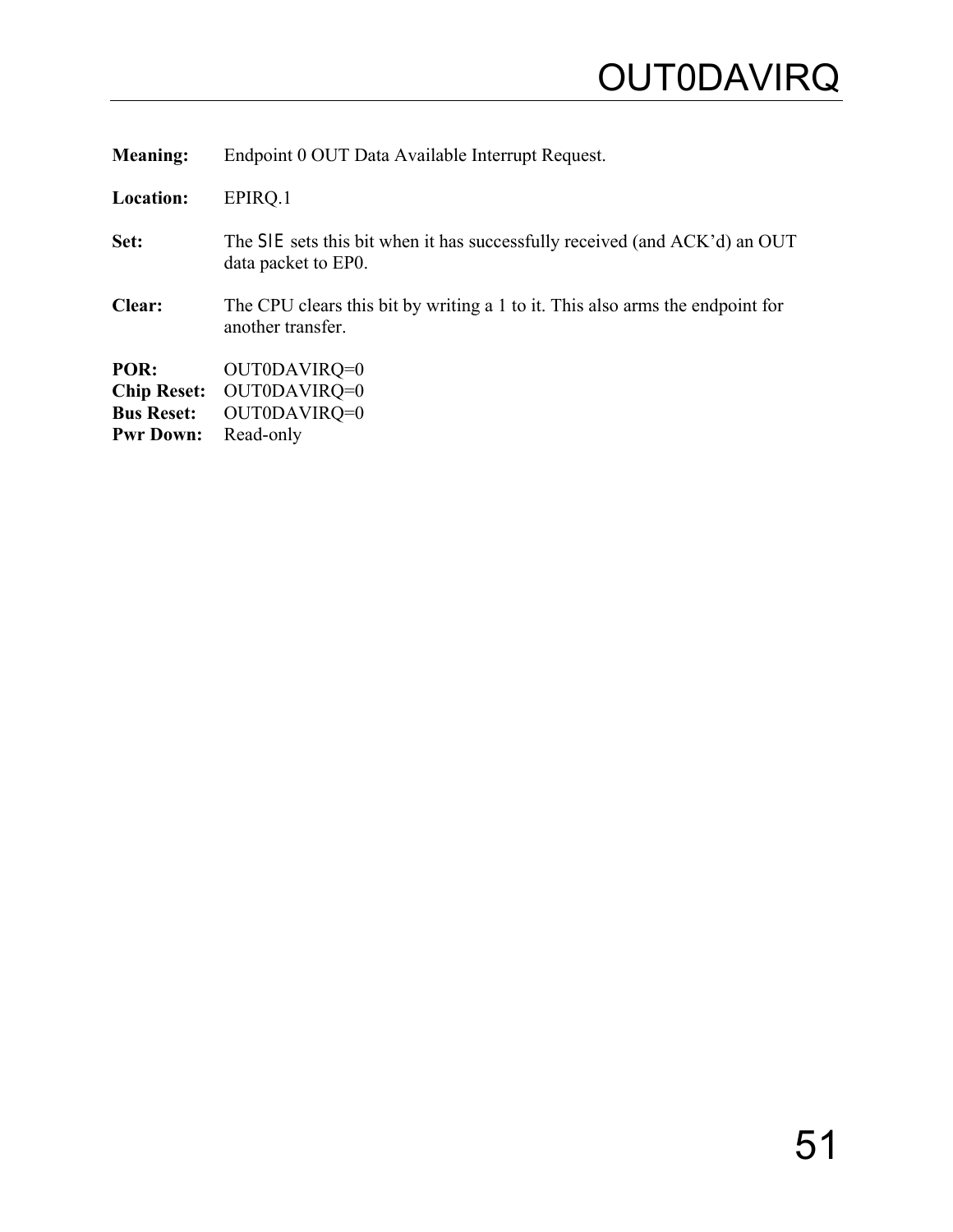# OUT1DAVIE

| <b>Meaning:</b>                                                     | Endpoint 1 OUT Data Available Interrupt Enable.                          |
|---------------------------------------------------------------------|--------------------------------------------------------------------------|
| <b>Location:</b>                                                    | EPIEN <sub>.2</sub>                                                      |
| Set:                                                                | The CPU sets this bit to enable the OUTIDAV Interrupt Request (page 51). |
| Clear:                                                              | The CPU clears this bit to disable the OUT1DAV Interrupt Request.        |
| POR:<br><b>Chip Reset:</b><br><b>Bus Reset:</b><br><b>Pwr Down:</b> | OUTIDAVIE=0<br>OUT1DAVIE=0<br>OUT1DAVIE=0<br>Read-only                   |

## **Programming Notes:**

Because most of the Interrupt Enable bits are cleared during a USB bus reset, the initialization routine that sets up the interrupt enables should be called as part of servicing a USB bus reset.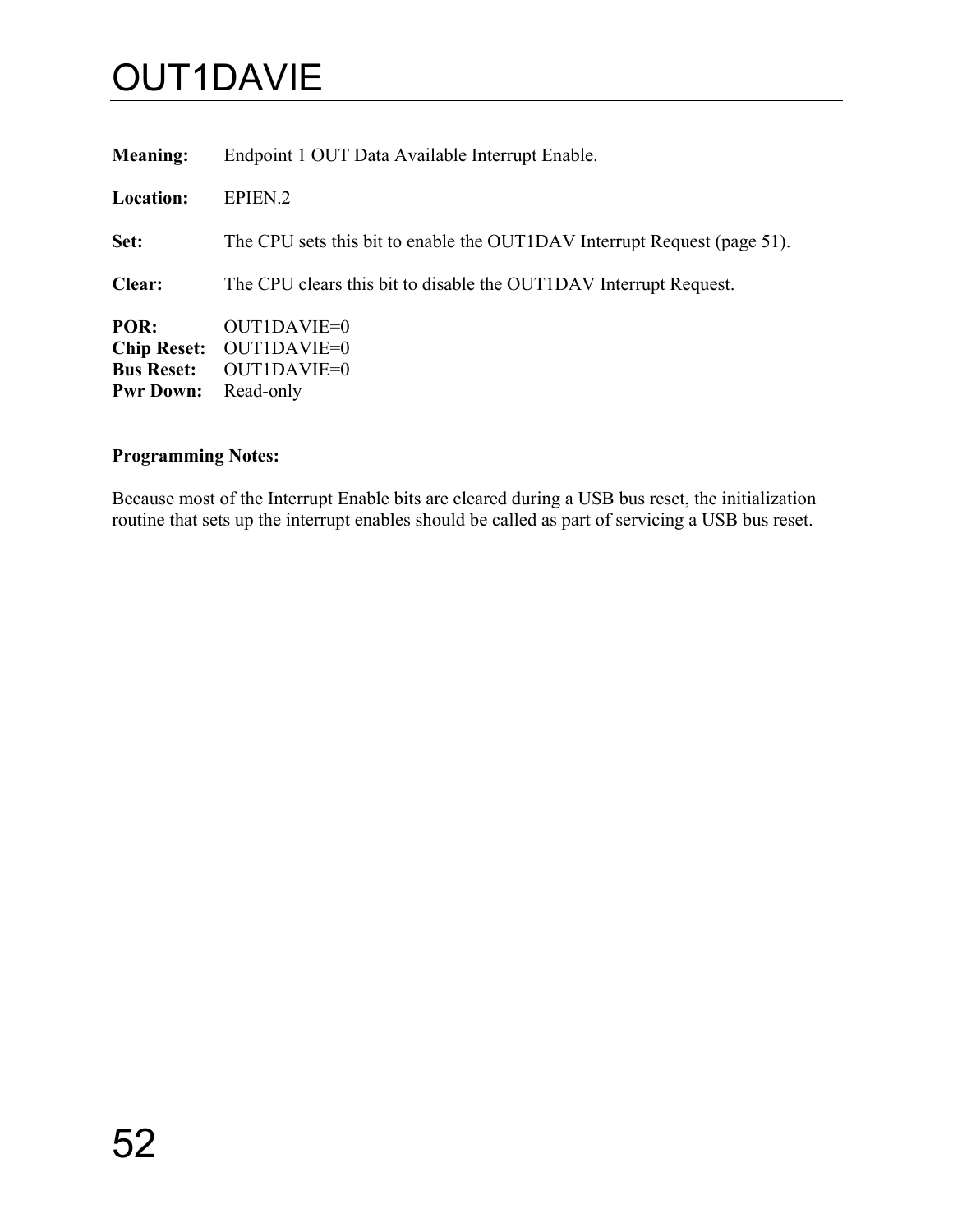<span id="page-56-0"></span>

| <b>Meaning:</b>    | Endpoint 1 OUT Data Available Interrupt Request.                                                      |
|--------------------|-------------------------------------------------------------------------------------------------------|
| <b>Location:</b>   | EPIRQ.2                                                                                               |
| Set:               | The SIE sets this bit when it has successfully received (and ACK'd) an OUT<br>data packet to EP1-OUT. |
| Clear:             | The CPU clears this bit by writing a 1 to it. This also arms the endpoint for<br>another transfer.    |
| POR:               | OUT1DAVIRQ=0                                                                                          |
| <b>Chip Reset:</b> | OUT1DAVIRQ=0                                                                                          |
| <b>Bus Reset:</b>  | OUT1DAVIRQ=0                                                                                          |
| <b>Pwr Down:</b>   | Read-only                                                                                             |

EP1OUT is a double-buffered endpoint, meaning that there are two FIFOS and byte count registers. Double buffering allows USB data simultaneously to move into one FIFO while the CPU reads data from the other. This improves bandwidth performance in many systems.

The OUT1DAVIRQ flag logic makes the double buffering invisible to the programmer. For example, assume that both buffers are available and therefore OUT1DAVIRQ=0. When an OUT packet arrives, OUT1DAVIRQ makes a 0-1 transition to indicate availability of the first packet. For a single-buffered endpoint, if another OUT packet arrived over EP1-OUT before the CPU had time to drain the FIFO, the SIE would respond with a NAK handshake to indicate that the endpoint was not available to accept data.

However with the double buffered endpoint, the second OUT packet is accepted and ACK'd because the second buffer is available for data. If a third OUT packet arrives before either FIFO is drained, the SIE NAKS the transfer to indicate that both FIFOS are full. When the CPU finishes reading the first FIFO and clears the OUT1DAVIRQ bit (by writing one to it), it immediately makes another 0-1 transition to indicate data is available in the second FIFO.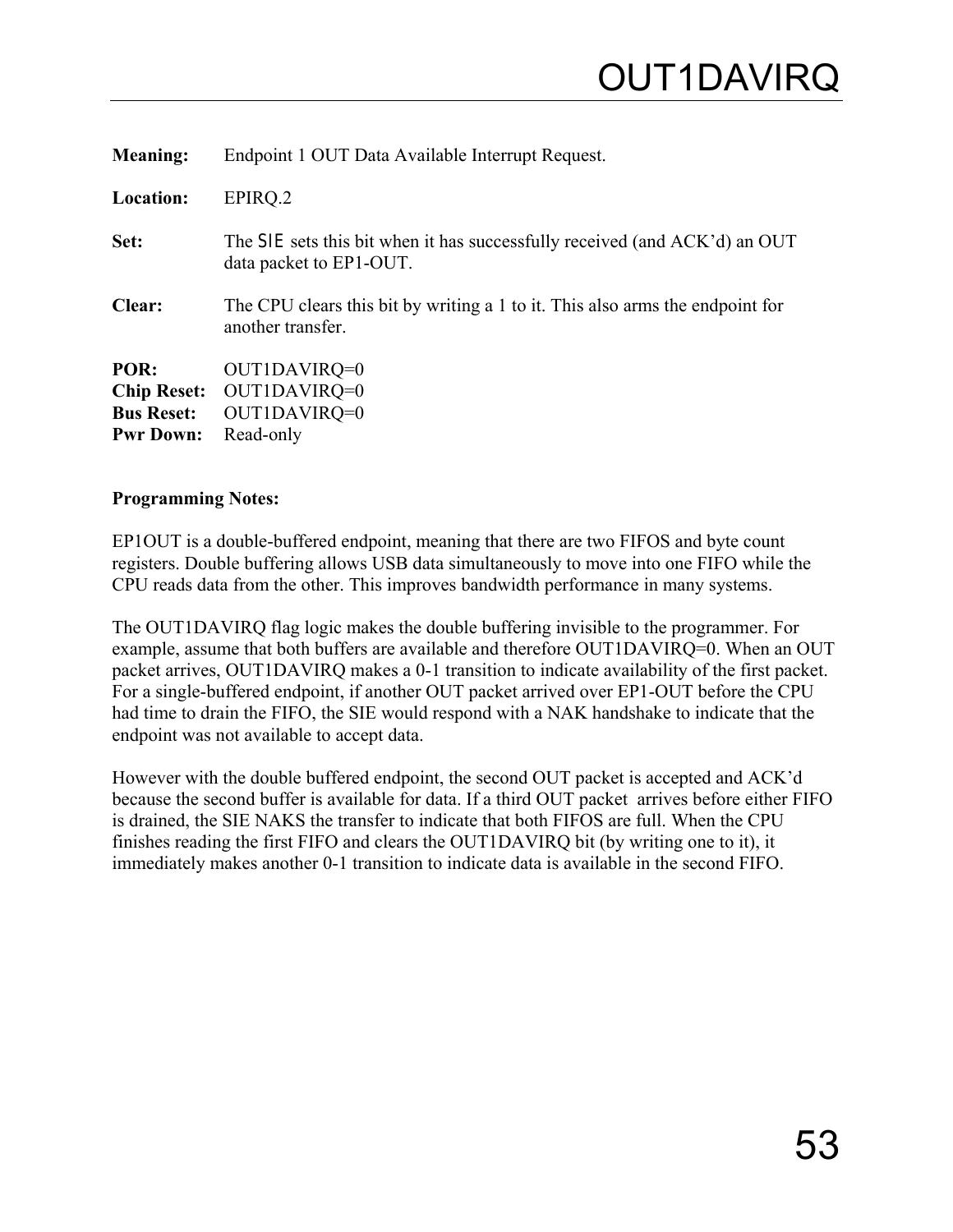## <span id="page-57-0"></span>POSINT

| <b>Meaning:</b>  | The INT output pin (if set for edge output) is positive-edge active. This bit takes<br>effect only if INTLEVEL=0 (page 45). |
|------------------|-----------------------------------------------------------------------------------------------------------------------------|
| <b>Location:</b> | PINCTL.2                                                                                                                    |
| Set:             | The CPU sets this bit to cause the INT pin to make a 0-1 transition whenever an<br>interrupt requires service.              |
| Clear:           | The CPU clears this bit to cause the INT pin to make a 1-0 transition whenever an<br>interrupt requires service.            |
| POR:             | POSINT=0                                                                                                                    |

| rvr:               | PUSIIN I –U |
|--------------------|-------------|
| <b>Chip Reset:</b> | No change   |
| <b>Bus Reset:</b>  | No change   |
| <b>Pwr Down:</b>   | Read-write  |

#### **Programming Notes:**

<span id="page-57-1"></span>

(1) Width determined by clearing the IRQ. (2) Fixed at ~20 usec.

**Figure 9. INT pin behavior depending on INTLEVEL and POSINT bits.**

The setting of this bit has no effect if INTLEVEL=1 (page [45\)](#page-48-0).

The edge sensitive mode supply an edge every time a new interrupt becomes active, or whenever the SPI master clears an IRQ while others are pending. As [Figure 9](#page-57-1) shows, the width of the edgeactive pulse can vary. If only one IRQ is active, as shown by the first pulse, the width depends on how long the SPI master takes to clear the IRQ bit. If others are pending when a new IRQ asserts or when the SPI master clears an IRQ, the pulse width is fixed at about 20 microseconds.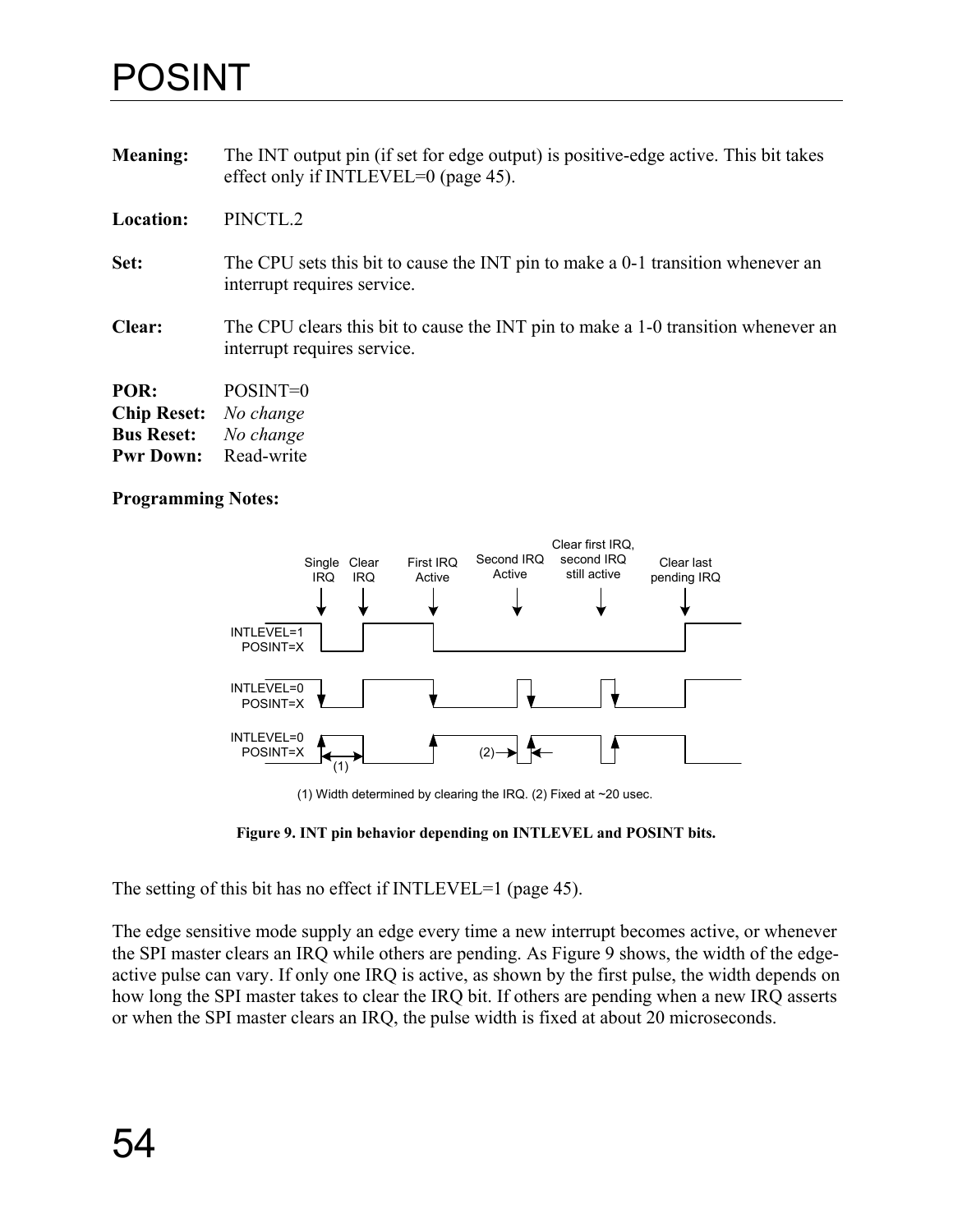<span id="page-58-0"></span>

| <b>Meaning:</b>                                                     | Power-Down the MAX3420E.                                                                                               |
|---------------------------------------------------------------------|------------------------------------------------------------------------------------------------------------------------|
| <b>Location:</b>                                                    | USBCTL.4                                                                                                               |
| Set:                                                                | The CPU sets this bit to put the chip into the low power state required by a USP<br>peripheral in the suspended state. |
| Clear:                                                              | The CPU clears this bit to take the chip out of the low power state and resume<br>operation.                           |
| POR:<br><b>Chip Reset:</b><br><b>Bus Reset:</b><br><b>Pwr Down:</b> | PWRDOWN=0<br>No change<br>No change<br>Read-write                                                                      |

The power-down operation is triggered by the 0-1 transition of the PWRDOWN bit. Therefore if the chip wakes up while the bit PWRDOWN=1 (see below for the various wakeup methods), it will not immediately power down again. *Any wakeup routine should clear the PWRDOWN bit to ready it for the next 0-1 transition.*

The CPU normally puts the MAX3420E into its power-down mode by setting PWRDOWN=1 and HOSCSTEN=1 (page [37\)](#page-40-0). When the CPU sets PWRDOWN=1, the SIE takes the following actions:

- Stops the internal 12 MHz oscillator.
- Monitors the USB DPLUS pin for bus activity.
- Monitors the SPI port for access to a limited set of registers (e.g. USBCTL).

Once in the low power state (PWRDOWN=1), the chip may wake up in two ways:

*1. The CPU clears the PWRDOWN bit.* 

This starts the internal oscillator, and once stable, the SIE activates the OSCOK IRQ (page [49\)](#page-52-0).

2. *The SIE detects activity on DPLUS and the bit HOSCSTEN=1*.

See page [37](#page-40-0) for a description of the special case of a self-powered device that sets HOSCSTEN=0.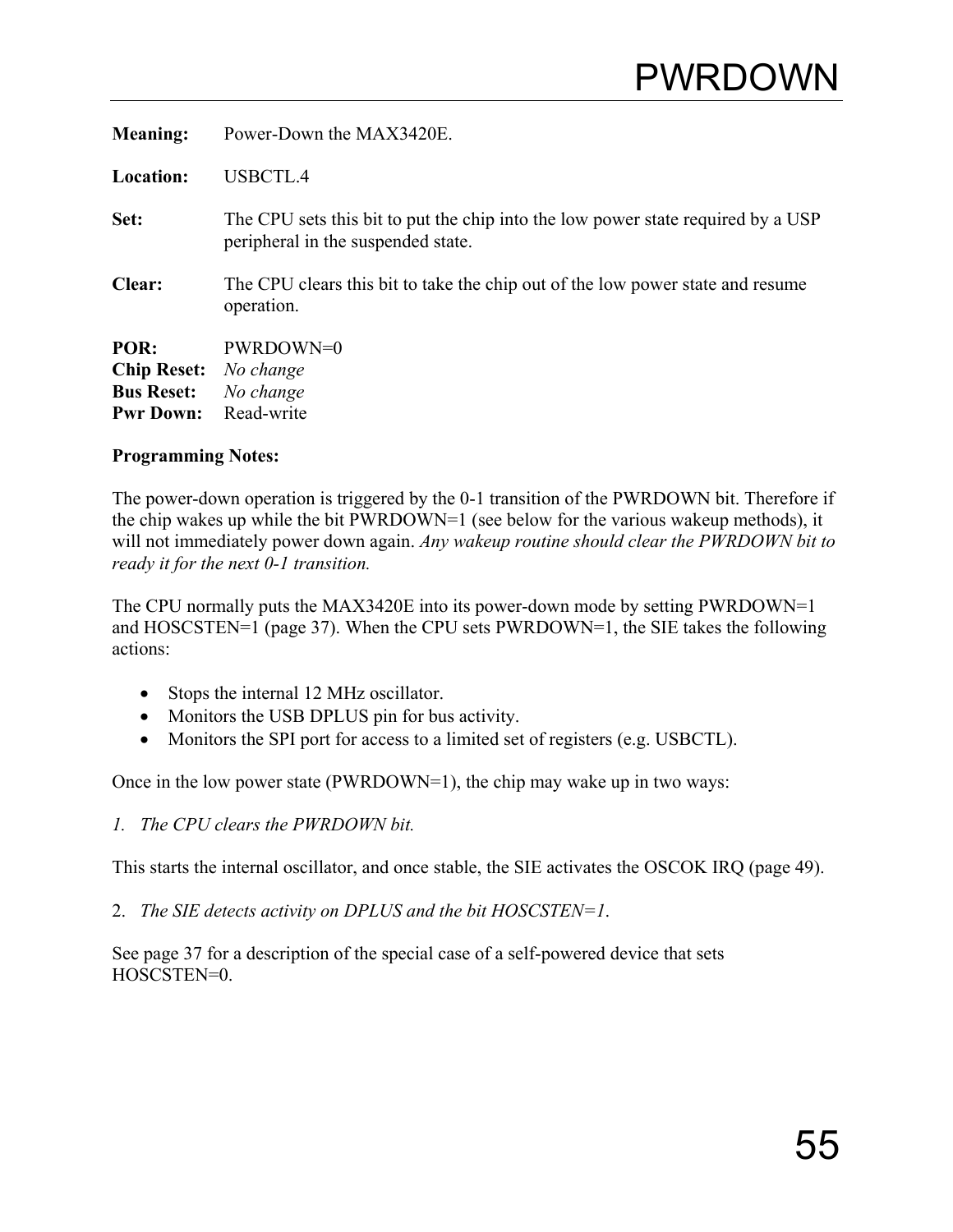# RWUDNIE

| Remote Wakeup Signaling Done Interrupt Enable.                         |
|------------------------------------------------------------------------|
| <b>USBIEN.1</b>                                                        |
| The CPU sets this bit to enable the RWUDN Interrupt Request (page 57). |
| The CPU clears this bit to disable the RWUDN interrupt request.        |
| RWUDNIE=0<br>RWUDNIE=0<br>RWUDNIE=0<br>Read-only                       |
|                                                                        |

## **Programming Notes:**

Because most of the Interrupt Enable bits are cleared during a USB bus reset, the initialization routine that turns on the interrupt enable bits should be called as part of servicing a USB bus reset.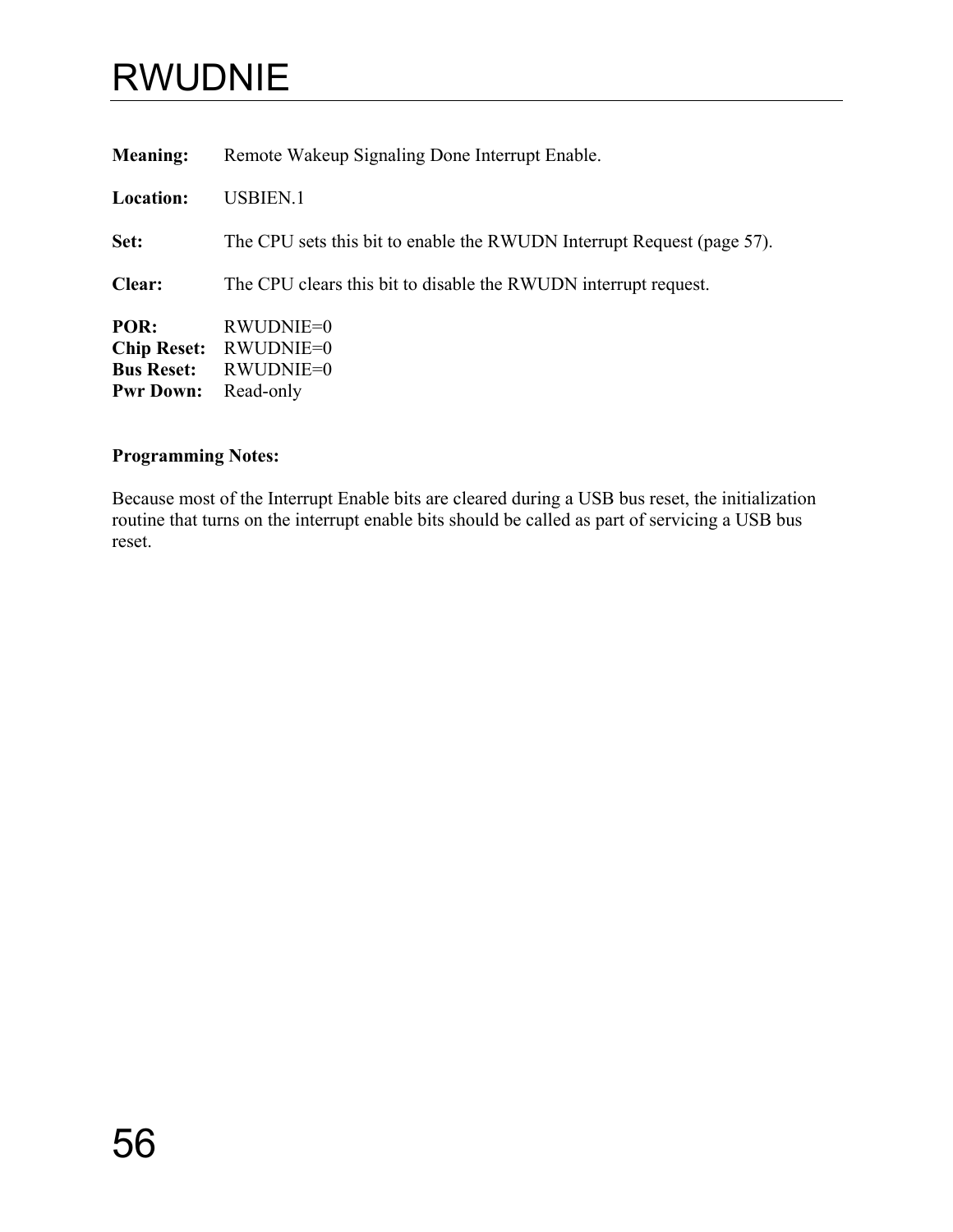<span id="page-60-0"></span>

| <b>Meaning:</b>                                                     | Remote Wakeup Signaling Done Interrupt Request.                         |
|---------------------------------------------------------------------|-------------------------------------------------------------------------|
| Location:                                                           | USBIRQ.1                                                                |
| Set:                                                                | The SIE sets this bit at the end of RWU signaling (10 ms of a K-state). |
| Clear:                                                              | The CPU clears this bit by writing a "1" to it.                         |
| POR:<br><b>Chip Reset:</b><br><b>Bus Reset:</b><br><b>Pwr Down:</b> | RWUDNIRQ=0<br>RWUDNIRQ=0<br>RWUDNIRQ=0<br>Read-only                     |

The CPU signals a remote wakeup by setting the bit SIGRWU=1 (page [58\)](#page-61-0).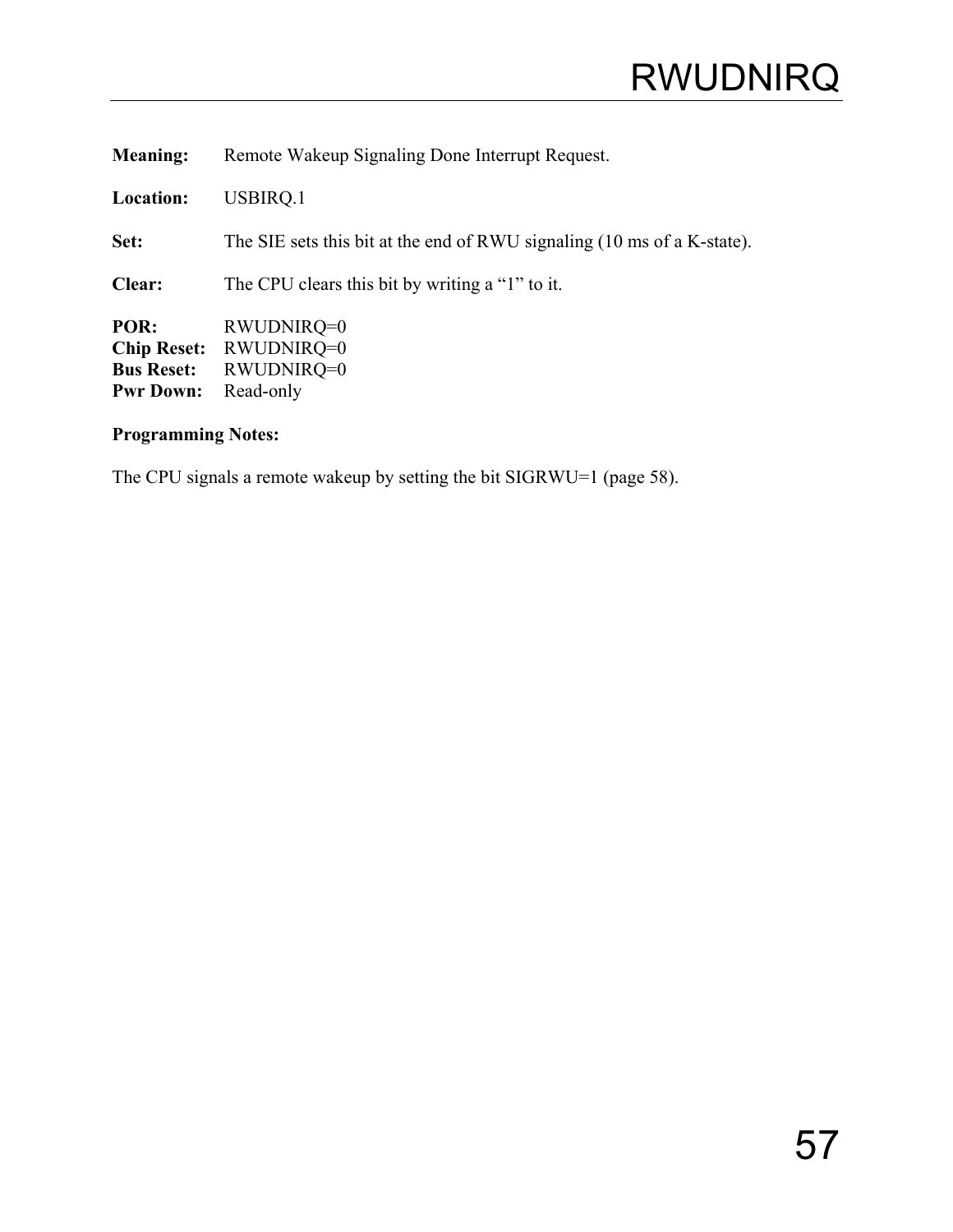# <span id="page-61-0"></span>SIGRWU

| <b>Meaning:</b>                                                     | Signal Remote Wakeup.                                          |
|---------------------------------------------------------------------|----------------------------------------------------------------|
| <b>Location:</b>                                                    | USBCTL.2                                                       |
| Set:                                                                | The CPU sets this bit to signal remote wakeup to the USB host. |
| Clear:                                                              | The CPU clears this bit to terminate remote wakeup signaling.  |
| POR:<br><b>Chip Reset:</b><br><b>Bus Reset:</b><br><b>Pwr Down:</b> | $SIGRWU=0$<br>No change<br>No change<br>Read-write             |

#### **Programming Notes:**

The SPI master sets this bit to initiate USB Remote Wakeup signaling on the bus. When the SPI master sets SIGRWU=1 the MAX3420E waits for 5 milliseconds of a J-state, and then drives the bus with the K-state (D+ low, D- high) for 10 milliseconds. After the 10 millisecond interval, the MAX3420E stops driving the bus and asserts the RWUDNIRQ (page [57\)](#page-60-0) interrupt bit. The SPI master should set SIGRWU=1 only when the bus is in the suspended state.

If the SPI master writes the USBCTL register with SIGRWU=1 while the MAX3420E is in its power-down state (PWRDOWN=1, page [55\)](#page-58-0) the write to the USBCTL register should also have the PWRDOWN bit cleared to restart the internal oscillator. In this case SIE restarts its oscillator and waits for it to stabilize before initiating the RWU signaling.

The SPI master sets SIGRWU=1 and waits for the SIE to assert the RWUDNIRQ (page [57\)](#page-60-0) to indicate that the signaling interval is over. When RWUDNIRQ asserts, the SPI master should set SIGRWU=0 to turn off the signaling. If the SPI master sets SIGRWU=0 during the 10 msec signaling interval, the RWU signal still terminates after the full 10 msec. If the SPI master does not clear the SIGRWU bit when the RWUDNIRQ interrupt asserts, the SIE continuously drives the bus with 5 msec float (J), 10 msec K.

**FYI:** A USB peripheral should signal remote wakeup only if two pre-conditions are met:

- 1. During enumeration the device firmware informs the host that the device is capable of signaling remote wakeup. Specifically, the bmAttributes field of the Configuration Descriptor uses bit 5 to indicate if a configuration supports remote wakeup:  $1 = yes$ ,  $0 = no$ .
- 2. The host issues a Set Feature request with the feature selector field set to "Device Remote Wakeup". The host would never issue this request if it found the first condition, remote-wakeup-capable, to be false.

The host can later inhibit remote wakeup signaling by issuing a Clear\_Feature request with the selector field set to "Device\_Remote\_Wakeup".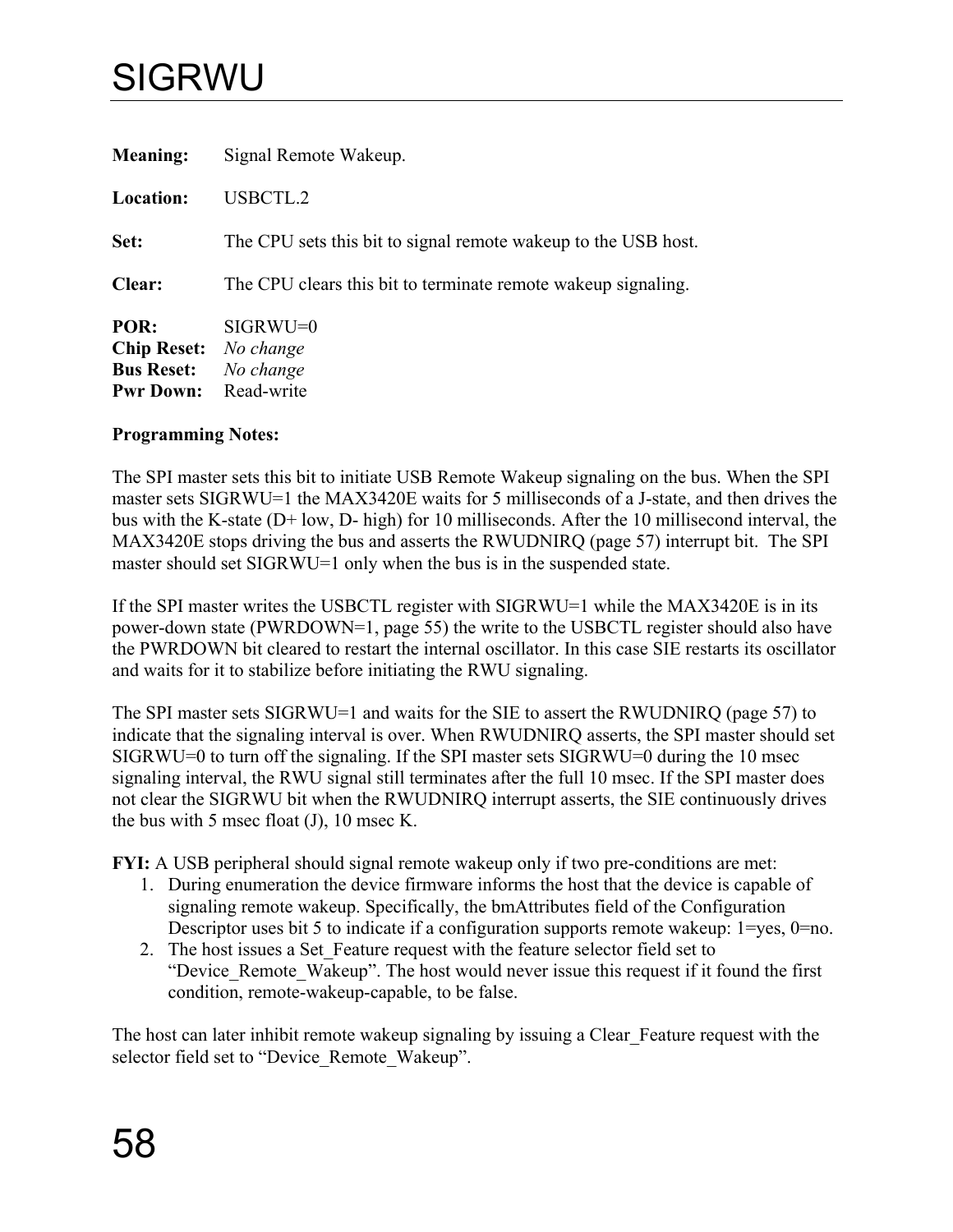<span id="page-62-0"></span>

| <b>Meaning:</b>    | Return the STALL handshake in response to an IN request to endpoint 0.                                               |
|--------------------|----------------------------------------------------------------------------------------------------------------------|
| Location:          | EPSTALLS.0                                                                                                           |
| Set:               | The CPU sets this bit to instruct the SIE to return the STALL handshake for an IN<br>request directed to endpoint 0. |
| Clear:             | The SIE clears this bit whenever a SETUP token arrives.                                                              |
| POR:               | STLEP0IN=0                                                                                                           |
| <b>Chip Reset:</b> | STLEP0IN=0                                                                                                           |
| <b>Bus Reset:</b>  | STLEP0IN=0                                                                                                           |
| <b>Pwr Down:</b>   | Read-only                                                                                                            |

The CPU sends the STALL handshake to indicate an illegal or unknown request to endpoint 0.

Endpoint 0 has three stall bits to account for the status stage, and the optional IN and OUT data stages that the transfer may use:

- STLSTAT (page [64\)](#page-67-0)
- STLEP0IN
- STLEP0OUT (page [60\)](#page-63-0)

If a CONTROL transfer is to be stalled, both the data stage (if present) and the status stage should receive the STALL handshake. Since all three stall bits are cleared with the arrival of the next SETUP token, the best way to stall any CONTROL transfer is to set all three endpoint 0 stall bits. This will correctly stall all stages of any CONTROL transfer that the host may send.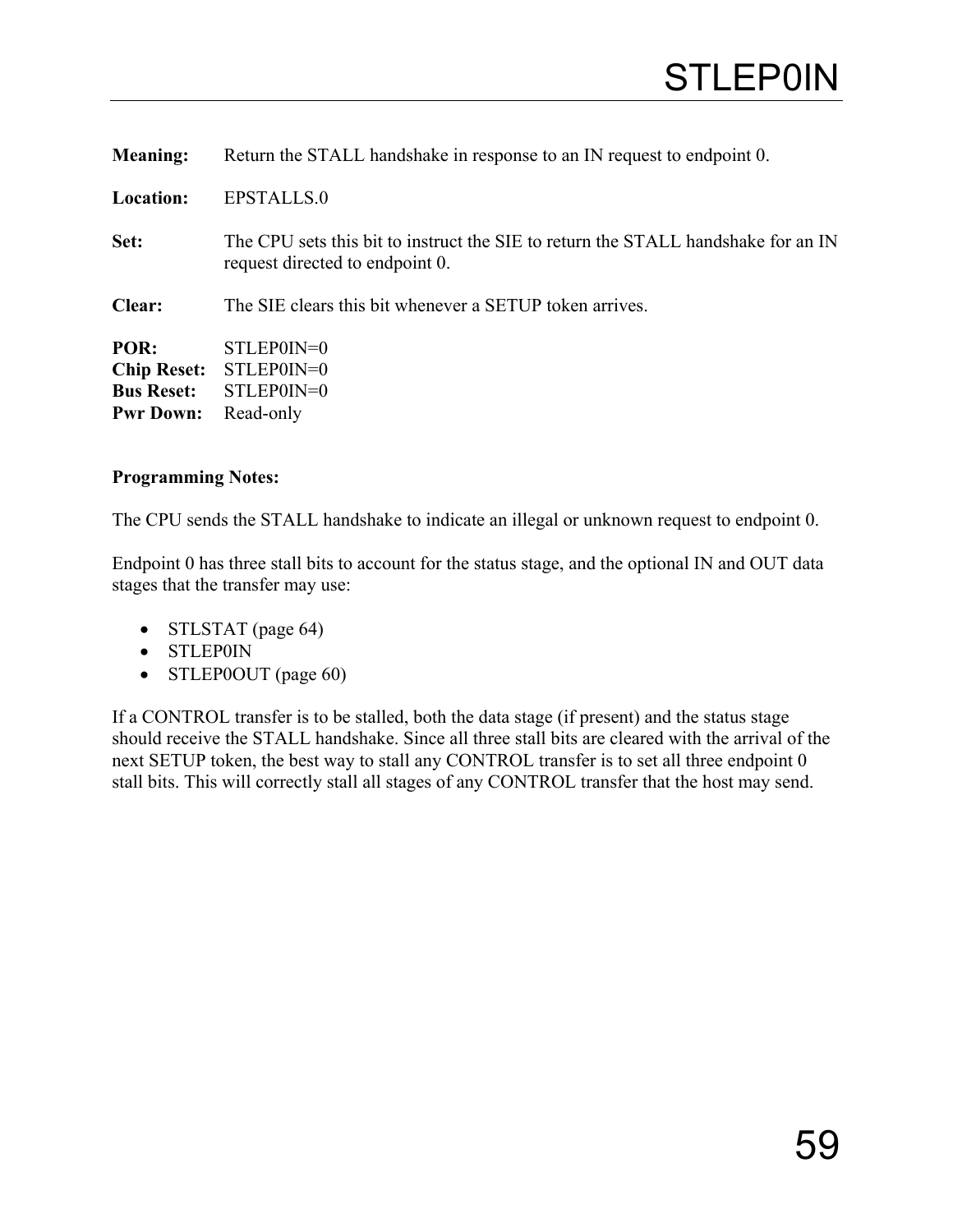# <span id="page-63-0"></span>STLEP0OUT

| <b>Meaning:</b>                                 | Return the STALL handshake in response to an OUT request to endpoint 0.                                               |
|-------------------------------------------------|-----------------------------------------------------------------------------------------------------------------------|
| <b>Location:</b>                                | <b>EPSTALLS.1</b>                                                                                                     |
| Set:                                            | The CPU sets this bit to instruct the SIE to return the STALL handshake for an<br>OUT request directed to endpoint 0. |
| <b>Clear:</b>                                   | The SIE clears this bit whenever a SETUP token arrives.                                                               |
| POR:<br><b>Chip Reset:</b><br><b>Bus Reset:</b> | STLEP0OUT=0<br>STLEP0OUT=0<br>STLEP0OUT=0                                                                             |
| <b>Pwr Down:</b>                                | Read-only                                                                                                             |

#### **Programming Notes:**

The CPU sends the STALL handshake to indicate an illegal or unknown request to endpoint 0.

Endpoint 0 has three stall bits to account for the status stage, and the optional IN and OUT data stages that the transfer may use:

- STLSTAT (page [64\)](#page-67-0)
- STLEP0IN (page [59\)](#page-62-0)
- STLEP0OUT

If a CONTROL transfer is to be stalled, both the data stage (if present) and the status stage should receive the STALL handshake. Since all three stall bits are cleared with the arrival of the next SETUP token, the best way to stall any CONTROL transfer is to set all three endpoint 0 stall bits. This will correctly stall all stages of any CONTROL transfer that the host may send.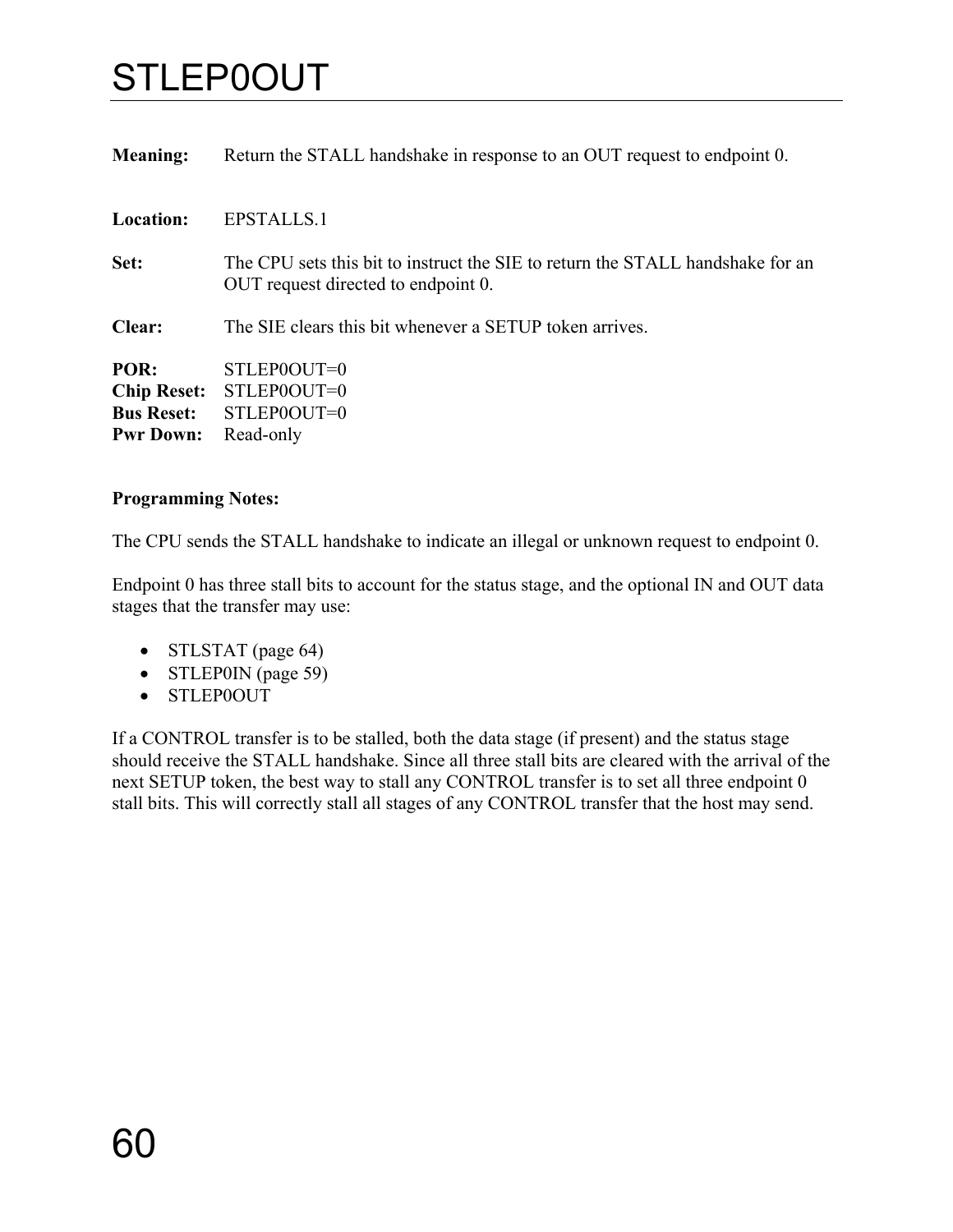| <b>Meaning:</b>    | Stall EP1-OUT. Return the STALL handshake in response to an OUT request to<br>endpoint 1.                             |
|--------------------|-----------------------------------------------------------------------------------------------------------------------|
| <b>Location:</b>   | EPSTALLS.2                                                                                                            |
| Set:               | The CPU sets this bit to instruct the SIE to return the STALL handshake for an<br>OUT request directed to endpoint 1. |
| Clear:             | The CPU clears this bit to return EP1-OUT to normal ACK-NAK operation.                                                |
| POR:               | STLEP1OUT=0                                                                                                           |
| <b>Chip Reset:</b> | STLEP1OUT=0                                                                                                           |
| <b>Bus Reset:</b>  | STLEP1OUT=0                                                                                                           |
| <b>Pwr Down:</b>   | Read-only                                                                                                             |

The CPU sets this bit when it receives a Set\_Feature(HALT) directed to EP1-OUT. The CPU clears this bit when it receives a Clear\_Feature(HALT) directed to EP1-OUT.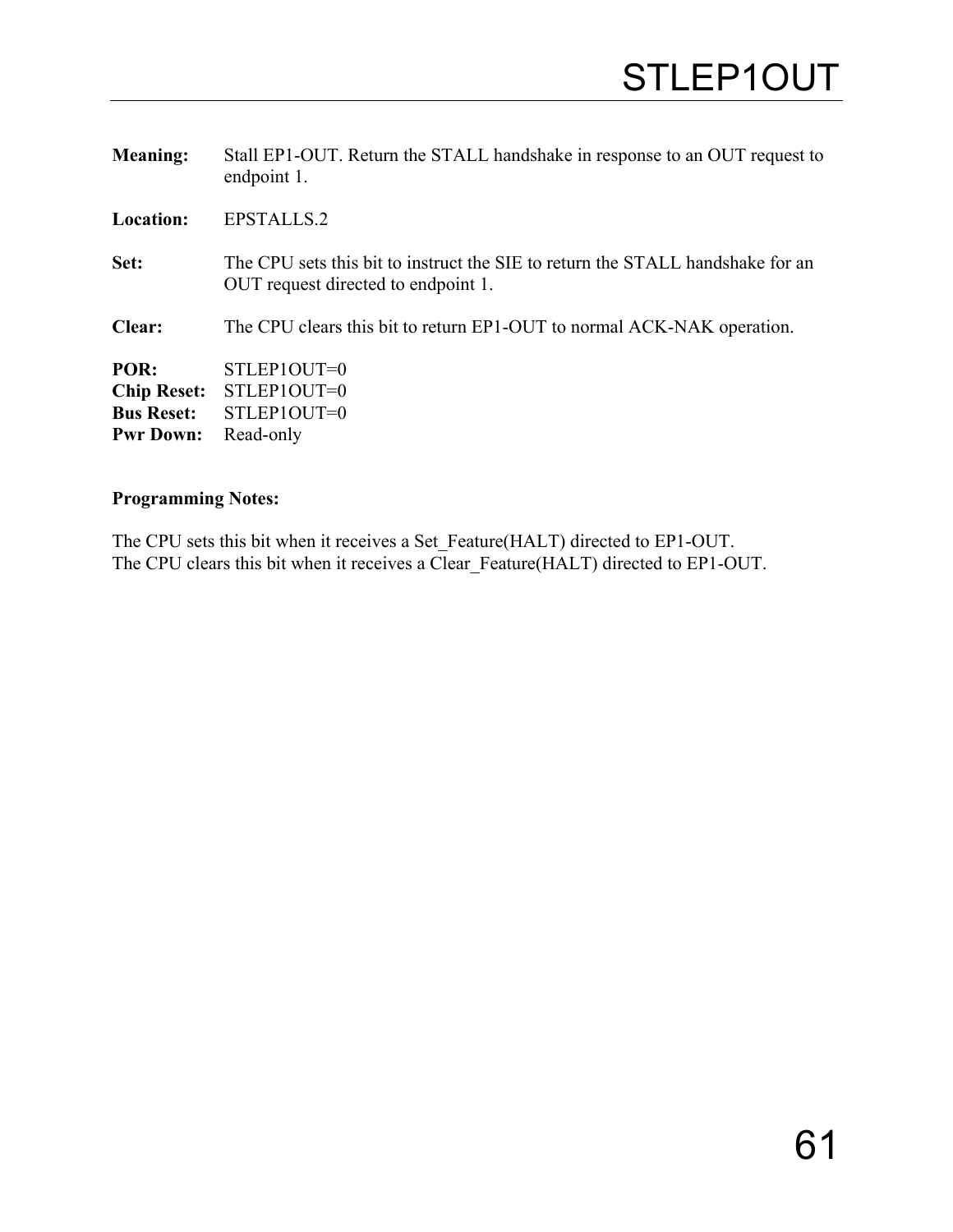## STLEP2IN

| <b>Meaning:</b>    | Stall EP2-IN. Return the STALL handshake in response to an IN request to<br>endpoint 2.                              |
|--------------------|----------------------------------------------------------------------------------------------------------------------|
| <b>Location:</b>   | <b>EPSTALLS.3</b>                                                                                                    |
| Set:               | The CPU sets this bit to instruct the SIE to return the STALL handshake for an IN<br>request directed to endpoint 2. |
| Clear:             | The CPU clears this bit to return EP2-IN to normal ACK-NAK operation.                                                |
| POR:               | $STLEP2IN=0$                                                                                                         |
| <b>Chip Reset:</b> | $STLEP2IN=0$                                                                                                         |
| <b>Bus Reset:</b>  | $STLEP2IN=0$                                                                                                         |
| <b>Pwr Down:</b>   | Read-only                                                                                                            |

## **Programming Notes:**

The CPU sets this bit when it receives a Set\_Feature(HALT) directed to EP2-IN. The CPU clears this bit when it receives a Clear\_Feature(HALT) directed to EP2-IN.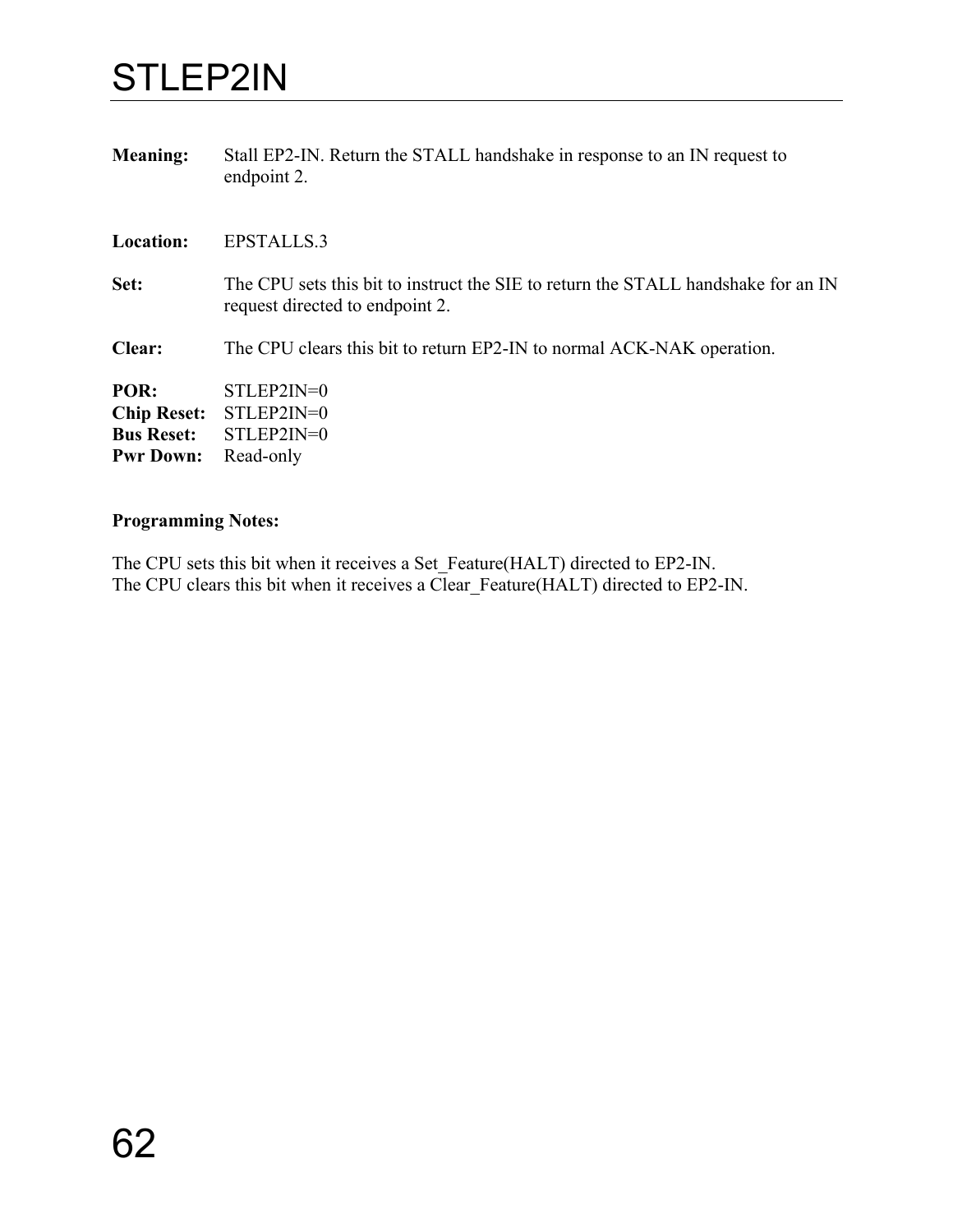| <b>Meaning:</b>                                                     | Return the STALL handshake in response to an IN request to endpoint 3.                                               |
|---------------------------------------------------------------------|----------------------------------------------------------------------------------------------------------------------|
| <b>Location:</b>                                                    | EPSTALLS.4                                                                                                           |
| Set:                                                                | The CPU sets this bit to instruct the SIE to return the STALL handshake for an IN<br>request directed to endpoint 3. |
| Clear:                                                              | The CPU clears this bit when it receives a Clear Feature (Halt) request directed to<br>$EP3-IN$ .                    |
| POR:<br><b>Chip Reset:</b><br><b>Bus Reset:</b><br><b>Pwr Down:</b> | $STLEP3IN=0$<br>$STLEP3IN=0$<br>$STLEP3IN=0$<br>Read-only                                                            |

The CPU sets this bit when it receives a Set\_Feature(HALT) directed to EP3-IN. The CPU clears this bit when it receives a Clear\_Feature(HALT) directed to EP3-IN.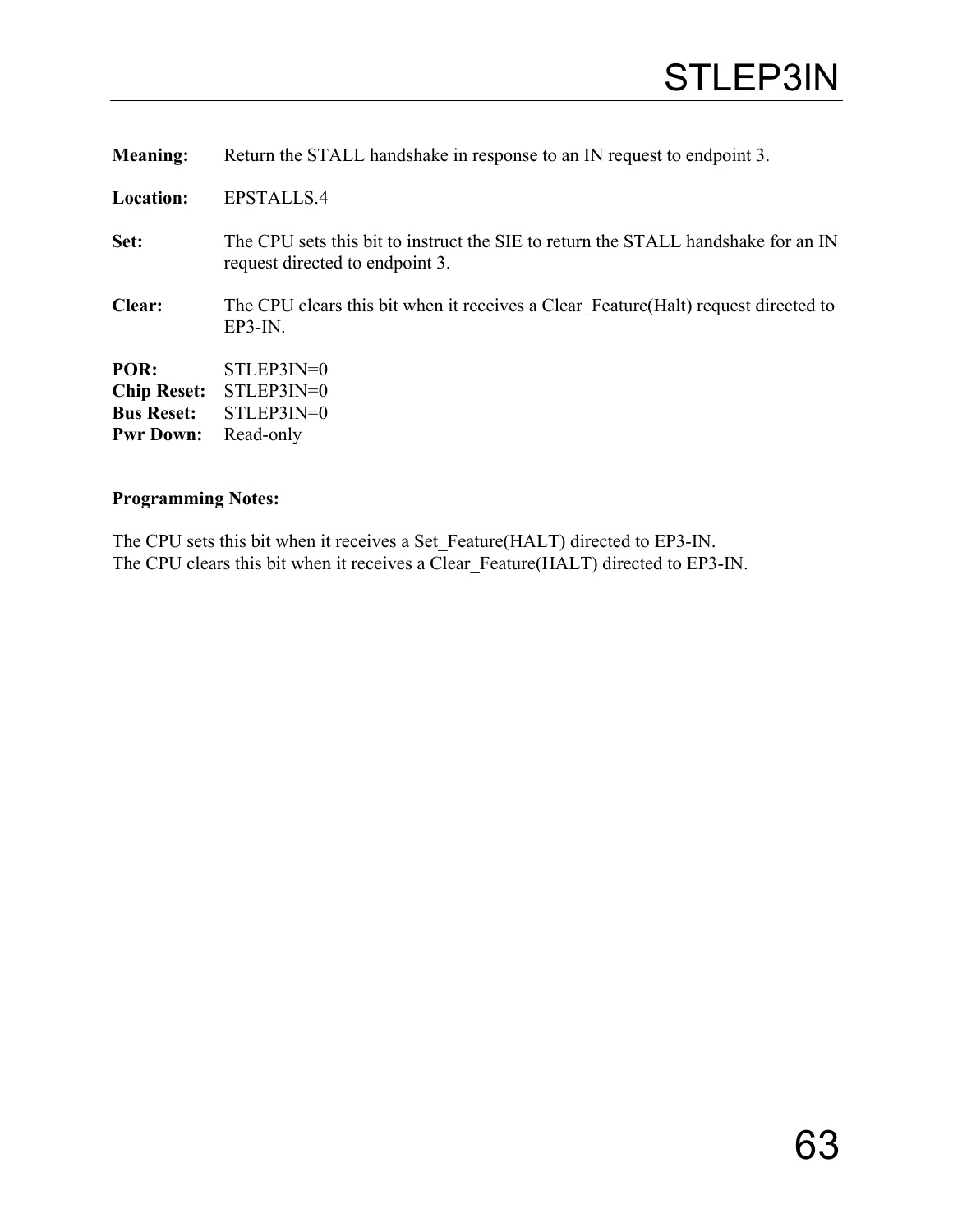# <span id="page-67-0"></span>STLSTAT

| <b>Meaning:</b>    | Return the STALL handshake in response to the STATUS stage of a CONTROL<br>transfer.                                                                                                                                                                                                             |
|--------------------|--------------------------------------------------------------------------------------------------------------------------------------------------------------------------------------------------------------------------------------------------------------------------------------------------|
| <b>Location:</b>   | <b>EPSTALLS.5</b>                                                                                                                                                                                                                                                                                |
| Set:               | The CPU sets this bit to send the STALL handshake as the response to the<br>status stage of a CONTROL transfer. Until the CPU either acknowledges<br>$(ACKSTAT bit=1)$ or stalls $(STLSTAT=1)$ the transfer, the SIE answers the<br>status stage of the CONTROL transfer with the NAK handshake. |
| Clear:             | The SIE clears this bit whenever a SETUP token arrives.                                                                                                                                                                                                                                          |
| POR:               | STLSTAT=0                                                                                                                                                                                                                                                                                        |
| <b>Chip Reset:</b> | STLSTAT=0                                                                                                                                                                                                                                                                                        |
| <b>Bus Reset:</b>  | STLSTAT=0                                                                                                                                                                                                                                                                                        |
| <b>Pwr Down:</b>   | Read-only                                                                                                                                                                                                                                                                                        |

### **Programming Notes:**

Endpoint 0 has three stall bits to account for the status stage, and the optional IN and OUT data stages that the transfer may use:

- STLSTAT
- STLEP0IN (page [59\)](#page-62-0)
- STLEPOOUT (page [60\)](#page-63-0)

If a CONTROL transfer is to be stalled, both the data stage (if present) and the status stage should receive the STALL handshake. Since all three stall bits are cleared with the arrival of the next SETUP token, the best way to stall any CONTROL transfer is to set all three endpoint 0 stall bits. This will correctly stall all stages of any CONTROL transfer that the host may send.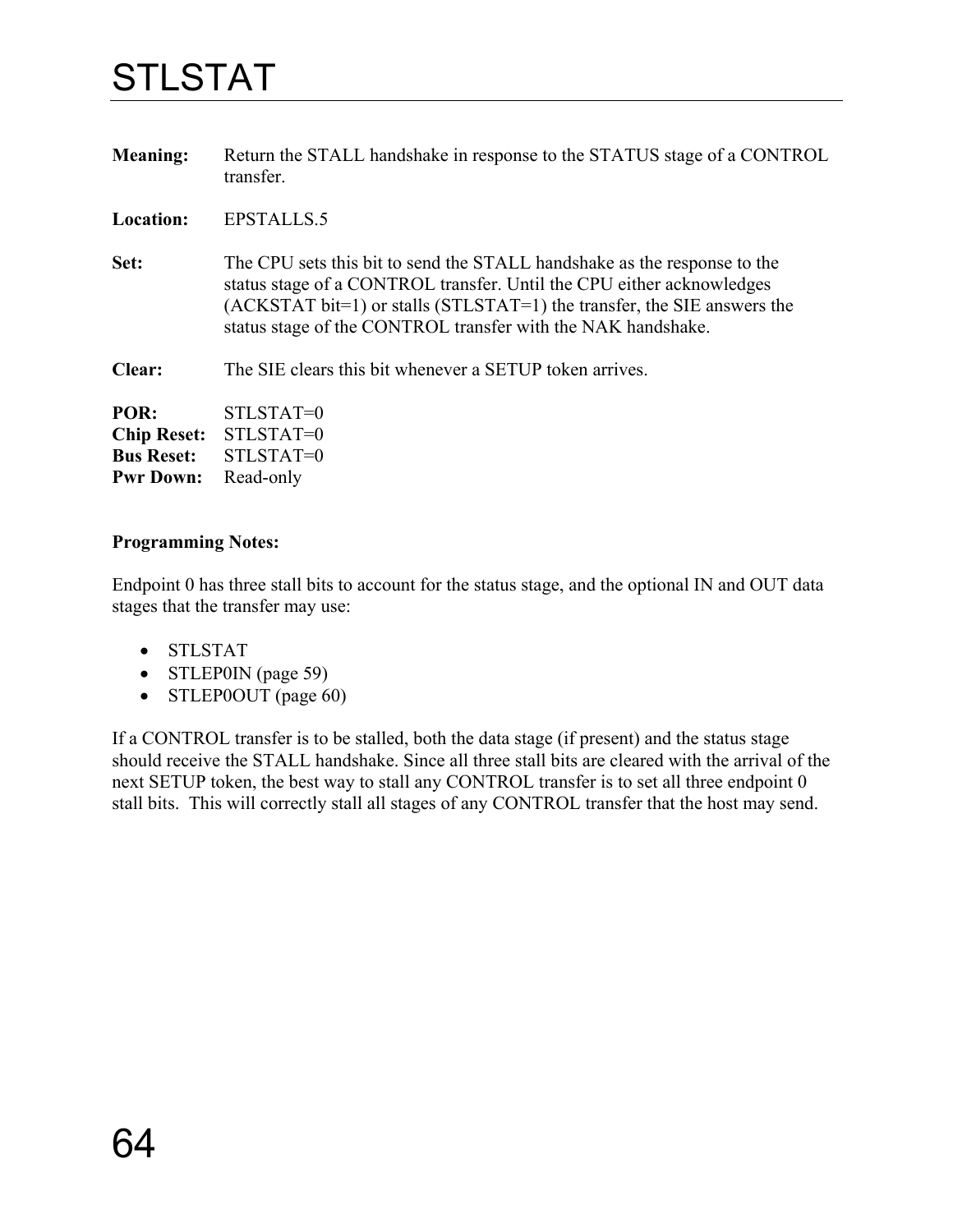| <b>Meaning:</b>                                                     | SETUP Data Available Interrupt Enable.                                 |
|---------------------------------------------------------------------|------------------------------------------------------------------------|
| <b>Location:</b>                                                    | EPIEN <sub>.5</sub>                                                    |
| Set:                                                                | The CPU sets this bit to enable the SUDAV Interrupt Request (page 66). |
| Clear:                                                              | The SIE clears this bit to disable the SUDAV Interrupt Request.        |
| POR:<br><b>Chip Reset:</b><br><b>Bus Reset:</b><br><b>Pwr Down:</b> | $SUBAVIE=0$<br>SUDAVIE=0<br>SUDAVIE=0<br>Read-only                     |

Because most of the Interrupt Enable bits are cleared during a USB bus reset, the initialization routine that sets up the interrupt enables should be called as part of servicing a USB bus reset.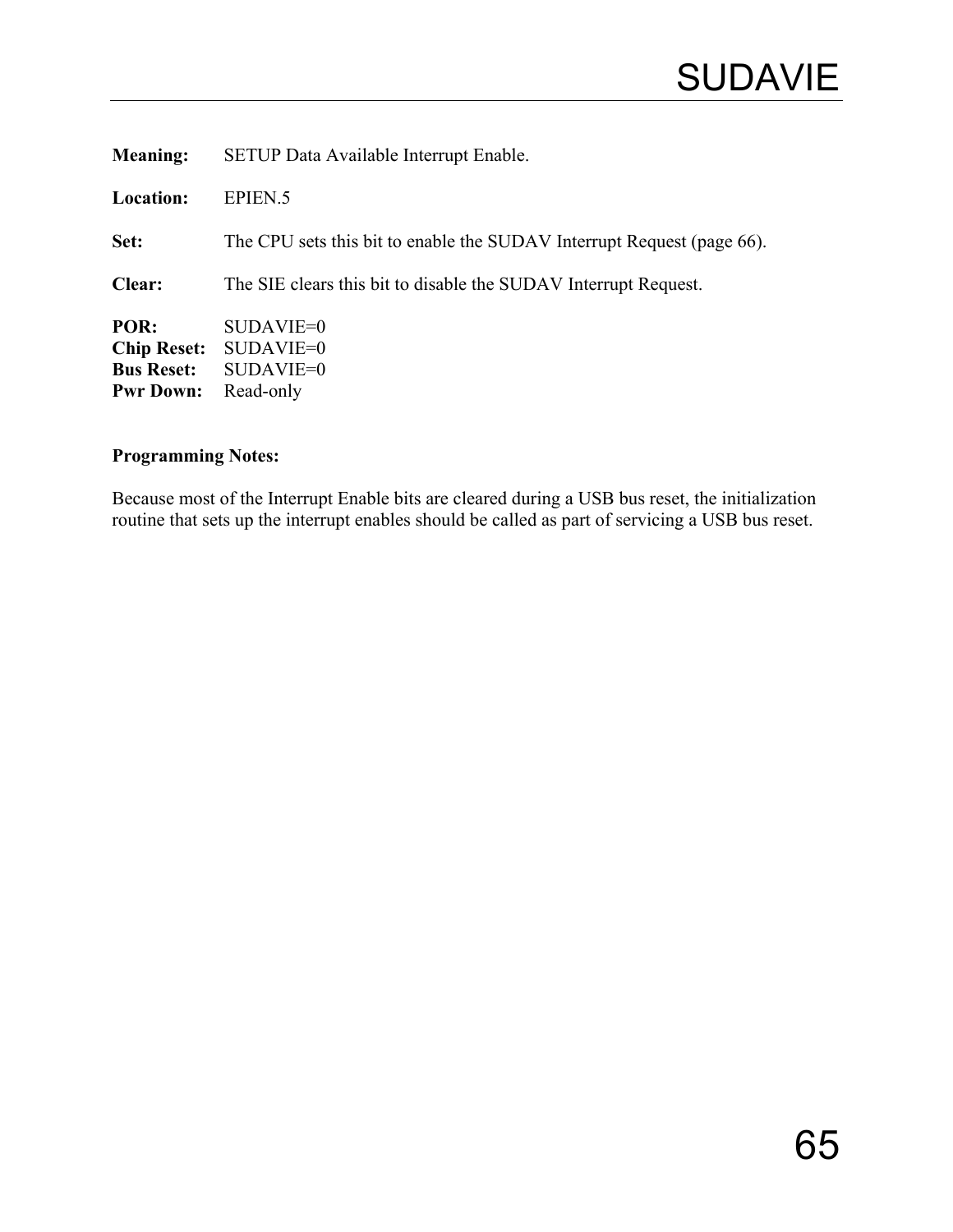# <span id="page-69-0"></span>**SUDAVIRQ**

| <b>Meaning:</b>    | <b>SETUP Data Available Interrupt Request.</b>                                                           |
|--------------------|----------------------------------------------------------------------------------------------------------|
| Location:          | EPIRO.5                                                                                                  |
| Set:               | The SIE sets this bit after error-free reception of the eight setup data bytes in a<br>CONTROL transfer. |
| Clear:             | The CPU clears this bit by writing a "1" to it.                                                          |
| POR:               | $SUDAVIRQ=0$                                                                                             |
| <b>Chip Reset:</b> | $SUDAVIRQ=0$                                                                                             |
| <b>Bus Reset:</b>  | $SUDAVIRQ=0$                                                                                             |
| <b>Pwr Down:</b>   | Read-only                                                                                                |

## **Programming Notes:**

This IRQ signals the CPU to read the eight SETUP data bytes from the SUDFIFO (page [67\)](#page-70-0) and interpret the host request.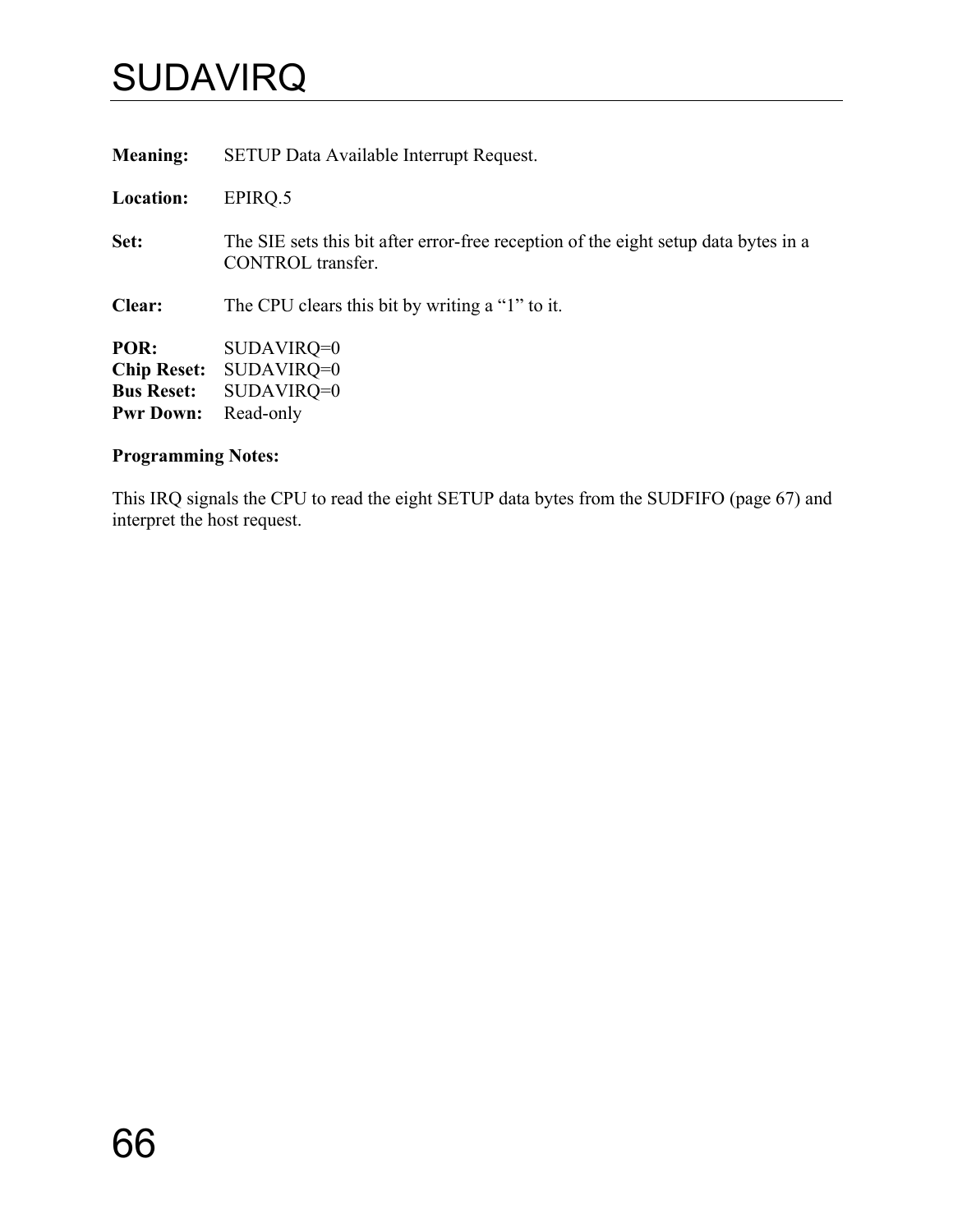<span id="page-70-0"></span>

| <b>Meaning:</b>                                                     | Setup Data FIFO.                                                                                                                                                                                                                       |
|---------------------------------------------------------------------|----------------------------------------------------------------------------------------------------------------------------------------------------------------------------------------------------------------------------------------|
| <b>Location:</b>                                                    | SUDFIFO[7:0]                                                                                                                                                                                                                           |
| Write:                                                              | When the SIE receives a CONTROL transfer from the host, it copies the eight<br>SETUP data bytes into this FIFO. When the bytes are verified to be error-free, the<br>SIE asserts the Setup Data Available Interrupt Request (page 66). |
| Read:                                                               | The CPU does eight reads to this register to retrieve the eight SETUP bytes.                                                                                                                                                           |
| POR:<br><b>Chip Reset:</b><br><b>Bus Reset:</b><br><b>Pwr Down:</b> | $SUBFIFO=0$<br>$SUBFIFO=0$<br>$SUBFIFO=0$<br>No read or write                                                                                                                                                                          |

The MAX3420E provides this separate FIFO to avoid mixing data and command bytes in the EP0FIFO (page [10\)](#page-13-0). This relieves the programmer of the task of figuring out the type of data in the FIFO—the EP0FIFO (page [10\)](#page-13-0) always contains data, and the SUDFIFO always contains commands.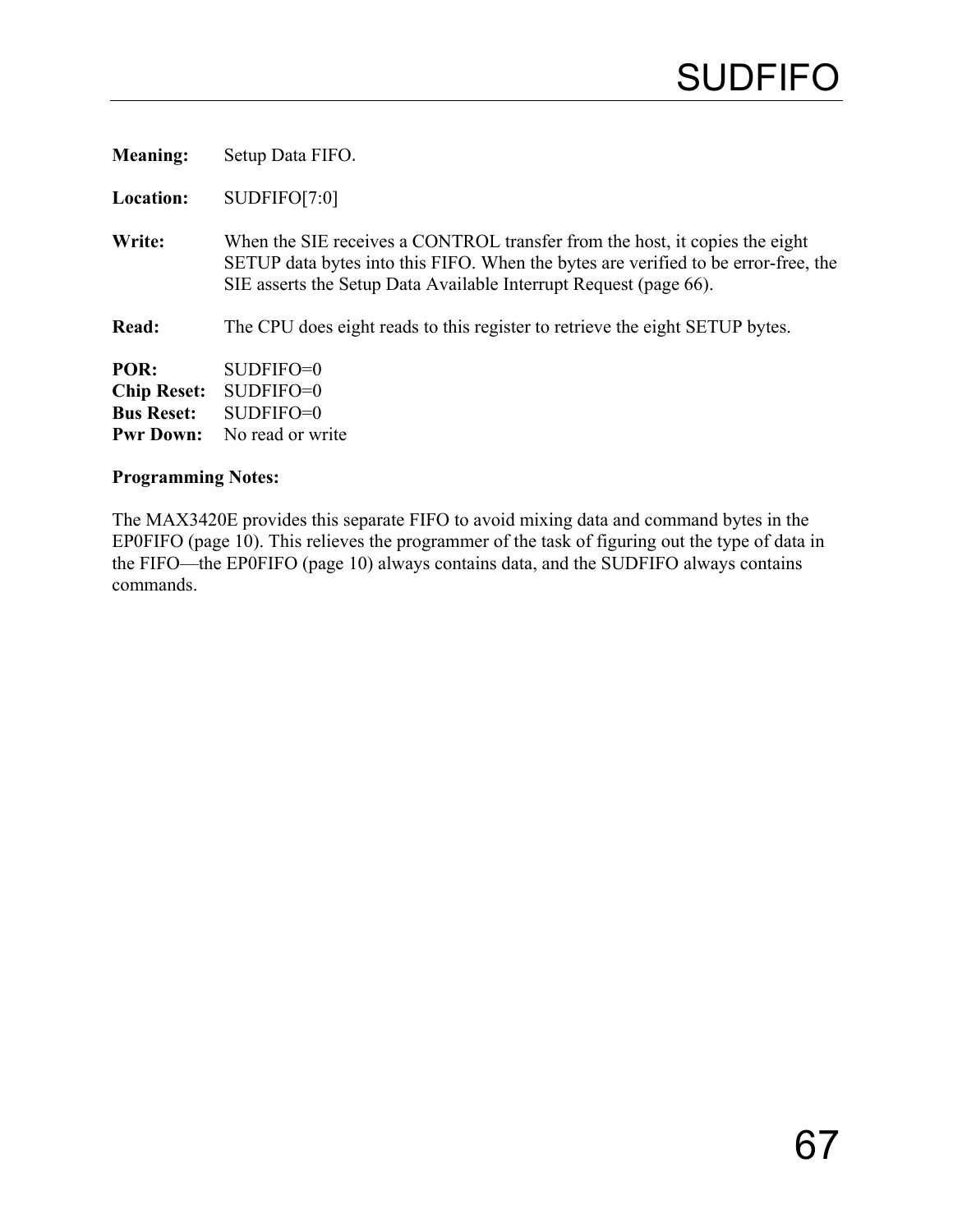## SUSPIE

| <b>Meaning:</b>                                                     | <b>SUSPEND Interrupt Enable.</b>                                         |
|---------------------------------------------------------------------|--------------------------------------------------------------------------|
| <b>Location:</b>                                                    | USBIEN.4                                                                 |
| Set:                                                                | The CPU sets this bit to enable the SUSPEND Interrupt Request (page 69). |
| Clear:                                                              | The CPU clears this bit to disable the SUSPEND Interrupt Request.        |
| POR:<br><b>Chip Reset:</b><br><b>Bus Reset:</b><br><b>Pwr Down:</b> | $SUBPIE=0$<br>$SUBPIE=0$<br>$SUBPIE=0$<br>Read-only                      |

## **Programming Notes:**

Because most of the Interrupt Enable bits are cleared during a USB bus reset, the initialization routine that turns on the interrupt enable bits should be called as part of servicing a USB bus reset.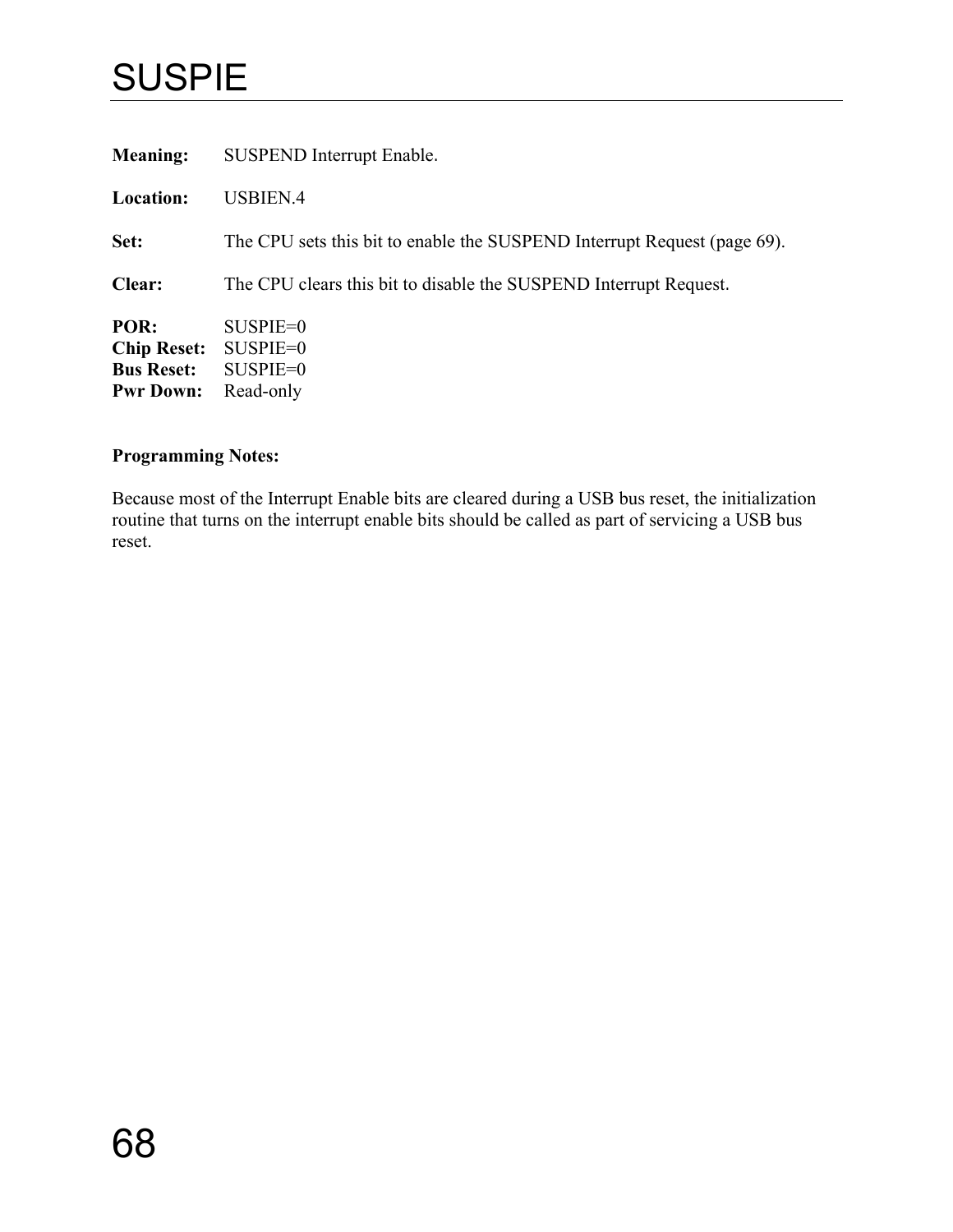<span id="page-72-0"></span>

| <b>Meaning:</b>                                                     | <b>SUSPEND Interrupt Request.</b>                                                                |
|---------------------------------------------------------------------|--------------------------------------------------------------------------------------------------|
| <b>Location:</b>                                                    | USBIRQ.4                                                                                         |
| Set:                                                                | The SIE sets this bit when it detects a USB suspend event (3 milliseconds of no<br>bus traffic). |
| Clear:                                                              | The CPU clears this bit by writing a "1" to it.                                                  |
| POR:<br><b>Chip Reset:</b><br><b>Bus Reset:</b><br><b>Pwr Down:</b> | $SUSPIRQ=0$<br>$SUSPIRQ=0$<br>$SUSPIRQ=0$<br>Read-only                                           |

### **Programming Notes:**

The CPU responds to this interrupt by shutting down system peripherals, and then putting the MAX3420E into a low power state (PWRDOWN=1, page [55\)](#page-58-0).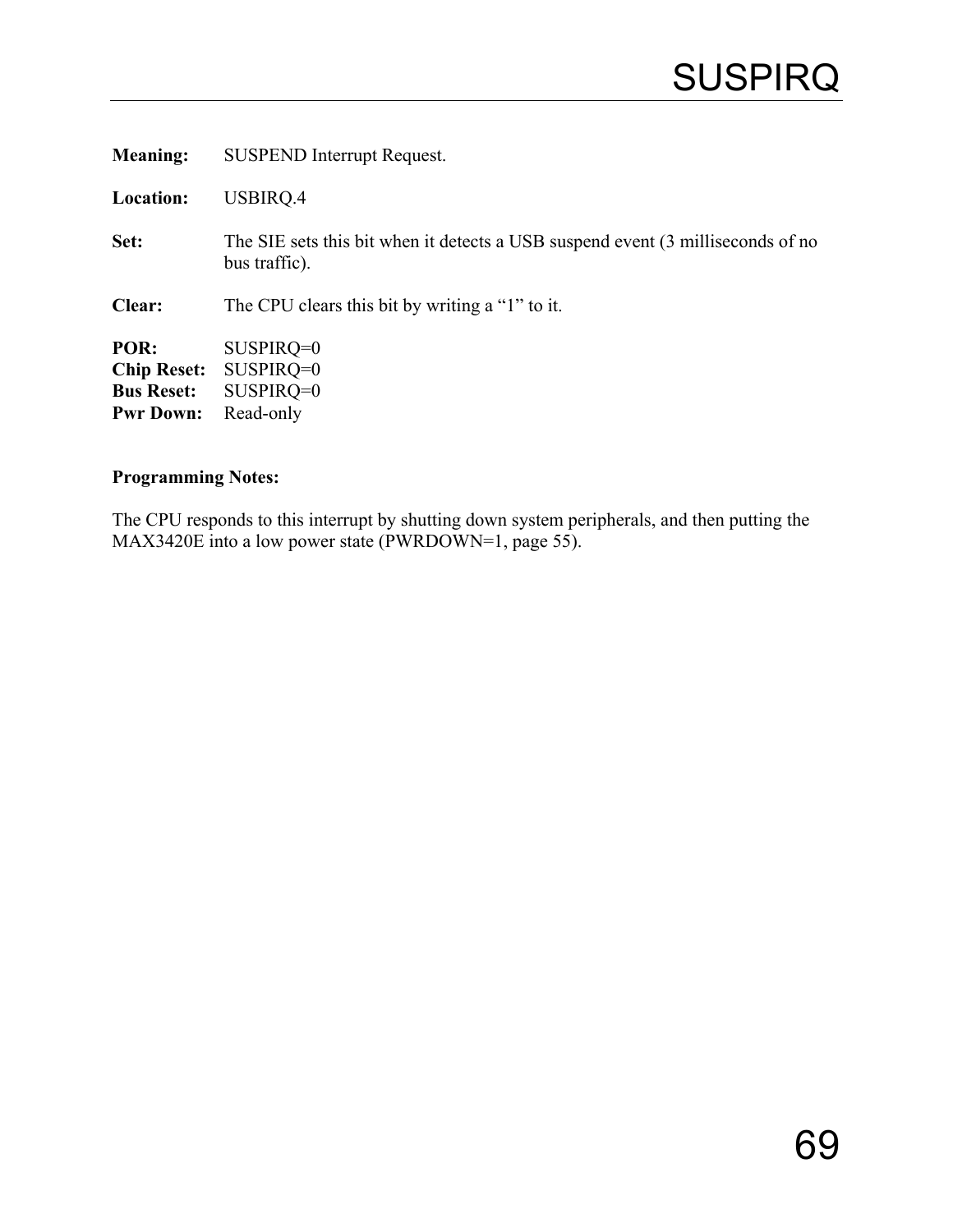# <span id="page-73-1"></span><span id="page-73-0"></span>URESDNIE

| <b>Meaning:</b>                                                     | USB Bus Reset Done Interrupt Enable.                      |
|---------------------------------------------------------------------|-----------------------------------------------------------|
| <b>Location:</b>                                                    | <b>USBIEN.7</b>                                           |
| Set:                                                                | The CPU sets this bit to enable the URESDN IRQ (page 68). |
| Clear:                                                              | The CPU clears this bit to enable the URESDN IRQ.         |
| POR:<br><b>Chip Reset:</b><br><b>Bus Reset:</b><br><b>Pwr Down:</b> | URESDNIE=0<br>URESDNIE=0<br>No change<br>Read-only        |
|                                                                     |                                                           |

### **Programming Notes:**

This is one of two bits that are not cleared during a USB bus reset. The other one is URESIE (page [72\)](#page-75-0). Both of these bits are normally used by the CPU during the bus reset.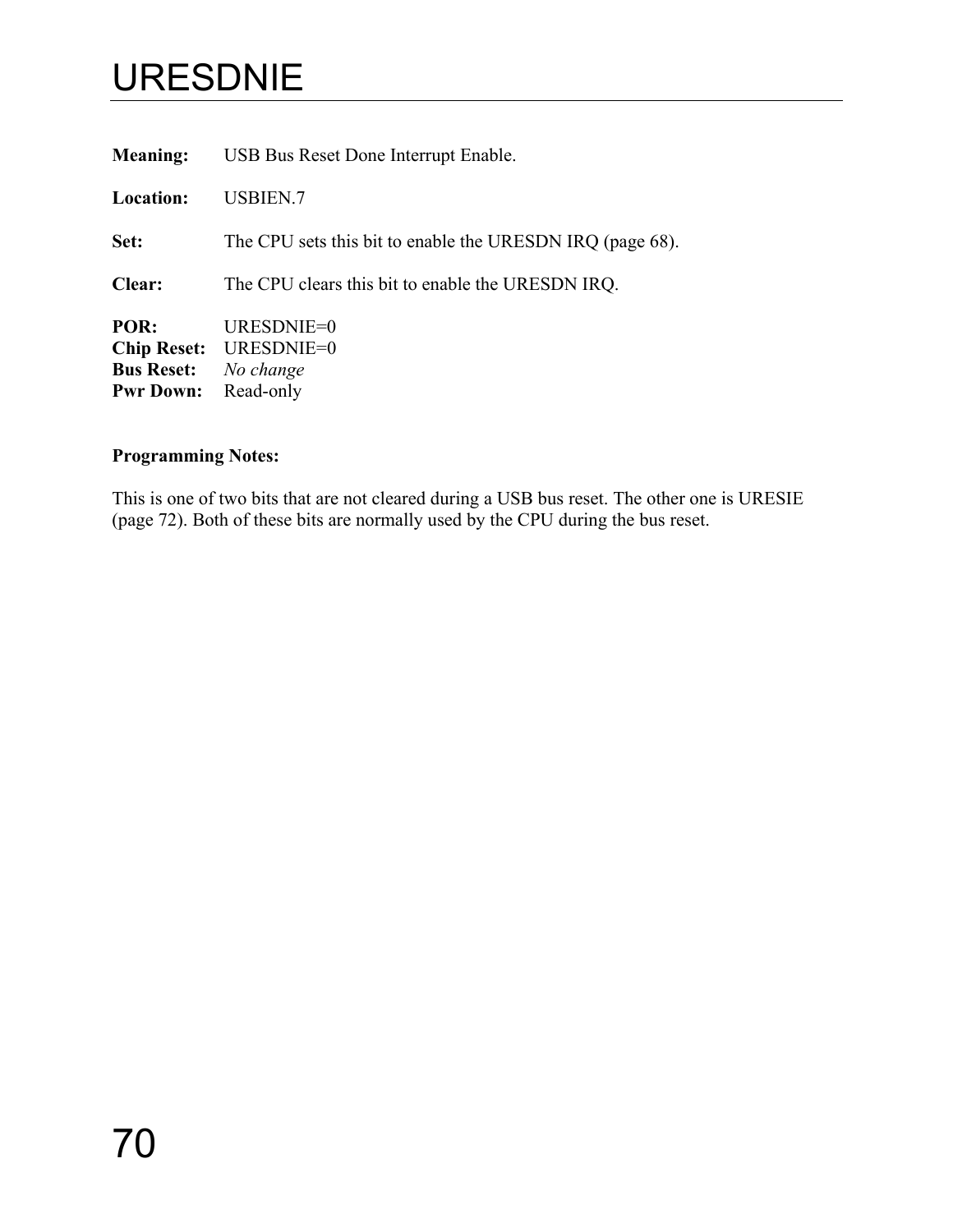<span id="page-74-1"></span><span id="page-74-0"></span>**Meaning:** USB Bus Reset Done Interrupt Request.

**Location:** USBIRQ.7

.

**Set:** The SIE sets this bit when it has detected the end of a USB bus reset.

**Clear:** The CPU clears this bit by writing a "1" to it.

**POR:** URESDNIRQ=0 **Chip Reset:** URESDNIRQ=0 **Bus Reset:** No change<br>**Pwr Down:** Read-only **Pwr Down:**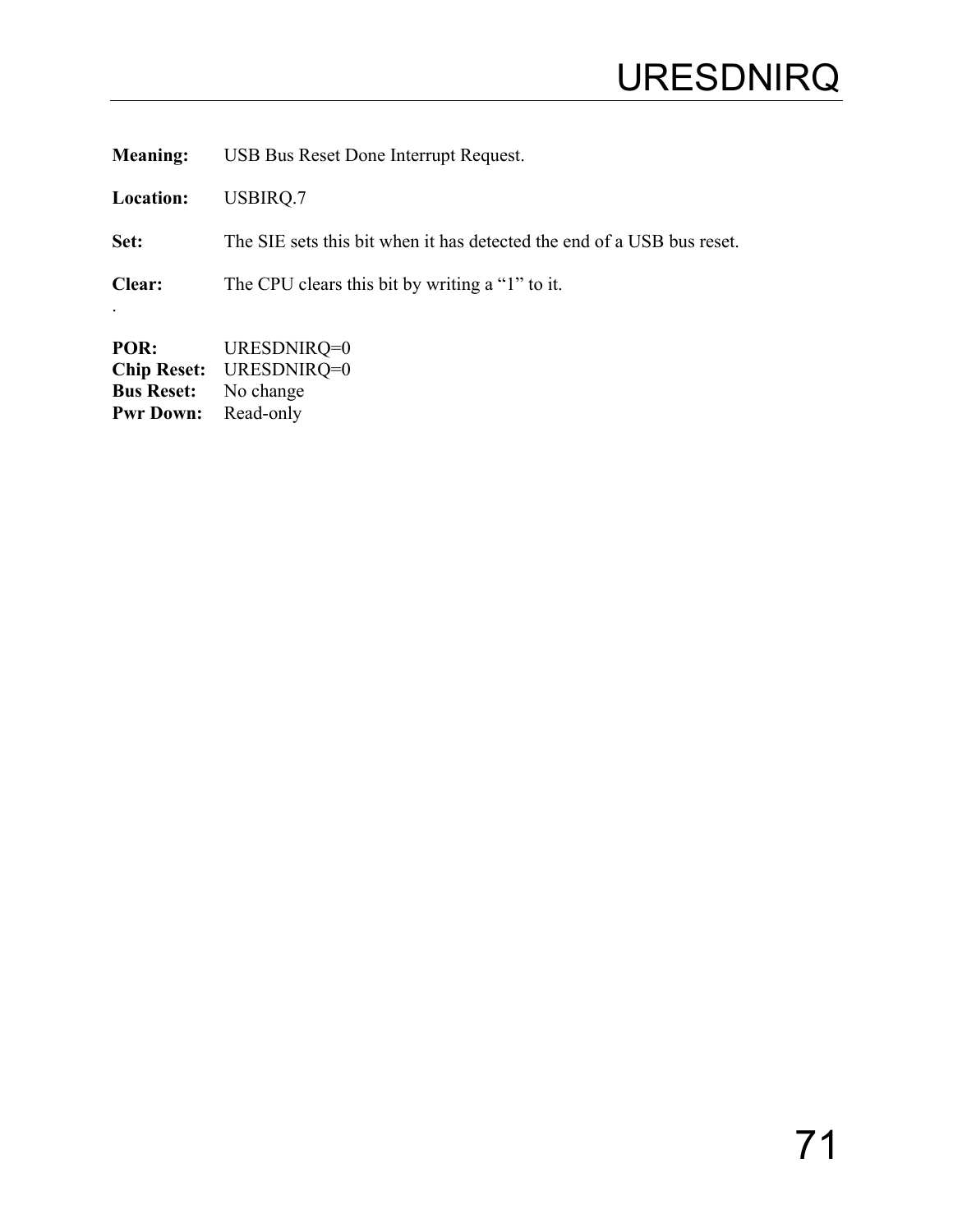# <span id="page-75-1"></span><span id="page-75-0"></span>URESIE

| <b>Meaning:</b>                                                     | USB Reset Interrupt Enable.                                                |
|---------------------------------------------------------------------|----------------------------------------------------------------------------|
| <b>Location:</b>                                                    | USBIEN.3                                                                   |
| Set:                                                                | The CPU sets this bit to enable the USB Reset Interrupt Request (page 73). |
| <b>Clear:</b>                                                       | The CPU clears this bit to disable the USB Reset Interrupt Request.        |
| POR:<br><b>Chip Reset:</b><br><b>Bus Reset:</b><br><b>Pwr Down:</b> | URESIE= $0$<br>URESIE=0<br>No change<br>Read-only                          |

### **Programming Notes:**

This is one of two bits that are not cleared during a USB bus reset. The other one is URESDNIE (page [70\)](#page-73-0). Both of these bits are normally used by the CPU during the bus reset.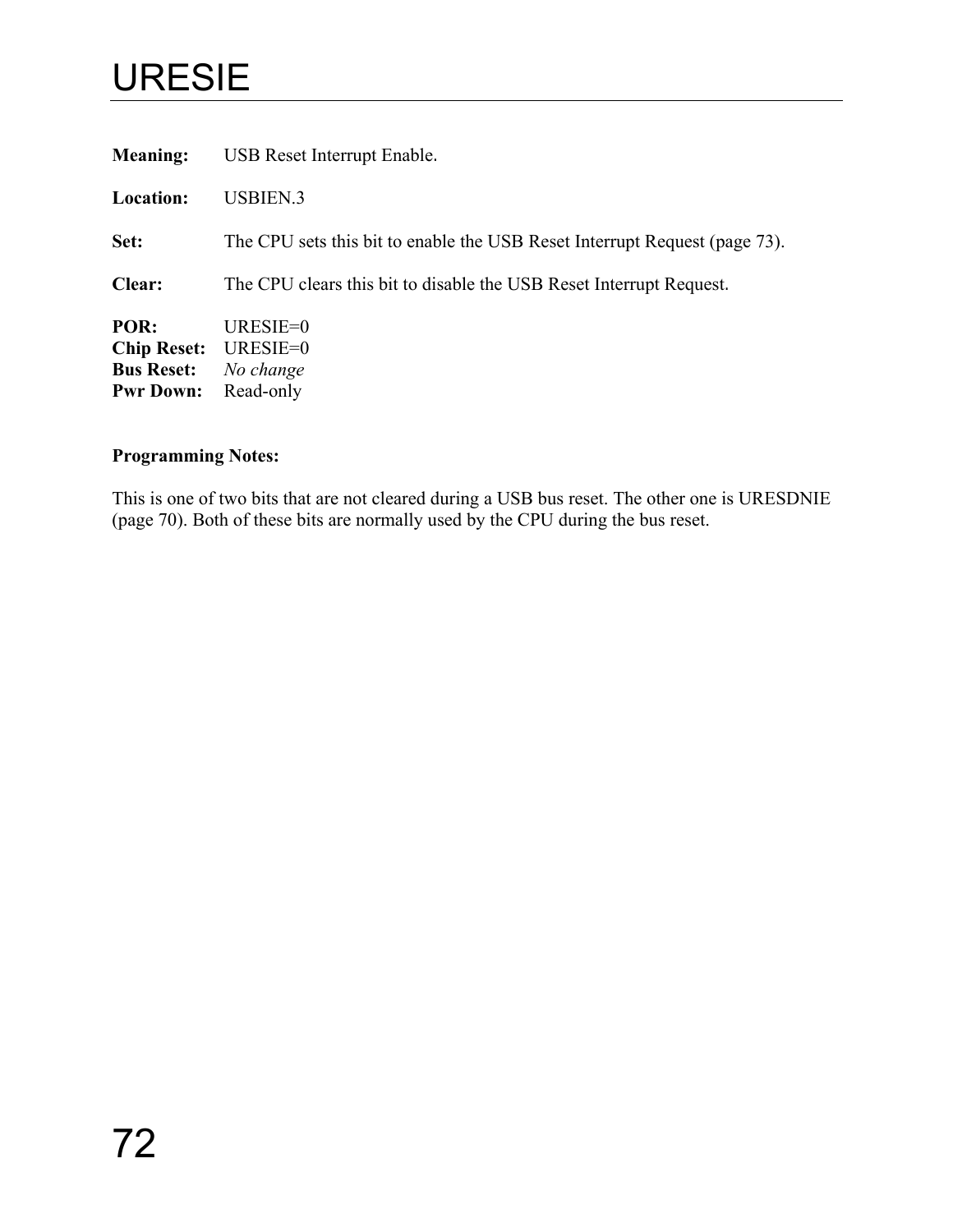<span id="page-76-1"></span><span id="page-76-0"></span>**Meaning:** USB bus reset interrupt request.

**Location:** USBIRQ.3

Set: The SIE sets this bit when it detects a USB bus reset (at least 2.5 usec of the SE0 bus state).

**Clear:** The CPU clears this bit by writing a "1" to it.

**POR:** URESIRQ=0 **Chip Reset:** URESIRQ=0 **Bus Reset:** URESIRQ=1<br>**Pwr Down:** Read-only **Pwr Down:**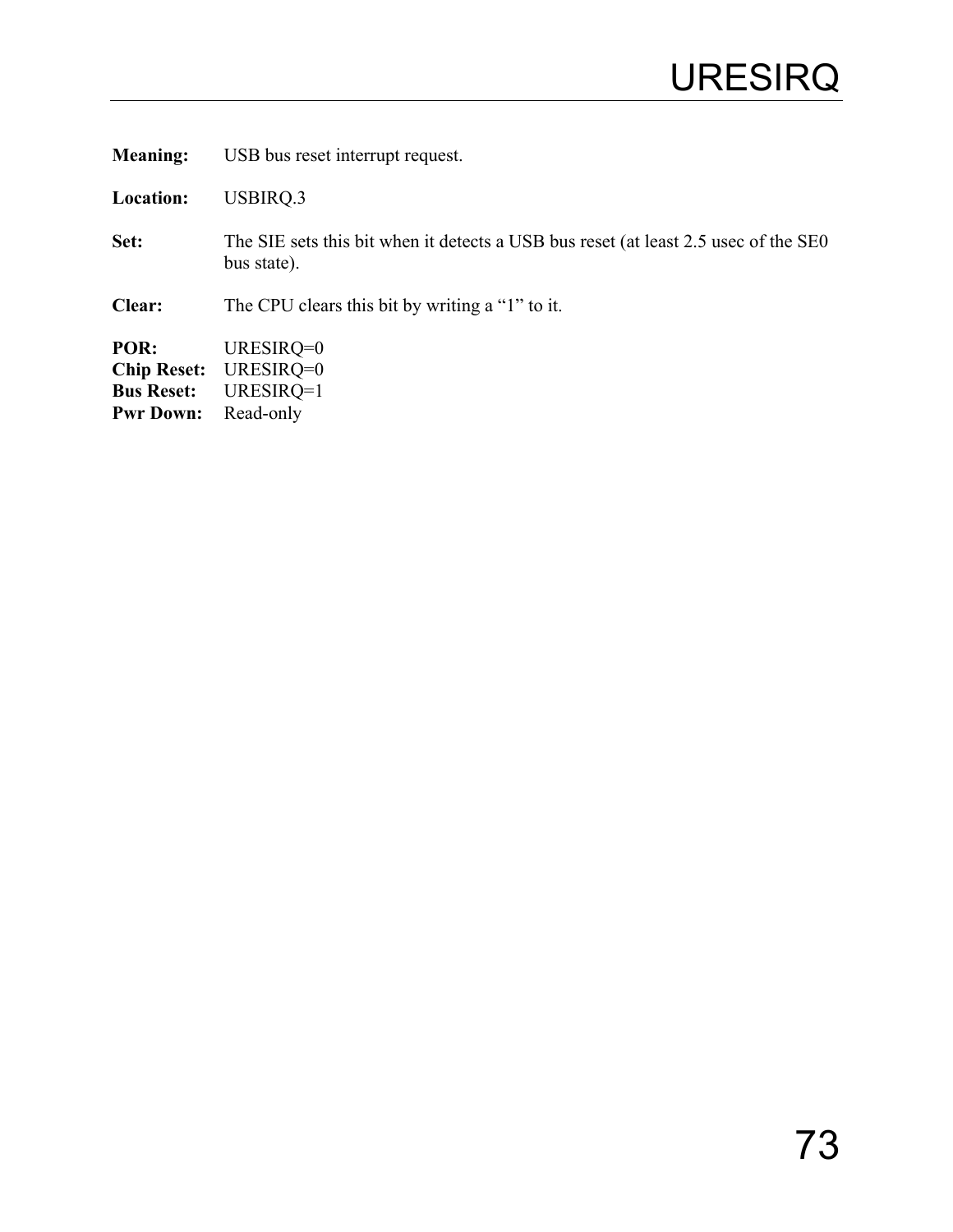## <span id="page-77-0"></span>VBUSIE

| <b>Meaning:</b>                                                     | $V_{\text{BUS}}$ Detect Interrupt Enable.                             |
|---------------------------------------------------------------------|-----------------------------------------------------------------------|
| <b>Location:</b>                                                    | USBIEN.6                                                              |
| Set:                                                                | The CPU sets this bit to enable the VBUS Interrupt Request (page 74). |
| <b>Clear:</b>                                                       | The CPU clears this bit to disable the VBUS Interrupt Request.        |
| POR:<br><b>Chip Reset:</b><br><b>Bus Reset:</b><br><b>Pwr Down:</b> | VBUSIE=0<br>VBUSIE=0<br>VBUSIE=0<br>Read-only                         |

### **Programming Notes:**

Because most of the Interrupt Enable bits are cleared during a USB bus reset, the initialization routine that turns on the interrupt enable bits should be called as part of servicing a USB bus reset.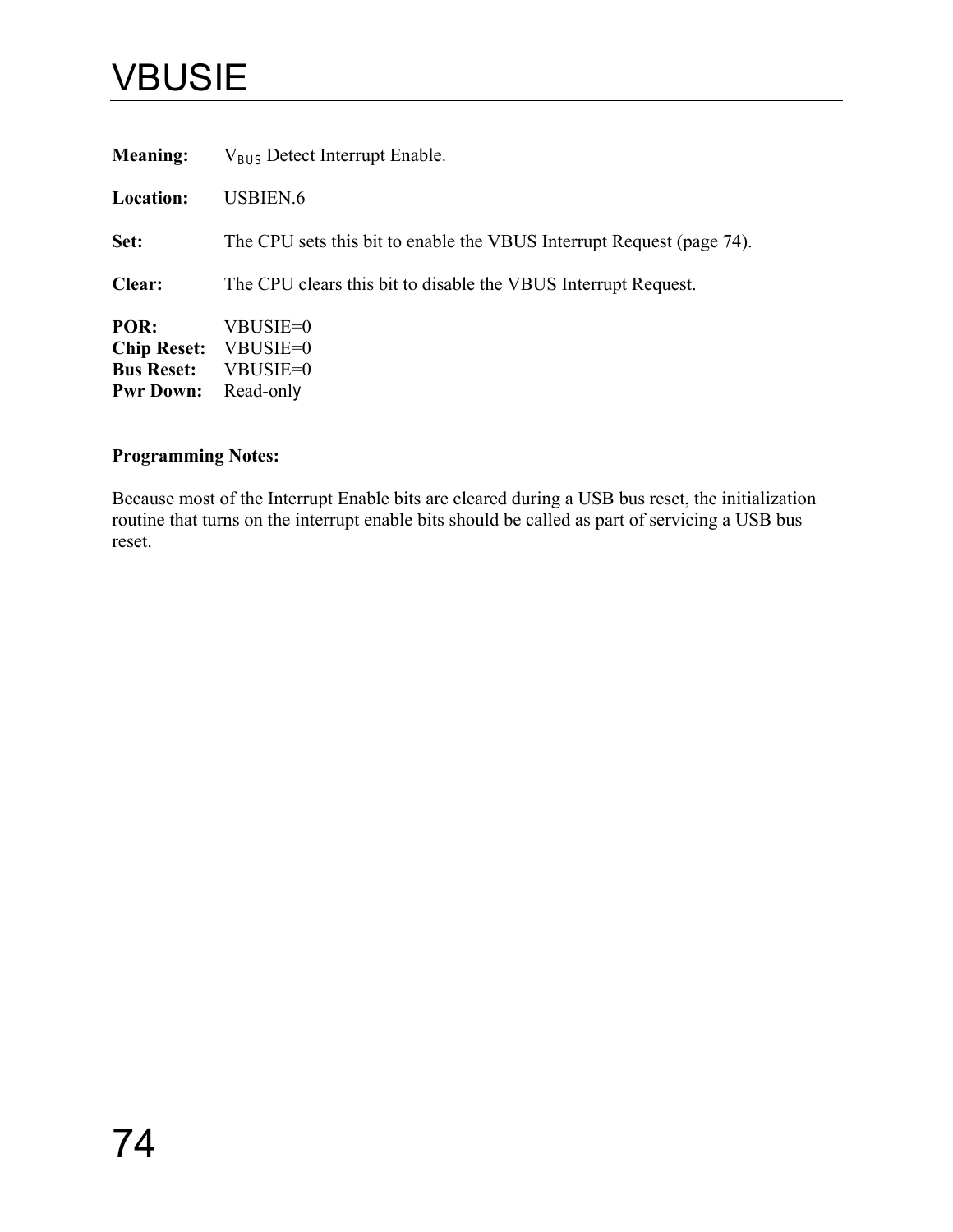<span id="page-78-1"></span><span id="page-78-0"></span>

| <b>Meaning:</b>                               | $V_{\text{RIS}}$ present interrupt request.                                        |
|-----------------------------------------------|------------------------------------------------------------------------------------|
| Location:                                     | USBIRQ.6                                                                           |
| Set:                                          | The SIE sets this bit when the $V_{\text{BUS}}$ comparator makes a 0-1 transition. |
| Clear:                                        | The CPU clears this bit by writing a "1" to it.                                    |
| POR:<br><b>Bus Reset:</b><br><b>Pwr Down:</b> | VBUSIRQ=0<br>Chip Reset: VBUSIRQ=0<br>VBUSIRQ=0<br>Read-only                       |

### **Programming Notes:**

This IRQ bit provides an easy way for a self-powered device to determine that the USB peripheral implemented by the MAX3420E has just been connected to a USB host.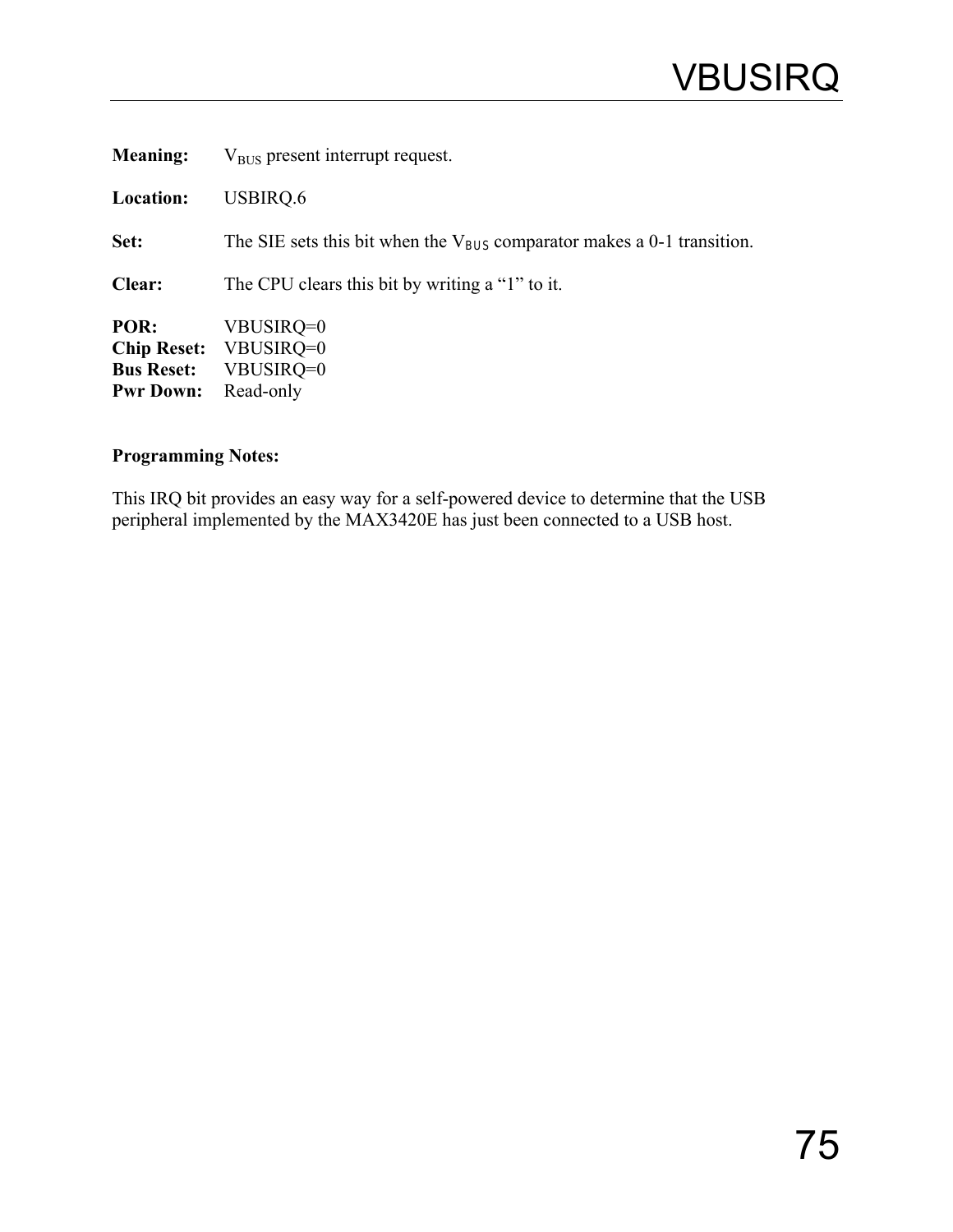## <span id="page-79-0"></span>VBGATE

| <b>Meaning:</b>                      | $V_{\text{RIS}}$ Gate.                                                                                                              |
|--------------------------------------|-------------------------------------------------------------------------------------------------------------------------------------|
| <b>Location:</b>                     | USBCTL.6                                                                                                                            |
| Set:                                 | The CPU sets this bit to make operation of the CONNECT bit (page 5)<br>conditional on $V_{BUS}$ being present on the $V_{BUS}$ pin. |
| Clear:                               | The CPU clears this bit to make operation of the CONNECT bit independent of<br>$V_{\text{RUS}}$ being valid.                        |
| POR:<br><b>Chip Reset:</b> No change | VBGATE=0                                                                                                                            |

**Bus Reset:** *No change*  **Pwr Down:** Read-write

### **Programming Notes:**

The USB specification states that a full-speed USB device must never power its DPLUS pullup resistor in the absence of  $V_{\text{BUS}}$ . This is most likely to occur in a self-powered device which has its own power supply and does not directly power the pullup resistor from the  $V_{BUS}$  pin. Only when the host activates the downstream port by turning on V<sub>BUS</sub> is the peripheral allowed to power its pullup resistor to indicate that it is plugged into the bus.

The VBGATE bit enforces this requirement automatically by gating the action of the CONNECT bit with the presence of  $V_{BUS}$ , as shown by the following table:

| <b>CONNECT</b> | <b>VBGATE   VBUS DET</b> | <b>PULL-UP</b> |
|----------------|--------------------------|----------------|
|                |                          | Not Connected  |
|                |                          | Connected      |
|                |                          | Not Connected  |
|                |                          | Connected      |

If VBGATE=1 and CONNECT=1, the pullup resistor will not be connected until the  $V_{BUS}$ detector indicates a valid  $V_{BUS}$  voltage is present.